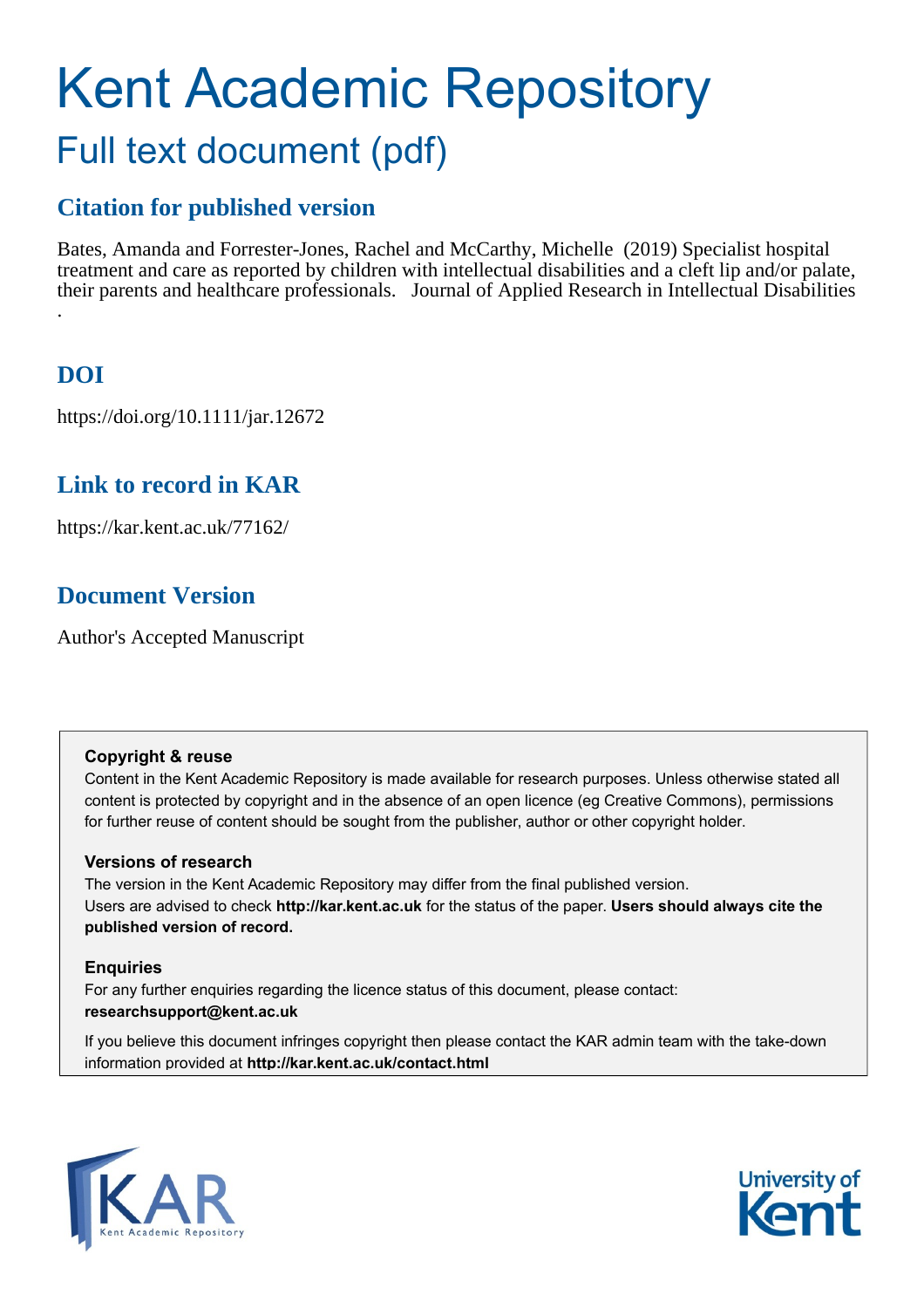#### **Cover page**

Specialist hospital treatment and care as reported by children with intellectual disabilities

and a cleft lip and/or palate, their parents, and healthcare professionals.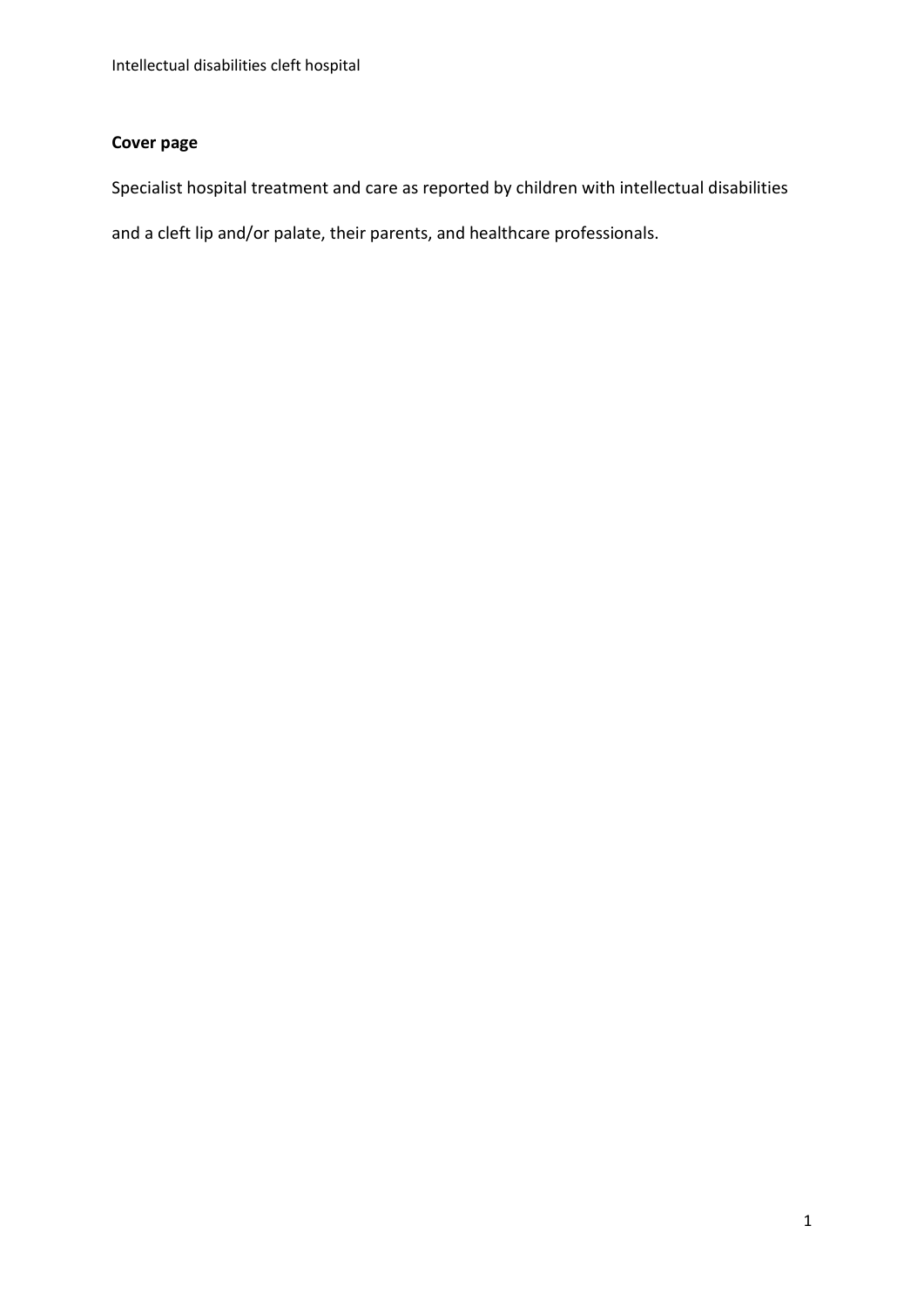#### **Abstract**

#### Background

Research into hospital treatment and care of children with intellectual disabilities (IDs) is extremely limited but available literature points to difficulties. Some children have a cooccurring condition alongside an ID which requires ongoing treatment, such as a cleft lip/palate. To date, their experiences remain untapped.

#### Method

Semi-structured interviews with 23 participants comprising children (n=5) (aged 11-16) with intellectual disabilities, their parents (n=9) and healthcare professionals (n=9) working in cleft care. Thematic Analysis determined patterns across the data.

#### Results

Three key themes were found; struggles (stress and distress, power imbalance) tensions (perceived levels of choice and control in decision-making, lack of training around IDs assumptions and jargon) and good practice (appropriate communication and information, tailored treatment).

#### Conclusion

Good practice was evident, but was ad-hoc. Individualised treatment and communication based upon children's needs is required as is further investigation into general anaesthetic induction for children with IDs.

#### **Keywords**

Children, intellectual disabilities, cleft, healthcare, hospital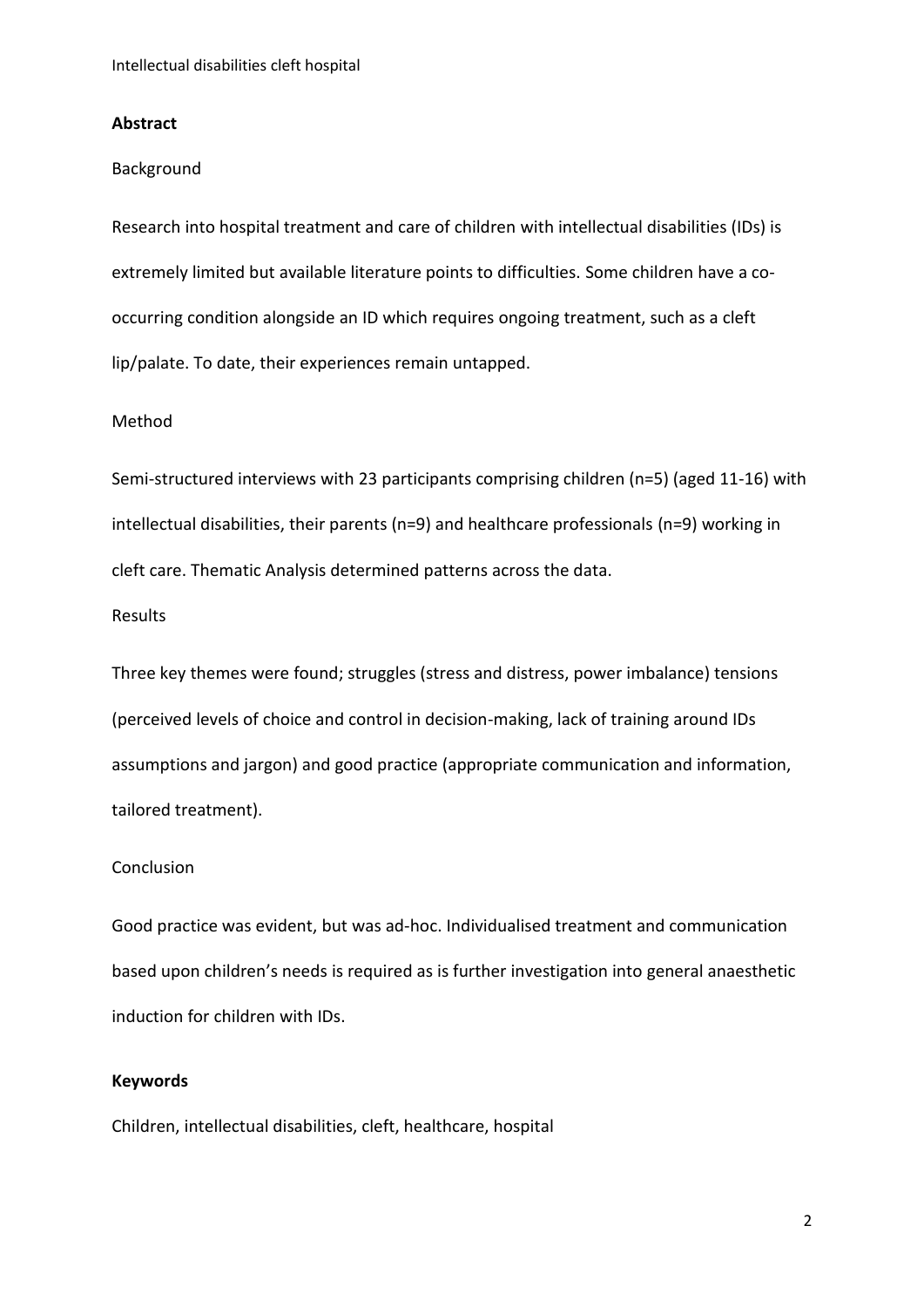#### **Introduction**

People with IDs have greater healthcare needs compared with the general population (Perry et al., 2014) and disabled children have higher hospital admission rates compared to nondisabled peers (Mahon & Kiburge, 2004). The United Nations Convention of the Rights of the Child (UNCRC, 1989) and the Rights of Persons with Disabilities (2006) asserts that disabled children/adults should be involved in their care and in decision-making. However, literature on the healthcare experiences of people with IDs predominantly highlights difficulties. Krahn, Hammond and Turner's (2006) review (including research from the United States (US), the United Kingdom (UK) and Israel) captured the 'cascade of disparities' (p.70) for people with IDs in healthcare such as limited attention to care needs and health promotion, and insufficient access to healthcare. Increased familial support and healthcare co-ordination were subsequently recommended. In Backer, Chapman and Mitchell's (2009) review of healthcare for people with IDs (including research from Australia, the UK and Northern Ireland), themes included fear of hospitals, lack of clear information and communication and an absence of choice in decision-making. Recent international research does not demonstrate improvements. Staff attitudes, communication problems and consent issues were cited as barriers to adequate healthcare for people with IDs in Ireland (Doyle et al., 2016). An Australian study reported on the hospital experiences of older adults with IDs (living in group homes) from carer/group home staff perspectives. Although positives were reported such as calm, patient healthcare professionals (HCPs) who allocated more time to procedures, participants referred to communication failures, hospital staff seeming uncomfortable around those with IDs, and suggested some people with IDs were considered unworthy of further treatment (Webber, Bowers, & Bigby, 2010). Lunsky, Tint, Robinson, Khodaverdian, & Jaskulski, 2011) described a Canadian study with 20 people with IDs who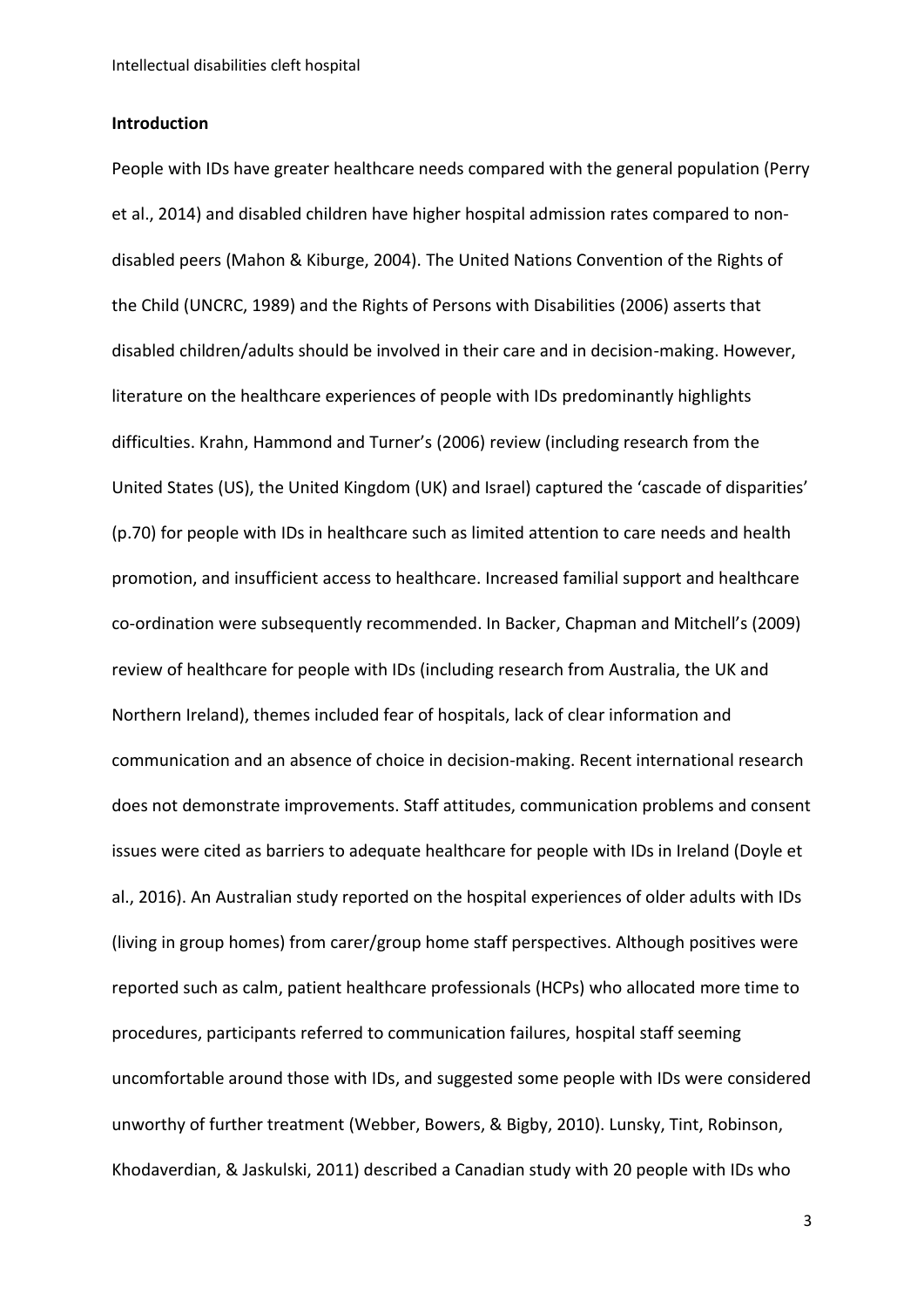Intellectual disabilities cleft hospital

had experienced a psychiatric crisis and consequently visited the emergency department. Key concerns raised were lack of consultation with caregivers and lack of staff training. In a Swedish study on childbearing experiences of ten Mothers with IDs, participants reported that the hospital was confusing and associated routines challenging (Hoglund & Larrsson, 2013). Pain relief was also inadequate. Iacano, Bigby, Unsworth, Douglas and Fitzpatrick's (2014) systematic review extended Backer's review but revealed 'little additional insight' (p.4). Therefore, the international picture, although scant, portrays a bleak view of hospital experiences for adults with IDs. Research into children's experiences is further limited.

In one of the few published studies about children with IDs' hospital experiences, Brown and Guvenir (2009) carried out UK research with 13 parents/carers, 13 nursing staff and two children. Children reported anxieties about hospital, using the term 'scary' to describe their emotions. Similarly, their parents spoke of feeling nervous and apprehensive, with fears exacerbated if they felt unprepared for treatment. Healthcare staff may not receive appropriate training for working with children with IDs (Ong et al., 2017), potentially escalating challenges. Scott, Wharton and Hames' (2005) UK research into the hospital experiences of 14 young people with IDs highlighted limited communication between themselves and staff, staff dealing directly with parents and not them, feelings of fear and uncertainty, alongside boring waiting rooms and ward environments. Oulton, Sell and Gibson's (2018) UK ethnographic research highlighted what was important to nine children and young people with IDs (and their parents) in a hospital ward and in an outpatient department. Five key themes found were; little things make a big difference; stop unnecessary waiting; avoid boredom; the importance of routine and home comforts, and never assume (p.1). Despite people with IDs often having co-occurring conditions requiring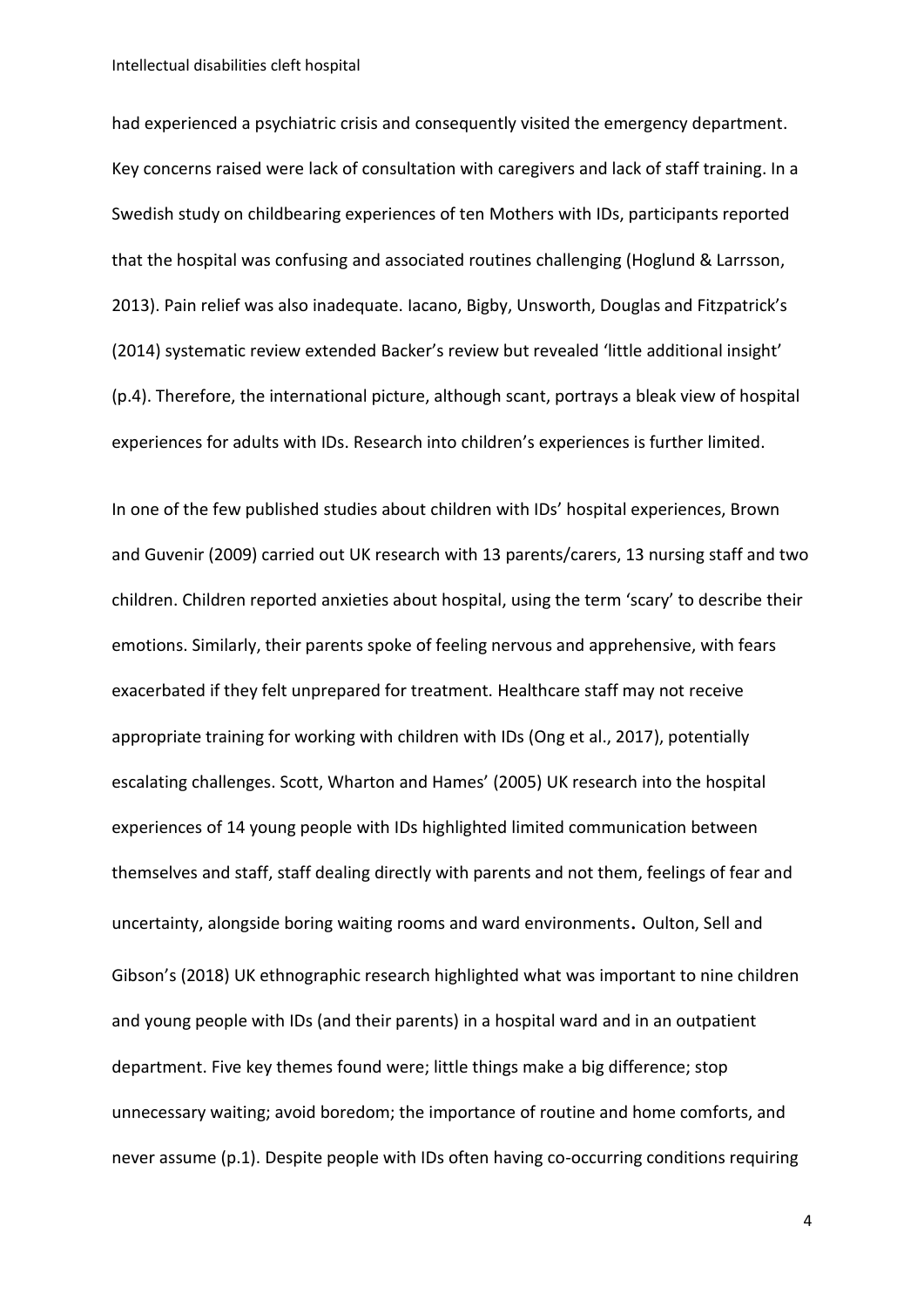long-term management and procedures in hospital settings, studies which include the voice of children with IDs remain scarce (Aston, Breau, & MacLeod, 2014). For example, the views of children with IDs who regularly experience needle-related procedures, are rarely considered (Pascolo et al., 2018). One example of a co-occurring condition requiring multiple treatment interventions is a cleft lip and/or palate.

A cleft lip is a split between the nose and lip and is congenital. If it features on one side, it is called a unilateral cleft and a bilateral cleft if it appears on both sides. Nearly half of cleft lips occur with a cleft palate (the roof of the mouth has not fused.). Worldwide, approximately 1 in 700 babies are born with a cleft (Mossey & Castillia, 2001). It either occurs as a single impairment or is part of a syndrome (Lees, 2001).

The UK cleft care pathway comprises a series of operations and treatment, beginning with a cleft lip repair at 3-4 months and palatal closure at 6-9 months (Paliobei, Psifidis, & Anagnostopoulos, 2005). Although treatment varies depending upon cleft type and severity, there are planned common clinical events. Figure 1 is a UK cleft care example pathway.

#### Figure 1 here

International research suggests 7-18% of those with clefts have IDs (e.g. Chetpakdeechit, Mohlin, Persson, & Hagberg, 2010; Mueller, Sader, Honigmann, Zeilhofer, & Schwener-Zimmerer, 2007). However, just one study (from the US) has elicited the views of children and young people with IDs and clefts (aged 4-19) on treatment outcomes (appearance and speech) and self-ratings of social and cognitive skills (Strauss & Border 1993). Experiences of medical services and decision-making were not considered.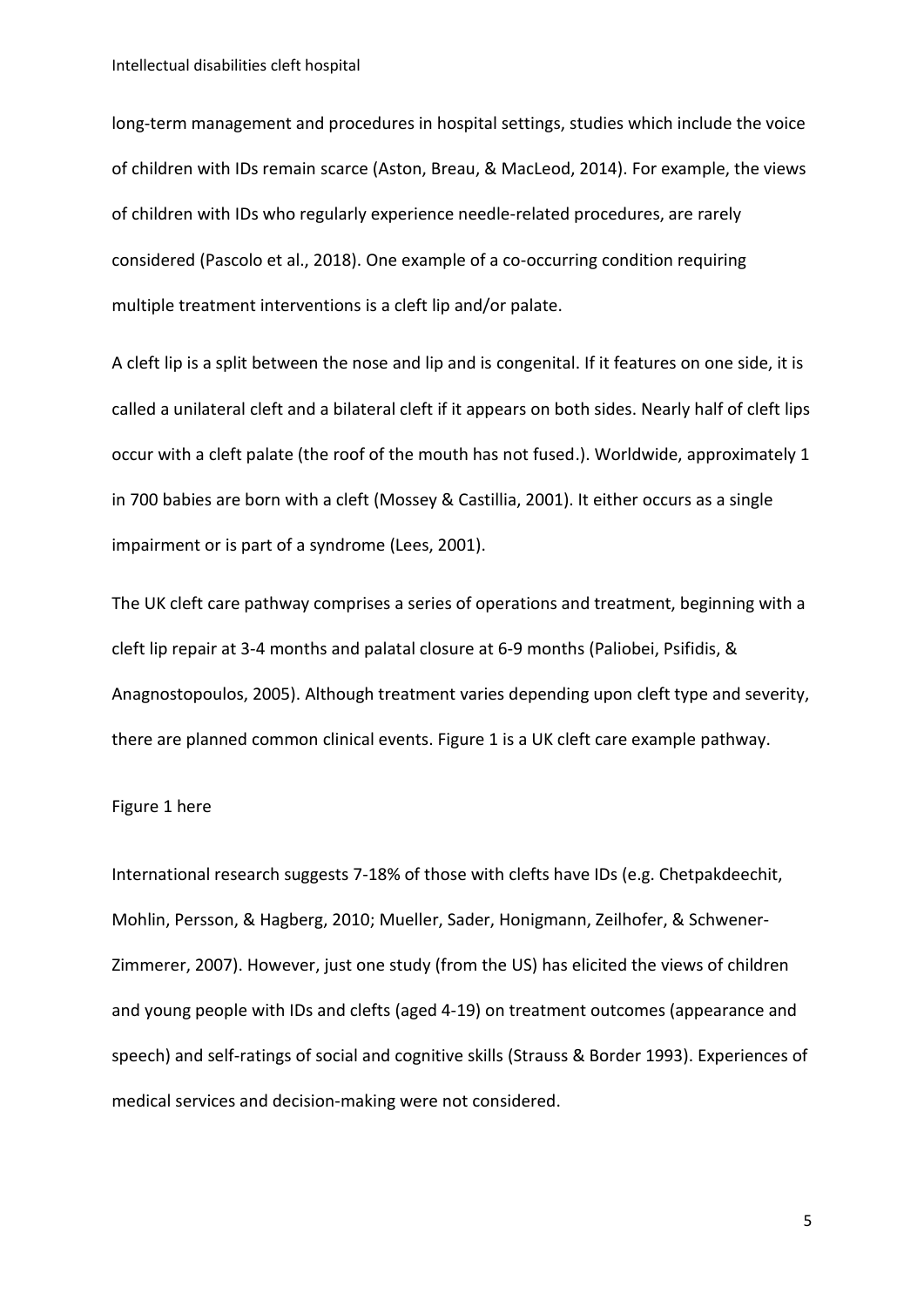Intellectual disabilities cleft hospital

A key component of effective healthcare is shared decision-making whereby patients, their families and HCPs communicate to explore options, and decide the best treatment based on available information, evidence and preferences (Lipstein, Lindly, Anixt, Britto, & Zuckerman, 2016). Legally, children under 16 in the UK are presumed competent to make treatment decisions if they sufficiently understand and are mature enough to fully comprehend what is being suggested (Department of Health (DoH), 2001). However, even without legal competence, children's voices should form part of decision-making to facilitate trust, co-operation and enable future decision-making (Mouradian, 1999). Appropriate information and time can assist competency development (DoH, 2001).

For those with IDs, it is best practice to promote self-determination (Wehmeyer & Shogren, 2016) and decision-making rights (Blanck & Martinis, 2015). However, the voices of people with IDs are not always heard even in situations which have profound impacts on their dayto-day lives (Smyth & Bell, 2006).

The current study aimed to qualitatively explore how children with clefts and IDs, their parents and HCPs perceived their specialist cleft service e.g. accessibility, treatment, and decision-making input.

Challenges when engaging children with IDs in research include negotiating access via their parent/guardian and ensuring they understand what participating in research means (Cameron & Murphy, 2006). The consent/assent process may be challenged by attention and memory problems and impaired communication (Cameron & Murphy, 2006). People with IDs may acquiesce; offer responses which they think the researcher wants to hear rather than revealing their true opinion (D'Eath et al., 2005). Although research has engaged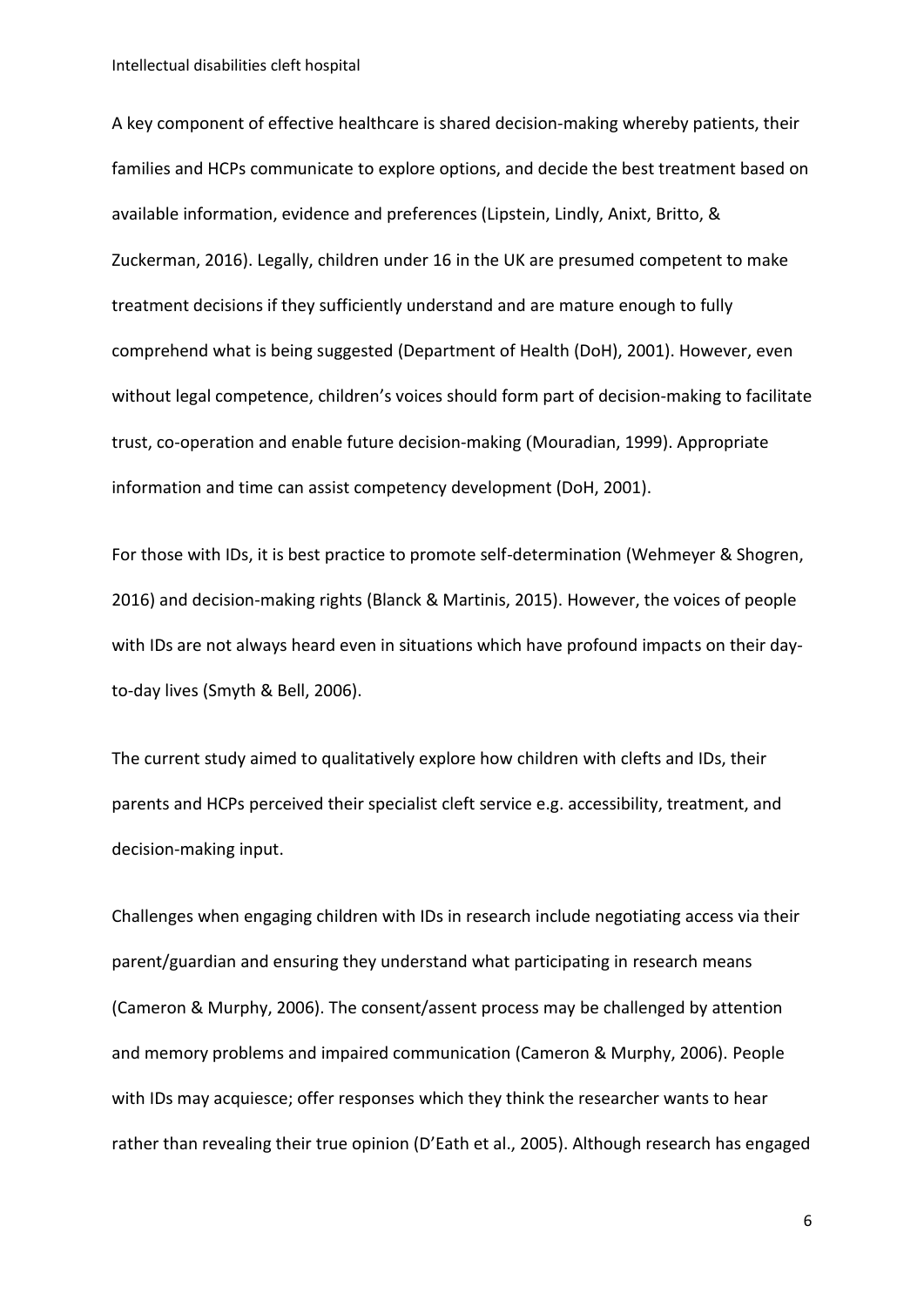children with IDs, parent and professional perspectives are more prevalent. Given the paucity of research with children with IDs, Walmsley and Johnson (2003) advocated for further studies that uncover this populations' experiences with a view to improving their lives (Walmsley & Johnson, 2003). Eliciting children's views about their hospital care is therefore paramount. As Oulton et al. (2018) stressed, "the views of children and young people with intellectual disabilities about being in hospital are rarely sought" (p.2), additionally citing a "major gap in the evidence base" (p.4). Cleft research has also traditionally excluded those with cognitive impairments. This study attempts to fill this gap, demonstrating that children with IDs can participate in cleft research.

#### **Methods**

Given the new research area, an exploratory qualitative design and methodology was appropriate to gain families' and HCPs' views about their experiences of specialist hospital treatment (Flick, 2006). Gaining parents' and HCPs' views in addition to children's was useful to capture multiple perspectives owing to the dearth of research.

This study was underpinned by contextualism which acknowledges that people can convey their personal realities, but that economic, social and cultural factors influence that reality (Willig, 1999). Therefore, participants communicate their experiences which are valid in their own terms (Bhaskar, 1978), and are partially driven by their social context (Braun & Clarke, 2006). To meaningfully draw out people's experiences, interviews were the chosen method for this study.

Semi-structured interview questions were based on previous ID and cleft research. Child and parent interview topics included outpatient clinic experiences and cleft treatment, including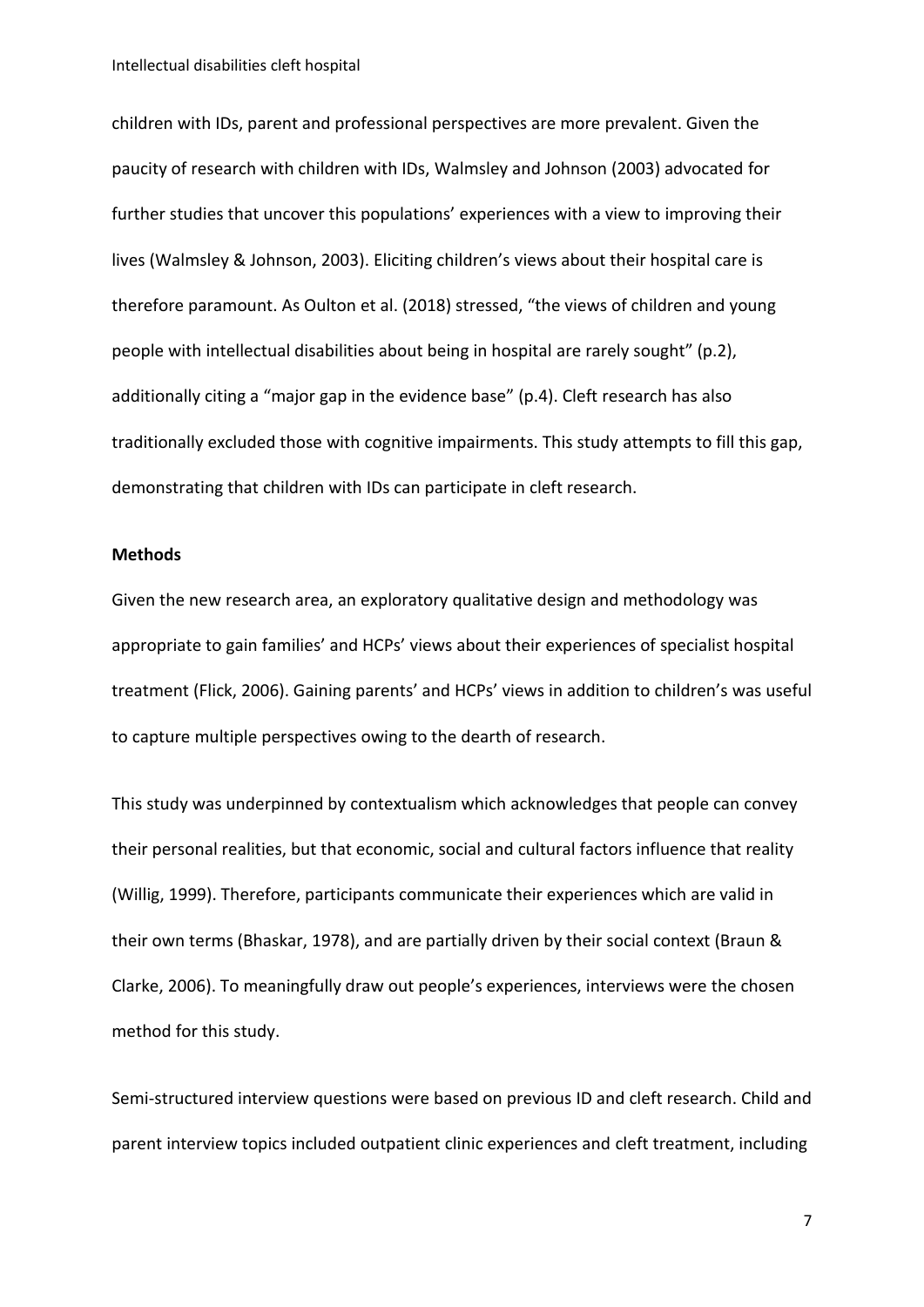decision-making. HCP interview topics included information needs, treatment and decisionmaking.

A favourable ethical opinion was gained from the UK (Central London) National Research Ethics Committee and approval given (reference number: 11/LO/1778).

#### **Sample and recruitment**

Children aged 10-16 with IDs and a cleft were eligible to participate, as were their parents and HCPs working in cleft care. This age bracket deliberately coincided with various treatment (e.g. surgical/orthodontic) on the UK cleft care pathway (see figure 1). Cleft service records did not detail diagnoses of IDs and staff reported this was because they operated within a clinical service, rather than defining people with other needs. It was therefore pragmatic to use criteria regarding support for IDs instead. Such support meant being in contact with a Community Learning (Intellectual) Disability Team, receiving respite care, or having school support for IDs. Children might attend a special educational needs school and/or have an Education, Health and Care (EHC) plan (such plans establish children's educational, health and social needs and detail the extra support required to meet those needs (Boesley & Crane, 2018)). The researcher aimed to interview children who had mildmoderate LDs, allowing for verbal contributions.

The total number of participants was 23, comprising five children with IDs, their parents (n=9 - three interviews were joint with both Mother and Father present), and nine HCPs. All were White British bar one child. All participants were recruited from a regional cleft care unit in the South West of England between 2012 and 2015. Attending a particular cleft care unit means that patients can potentially be treated at various regional hospitals. The precise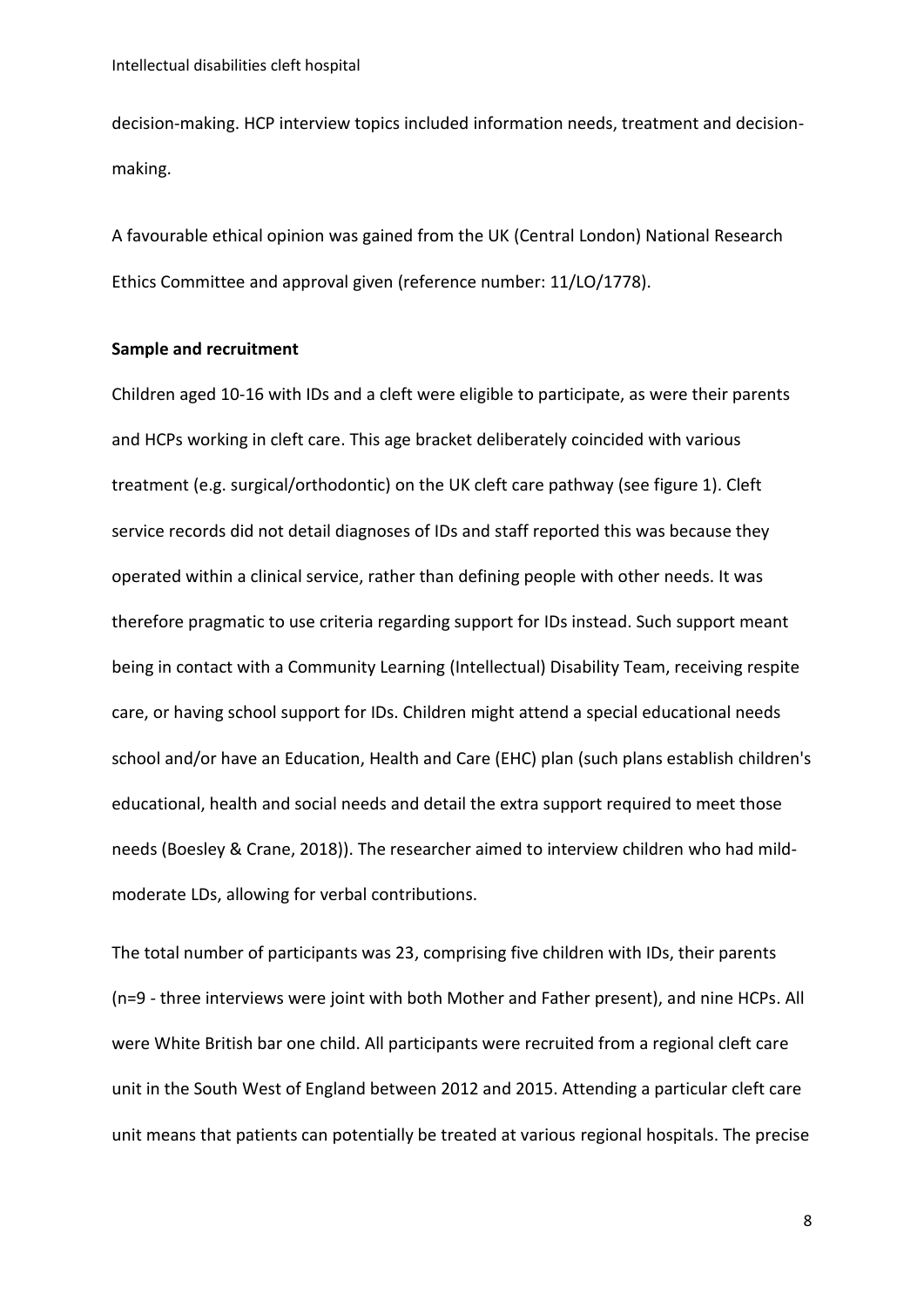extent of hospital experiences of the five families is unknown, but figure 1 shows a UK cleft care pathway example. Table 1 describes child participant characteristics.

Table 1 here.

Cleft team staff initially made contact with eligible families who were then sent written details about the research. The researcher then telephoned families to answer questions and to discuss whether parents were happy for themselves and their child to participate. Their child's communication preferences were discussed and parents confirmed their child could verbally participate in the interview. Children were offered one month to process and understand the information, which was enhanced by pictures and short simple sentences, as recommended by Cameron and Murphy (2006).

Written consent forms were completed by parents for their child's participation. Children gave written assent. Upon initially meeting the children, the researcher repeated the information. As per Perry's (2004) recommendations, this was done with their parent present. Subsequently, if and when children verbally agreed to participate, parents could help complete the assent form. All children agreed their interview could be audio-recorded. Confidentiality and anonymity were stressed (unless a child protection issue was raised). Children were aware they could withdraw their data and all interviews took place in the family home so was familiar, hopefully aiding their comfort. To help children feel more comfortable before the interview, the researcher established rapport by chatting with them about television programmes and school holiday activities as per Prosser and Bromley's (1998) guidance. The researcher stressed there were no right or wrong answers as it was their views and experiences which were of interest. Breaks were offered as were further conversations at a later date. Children could choose whether or not their parents were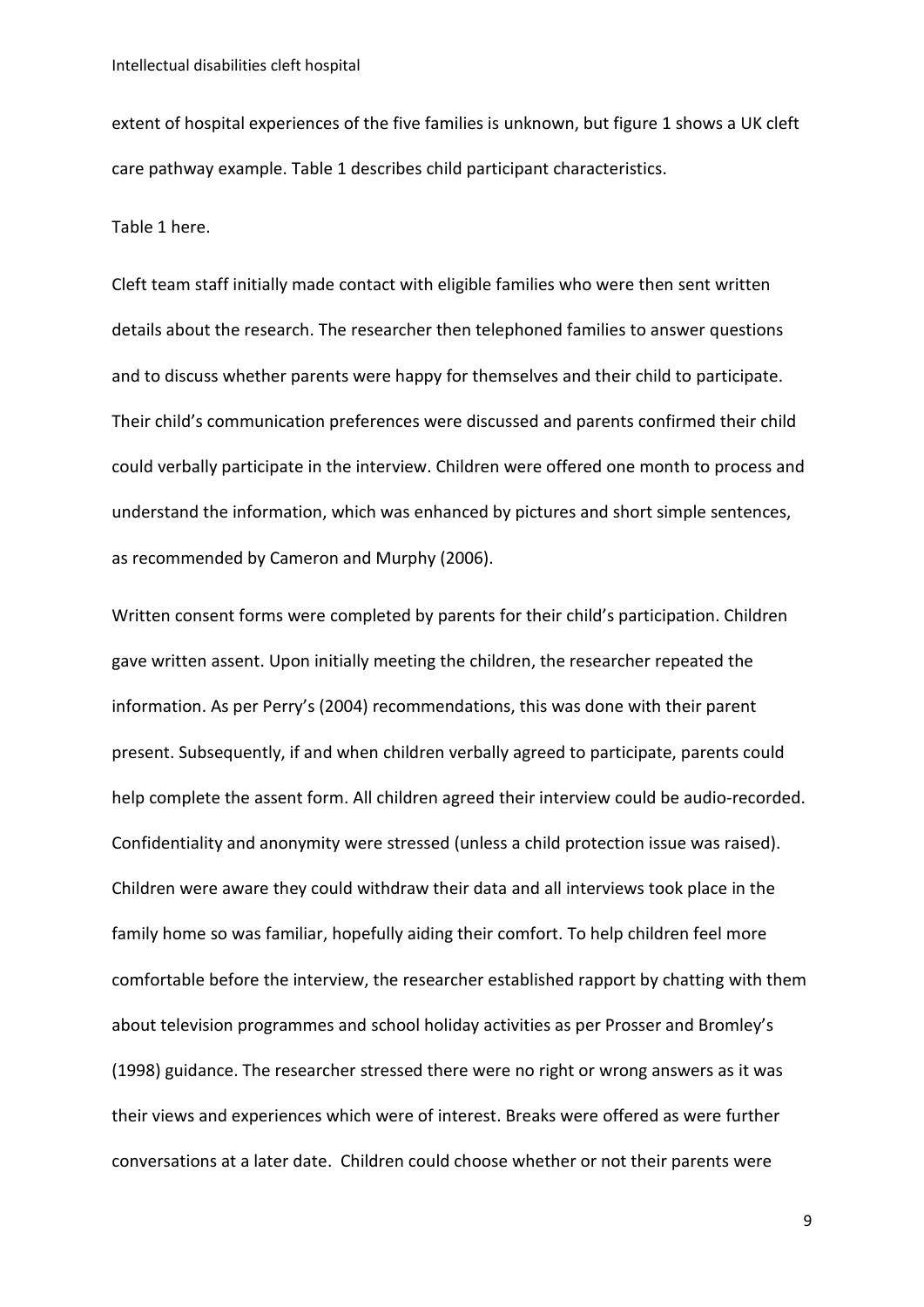present for the interview, and all chose to do this. This was sometimes helpful as parents could rephrase questions to facilitate their child's understanding. It could be seen however as over-protection (Christensen & Prout, 2002) and some children may talk about things differently if they know others can hear (Gardner & Randall, 2012). Child interviews lasted between 16 and 27 minutes. Children received a thank you certificate at the end of the research.

Parents were also interviewed in their familiar home setting. Written consent to participate and an agreement for the interview to be audio-recorded was received. Confidentiality (notwithstanding child protection issues) was assured, as was the option to withdraw their data. Parent interviews lasted between 21 minutes and 2 hours 40 minutes. Table 2 details parent participant characteristics.

Table 2 here.

Parents and children received an accessible summary of the research findings.

Nine HCPs working in cleft care were interviewed. Written consent was given alongside guarantees of anonymity and confidentiality (not withstanding child protection issues). HCPs were reminded they could withdraw their data before the research was written up. HCPs from across disciplines participated (speech and language therapy (n=2), psychology (n=2), clinical nurse specialists (n=2) and surgical/orthodontic consultants (n=3)) (see Table 3).

Table 3 here.

HCP interviews took place in a private hospital room, were audio-recorded with consent, and lasted between 16 and 64 minutes. A presentation on the findings was given to HCPs after the study.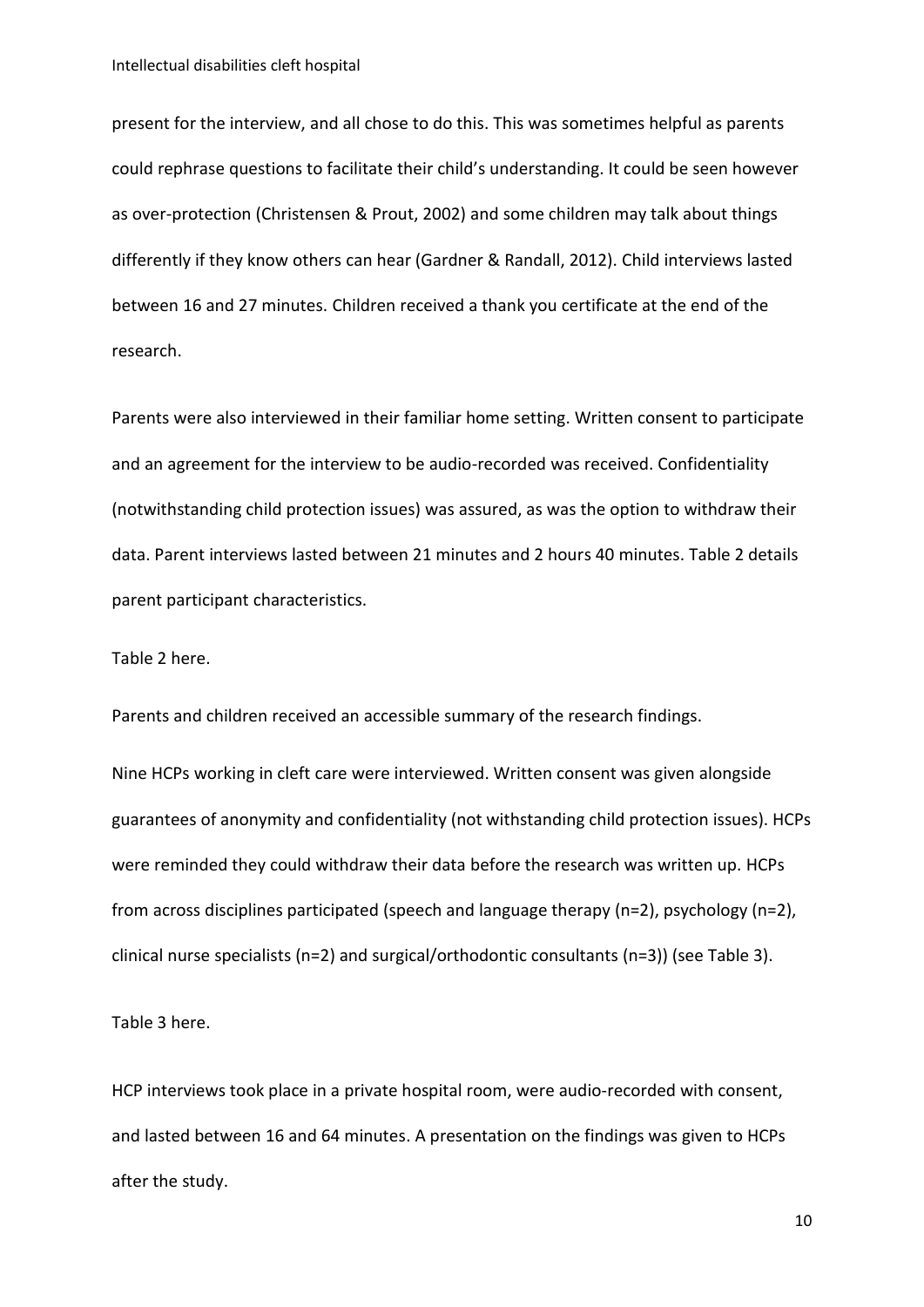#### **Analysis**

Thematic Analysis (TA) was used to analyse the interview transcriptions to identify patterns, similarities and differences which was appropriate for an un-researched topic (Vaismoradi, Turunen, & Bondas, 2013). Braun and Clarke's (2006) stages of TA guided the analysis from the (inductive) generation of codes to defining and naming themes. To enhance the quality and validity of the analysis, the authors discussed and agreed the coding and theoretical framework. Such discussions continued until saturation point. Themes were agreed using various criteria. In some instances, the number of participants who expressed a certain theme were noted (if there were repeated references to a particular phenomenon), but this did not primarily shape analysis. Other criterion were used, such participants' strength of feeling or if they were spontaneous, unsolicited accounts.

Three key themes; struggles, tensions, and good practice in hospital/clinic. These will now be described, using illustrative quotes from interviews across participant groups.

#### **Results**

#### **Theme 1: Struggles**

This theme pertained to hospital-related struggles felt by children and parents, as echoed by HCP accounts and had two subthemes; stress and distress and power imbalance. All children interviewed were anxious about hospital and reported difficult experiences. Two children, Chloe and Emily, repeatedly and in Chloe's case, spontaneously, referenced the type of needle used for general anaesthetic (GA) administration:

*Participant (P): I hate having a needle in my hand. P: I hate having a needle in my hand.*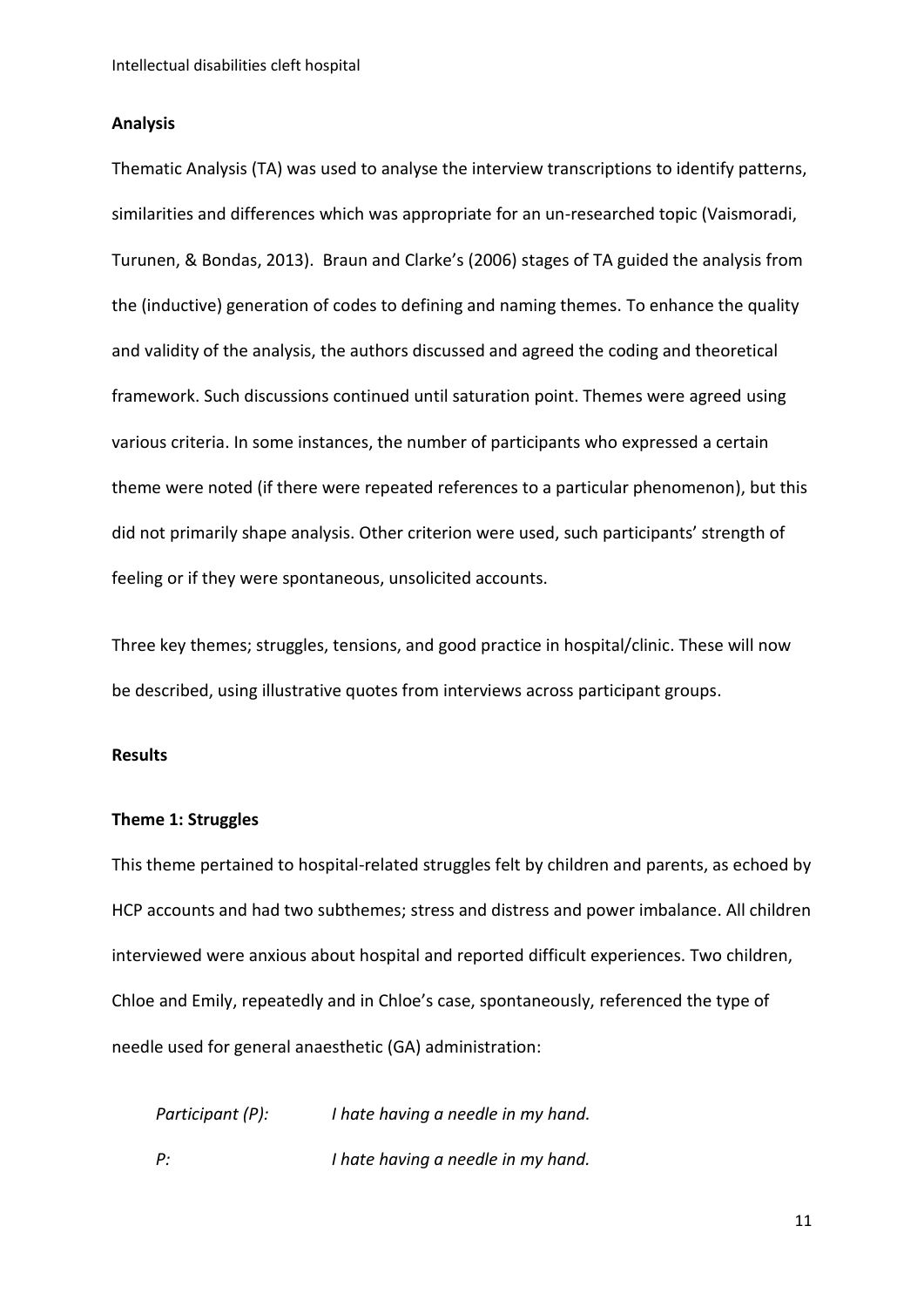*P: I hate having a needle in my hand. Chloe (aged 14)*

| Interviewer (I): | So what happens at clinic?                                     |
|------------------|----------------------------------------------------------------|
| P:               | Cannula.                                                       |
| l:               | Do you talk about the operation and whether it's going to hurt |
|                  | or not, things like that?                                      |
| P:               | Cannula.                                                       |
|                  | Emily (aged 15)                                                |

Given Chloe and Emily's ages (14 and 15) they would have had repeated GAs as part of their ongoing treatment. Their spontaneous accounts highlighted their significance because the interviews did not specifically ask about GAs.

James referred to needles:

| P: | I don't like hospitals.          |
|----|----------------------------------|
| Ŀ. | Why don't you like them?         |
| P: | 'Cause they always give me jabs. |
|    | James (aged 11)                  |

James would have had blood tests and post-operative medications as part of his surgical care.

Parents also spoke of their child's reactions to surgery: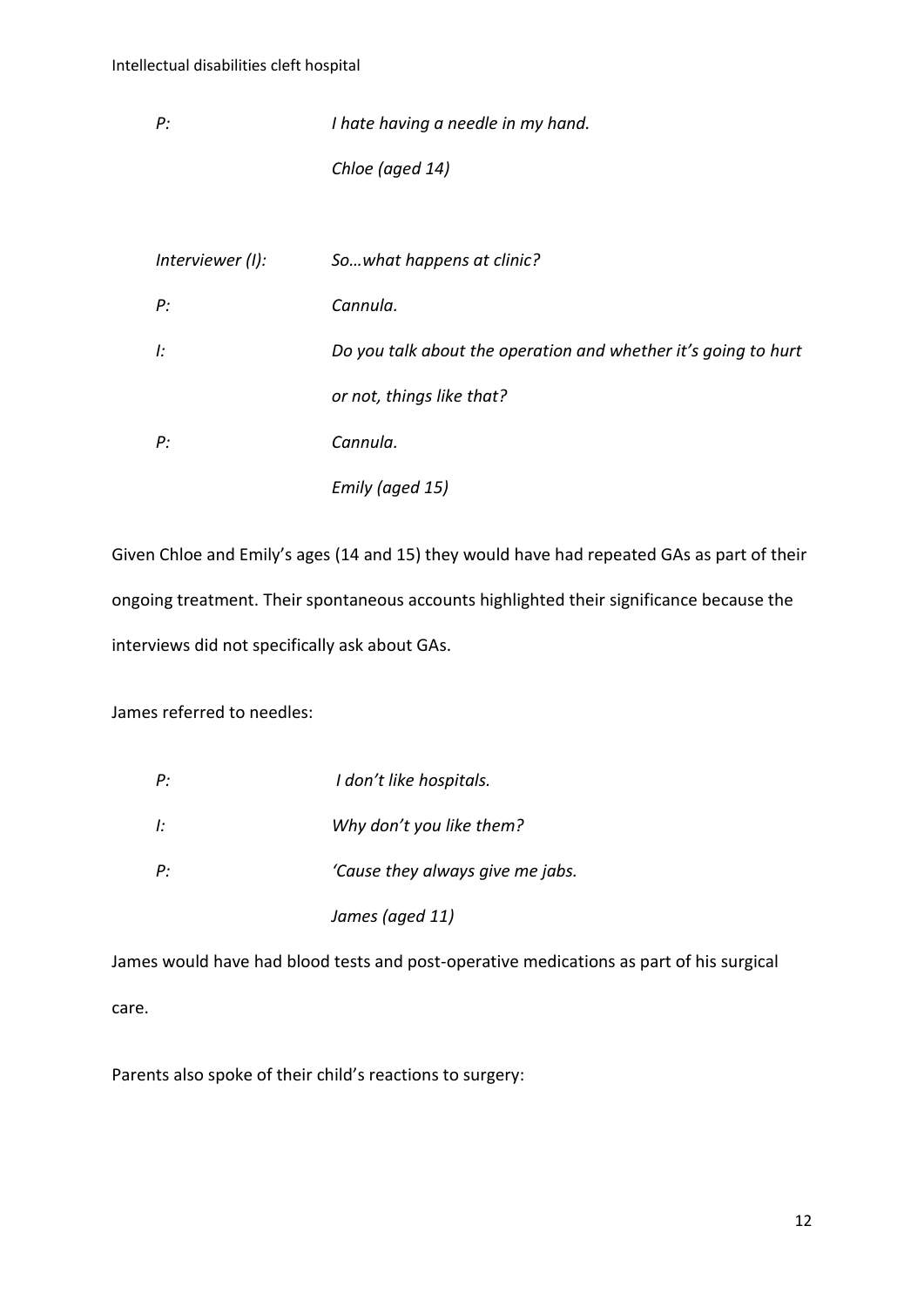| P (Mother): | The cannula is awful, we have screaming fits. She doesn't say, |
|-------------|----------------------------------------------------------------|
|             | 'Mum what about this operation?' It's 'Mum I'm going to try    |
|             | and be brave over the cannula this time.'                      |

- *P (Father): The operation takes second place really. Mother and Father of Emily (aged 15)*
- *P: She screams and they have to pin her down. Mother of Chloe (aged 14)*

The account of a young person being pinned down for GA induction was unexpected and concerning. Parents also witnessed their child's post-operative distress:

*P: He come out the operating theatre and he was screaming…he was trying to rip at his bandage. Father of Liam (aged 16)*

Struggles faced by families were echoed in HCP interviews who, like children and parents, referred to surgery-related difficulties:

*P: …it's making sure that we pre-empt issues partly by educating anaesthetists…and flagging up issues, putting things on the front of medical notes before surgery…this child [with IDs] is going to be very anxious about anaesthetic, is going to be given pre-med, can you consider different ways of*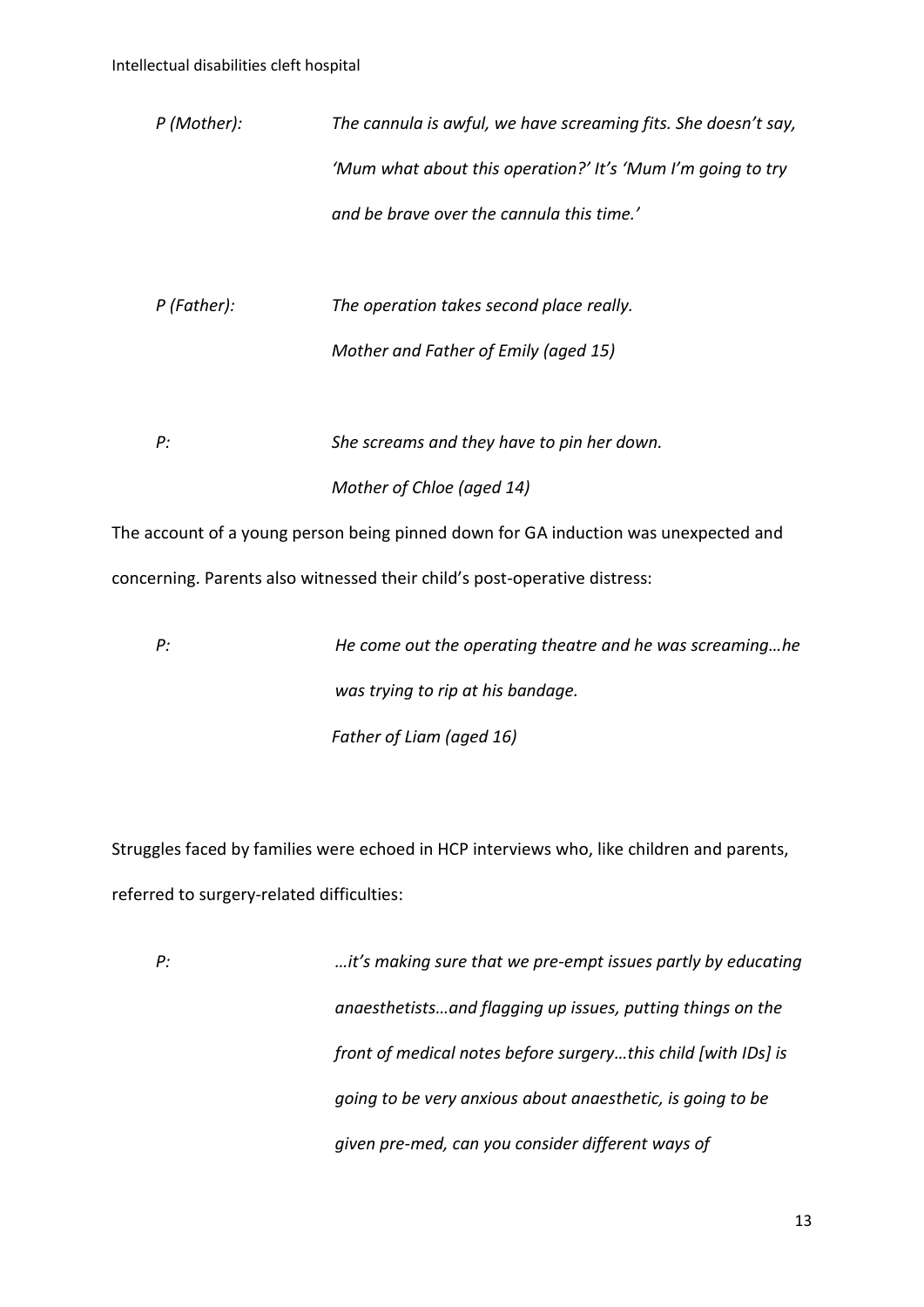*anaesthetising these children to reduce distress and get the play team involved so they are distracting the child at the time. Psychology team member 1*

These observations were generated by the participant's increasing involvement with the hospital ward which offered them insights into children's experiences. Post-surgical trauma was experienced by children with IDs if they were unsure of what was happening:

*P: There can be traumatic psychological effects from [surgery]… [surgeon] talks about children [with IDs] who've maybe been dry at night starting to bed-wet, or having nightmares because of this thing that's happened to them, because they've not quite understood what it is, why they've gone from being well and perfectly happy, to going into hospital and this thing being done to them. SLT team member 2*

Parents articulated power imbalances felt within clinic:

P: *Sometimes I felt that they were far superior than us and I felt a little bit belittled. Mother of Emily (aged 15) P: It's a daunting experience…you've got all this focus with all these people…they make their decisions so quickly and you*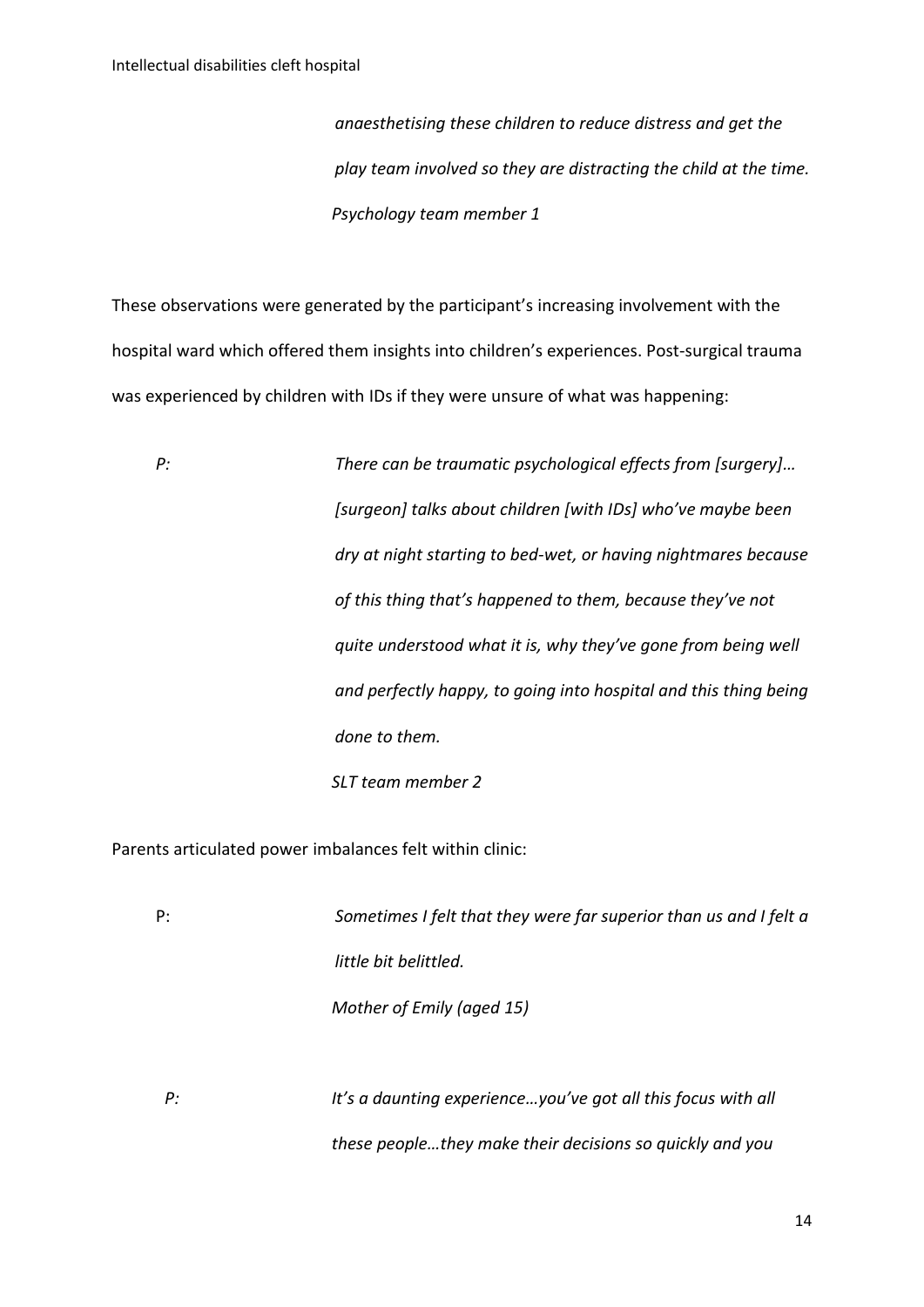*don't know what's going on…When you go there, everyone wants to see you and they're poking about…they're all talking about your child as if you weren't there. Mother of Matthew (aged 11)*

#### **Theme 2: Tensions**

The theme tensions highlighted three subthemes across participant groups; perceived levels of choice and control in decision-making, lack of HCP training in IDs and assumptions and jargon.

Children highlighted that surgical decision-making was doctor-led:

| l: | Whodecides what you have done?                           |
|----|----------------------------------------------------------|
| P: | Um, the doctor.                                          |
|    | Chloe (aged 14)                                          |
|    |                                                          |
| I: | When you have the treatment, and when you have           |
|    | surgery who decides what treatment you're going to have? |
| P: | The doctors.                                             |
|    | Matthew (aged 11)                                        |

This stance was echoed by parents:

*P: You tend to go with it, and think, well they're the experts, they know.*

*Mother of Emily (aged 15)*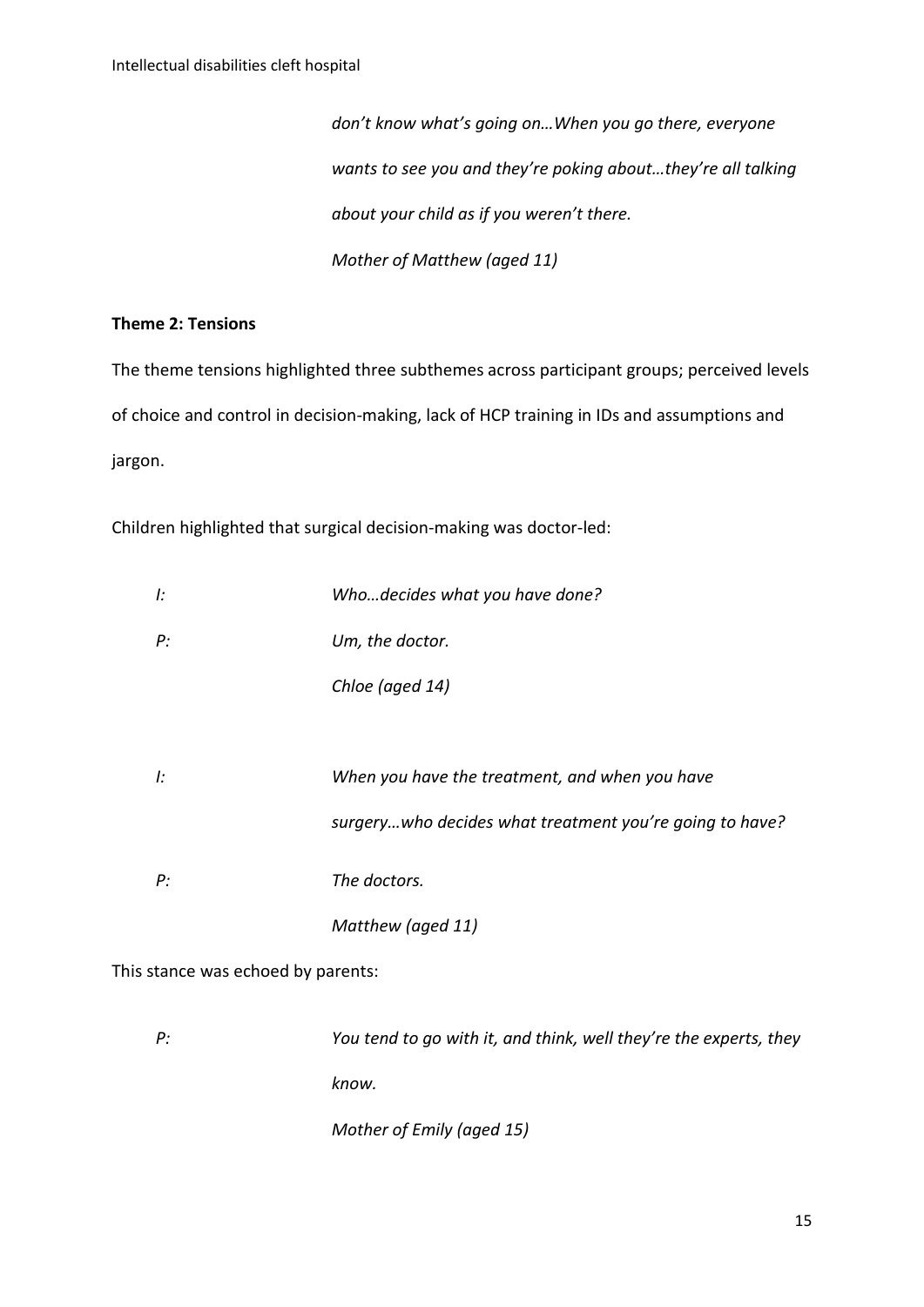Referring to HCPs as 'the experts' was echoed by other parents. HCPs also questioned surgeon's abilities to actively listen to children:

P: Surgeons are very good at asking young people what they want whether they have [an ID] or not...they're not so good at listening to the answer. *Psychology team member 2*

When facilitating conversation with children with IDs, some HCPs used the terms 'common sense' and 'goodwill', indicating a lack of training/professional guidance:

*P: The skills to enable a child to talk are not necessarily there and why would they be, they're [staff] not trained…sometimes that's where we fall down. Psychology team member 2*

*P: I don't understand how I can communicate some of the information so [children with IDs] understand it and make decisions…we are better than we were, but it's work in progress.*

*Psychology team member 1*

HCPs suggested that people with IDs and their families could be involved in delivering future training about IDs. Training on disability legislation was seen as potentially helpful. A psychology team member remarked they were probably the only multidisciplinary team member who knew of the hospital's Learning (Intellectual) Disability Liaison Nurse (LDLN).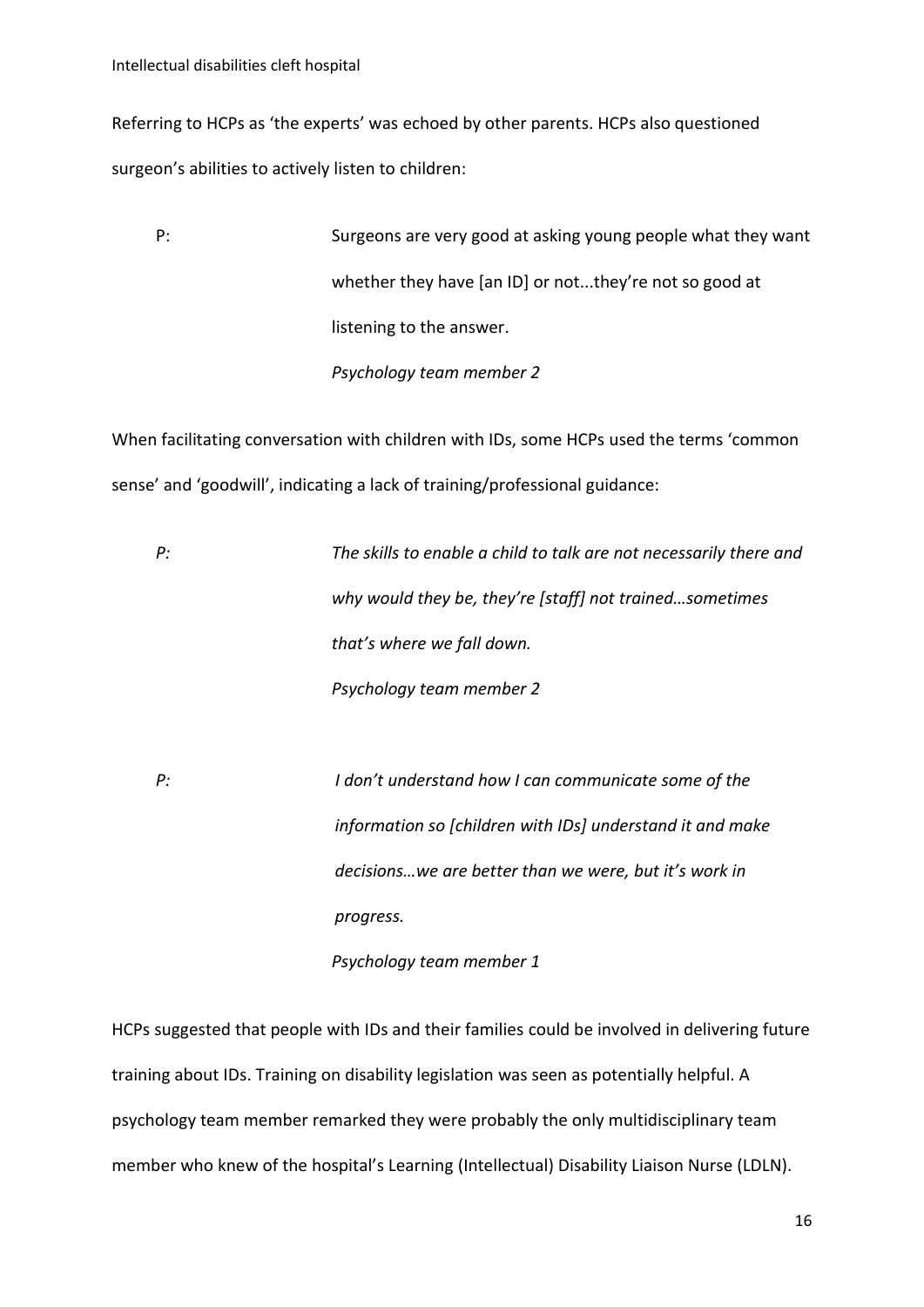Intellectual disabilities cleft hospital

Assumptions and jargon were referred to by HCPs which could indicate a lack of training/awareness. Staff talked candidly about assumptions that led to excluding children with IDs from appointments:

| P: | There is a danger sometimes with children [with IDs] that   |
|----|-------------------------------------------------------------|
|    | assumptionsare madethe conversation can go round the        |
|    | child, and is directed to the parents, the assumption being |
|    | that they don't understand anyway.                          |
|    | Psychology team member 1                                    |
|    |                                                             |
| P: | The [cleft team] don't always explain things in simple      |
|    | languageyou just lapse into jargon sometimes and it's very  |
|    | very bad to do that.                                        |
|    | SLT team member 1                                           |

This account echoed parents' interview data, and evidenced that staff acknowledged the mismatch between the plain language they should use and the reality within clinic. There was an awareness of an over-reliance on written information:

*P: There's too much focus on information geared towards [those] who are not struggling with learning. It's…very literacy-led so our information tends to be leaflets, some of the language is too complex…The letters we write can be very erudite and a bit too academic-ish. Psychology team member 1*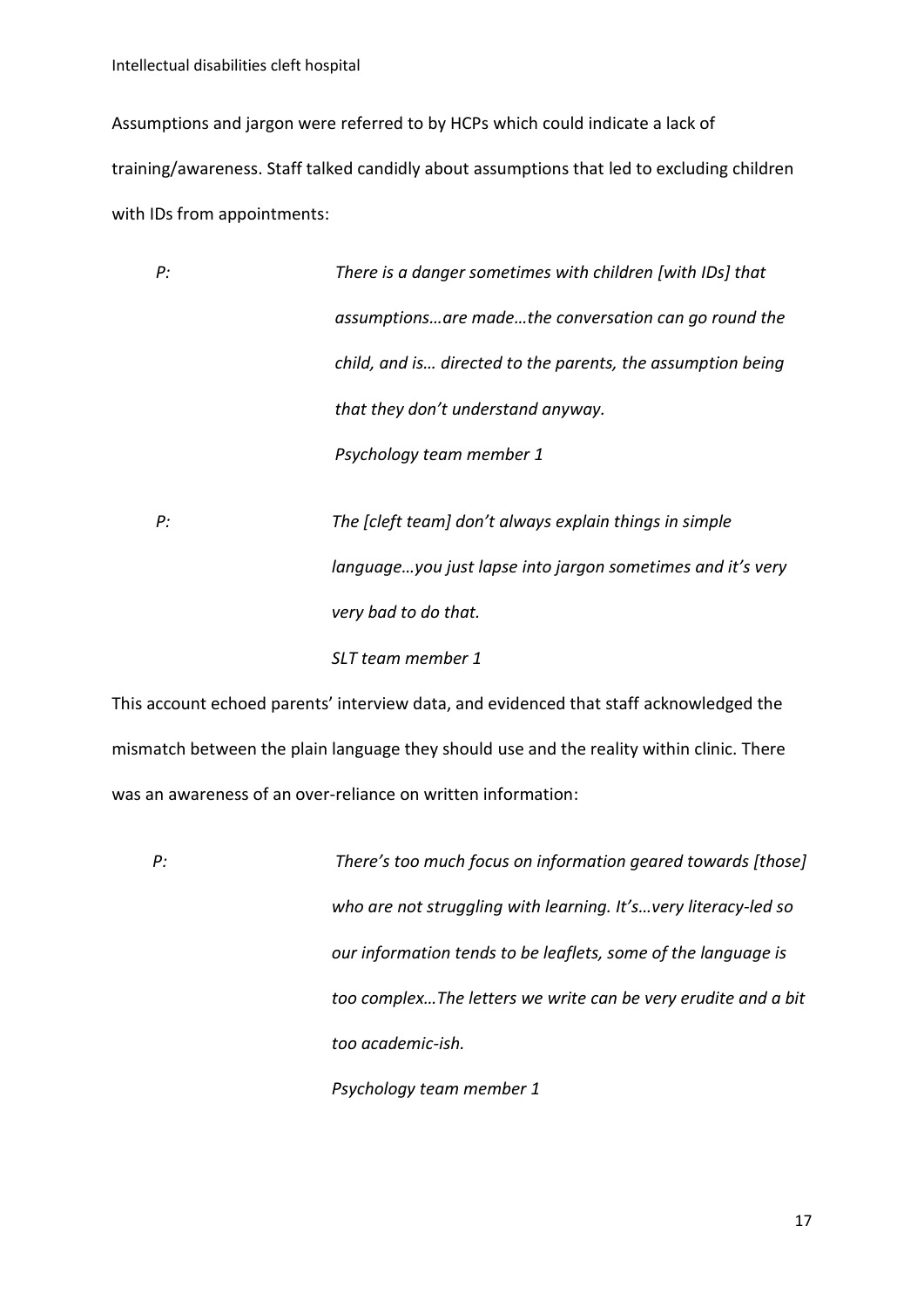Intellectual disabilities cleft hospital

Assumptions were made by a consultant and a Clinical Nurse Specialist (CNS) who commented that children with IDs were typically given a GA for dental extractions, as they could not cope when awake:

*P: I don't think we treat many [children with IDs] differently, but we do have a lower threshold for GA. Consultant 1*

*P: If they [children with IDs] [need] some teeth out to help everything straighten up or some fillings and they can't cope with it in the dental chair we will…take them for GA…whereas a child without a disability who says 'No I don't want that done' we won't take them for a GA…our threshold for allowing [children with IDs] to go for GA is lower almost, but it has to be…because there is sometimes stuff…that actually does need doing…and they can't cope with it awake. CNS 1*

This is noteworthy because children and parent data emphasised acute distress at GA induction, so there is a tension there.

#### **Theme 3: Good practice**

This theme contained two subthemes, appropriate communication and information, and tailored treatment. Parents explained the help and respect shown to their child by HCPs in the multidisciplinary cleft team*:*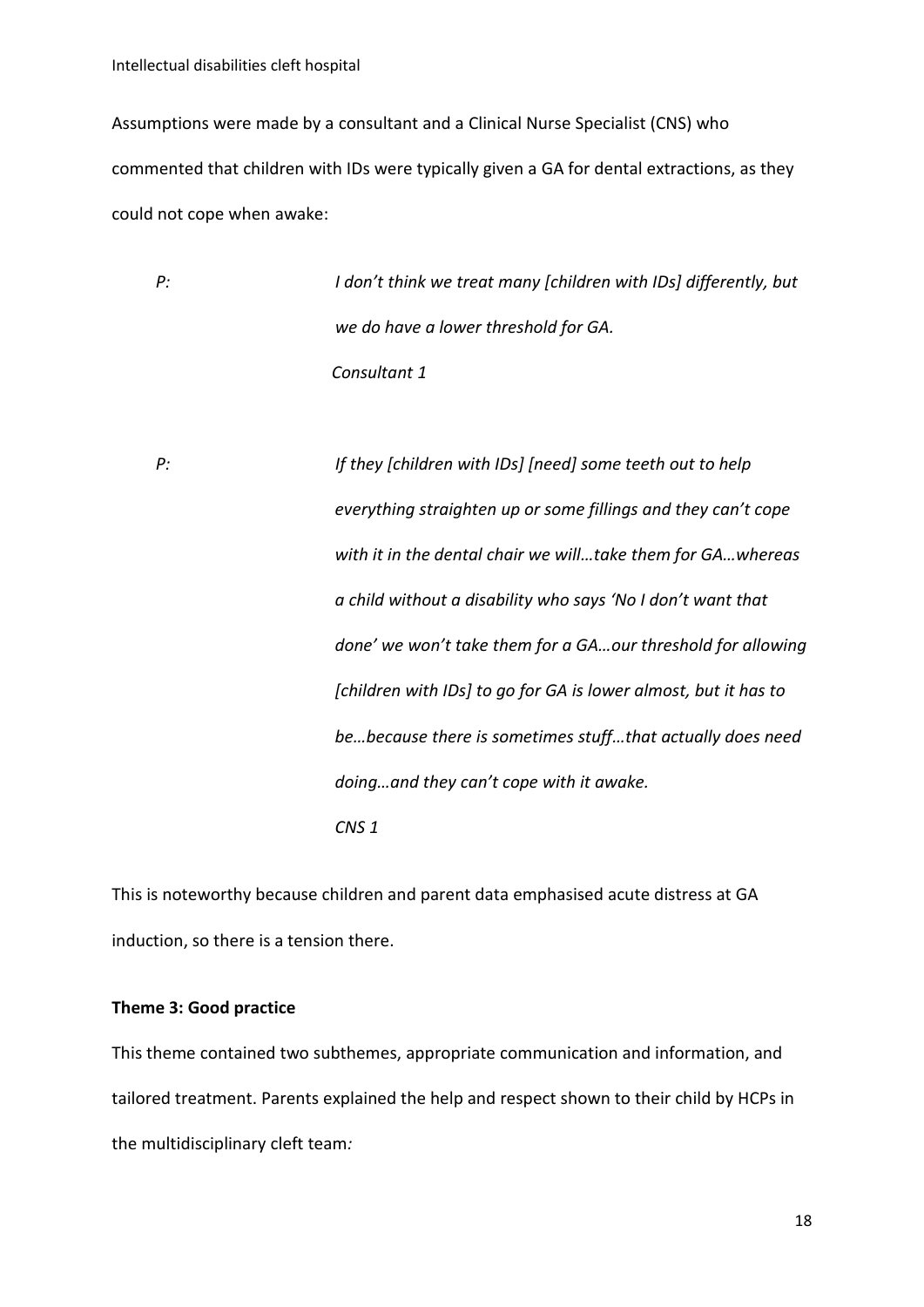*P: A couple of appointments ago, James had a funny five minutes…He went in there and as soon as the doctors started to talk to him, he turned round and said 'I ain't talking to you' and walked out. But the doctor was very understanding and he did give me a bit of time to go and calm him back down and get him to come back in, rather than say, 'well sorry mate, your time's up, I can't deal with him now, you have to make another appointment'. They didn't. They did just wait and they did give me time to settle him…we went on in, and they was alright about it.*

*Mother of James (aged 11)*

*P: [Surgeon] also asks permission…'is it alright if I touch your lip?' or 'alright if I look in your mouth?' 'Are you okay with me doing that?'…I think from Liam's point-of-view that's made him a lot easier instead of someone going at him and just, 'right, come here, you're here at an appointment. I'm gonna look in your mouth, this is what we're here for, now don't mess me around'. Mother of Liam (aged 16)*

The importance of HCPs giving their son enough time without rushing him was noted:

*P: The length of time [the orthodontic team] need to spend with him obviously is a lot longer than for a normal child. They gotta*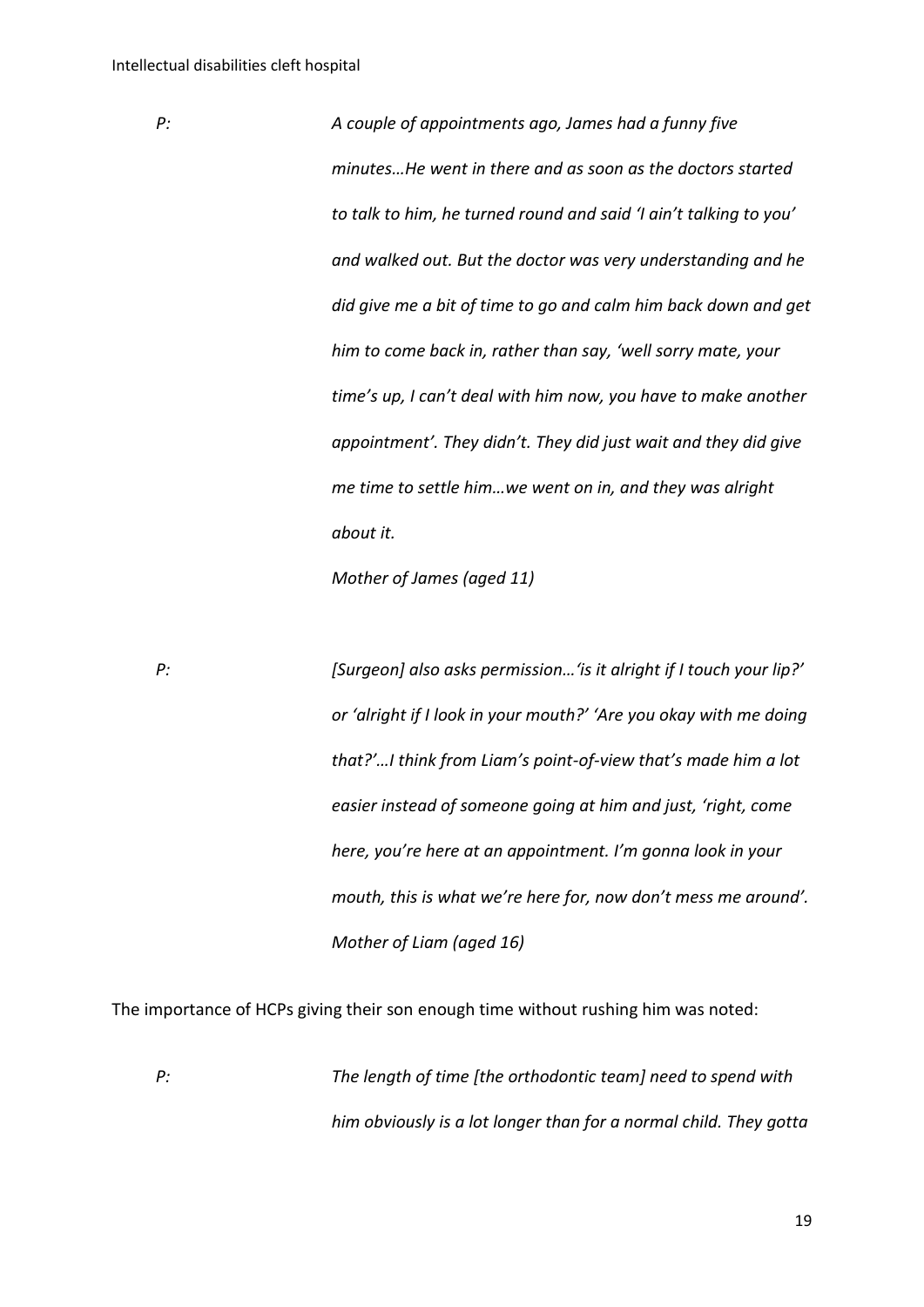*have the patience of a saint…I think they know that now, they can't rush him. Mother of Liam (aged 16)*

Liam's Mother explained that he was given ample time to choose a particular coloured band for his dental brace as he found the decision very difficult. Using visuals and simple terms to enhance understanding was apparent:

*P: There was a booklet with pictures in, what to expect [after surgery], what they can eat, which was brilliant because Emily's a big sweet eater…we had to cut those out for six weeks, she could see it written, so that was important for her to see. Mother of Emily (aged 15)*

*P: They realise she has to have it explained in simple terms. Mother of Emily (aged 15)*

Parents spoke of their appreciation towards HCPs who demonstrated certain activities to their children to encourage self-management (e.g. specific teeth cleaning techniques). HCPs from across disciplines talked about 'tell-show-do' activities (regarded as the "cornerstone of behaviour guidance" (Dean, Avery, & McDonald, 2010, p.299)):

*P: What we try to do is a show and tell type activity where if we're going to do something, we try to show them what…we're going to do first, so…if you're going to use a drill, then we will*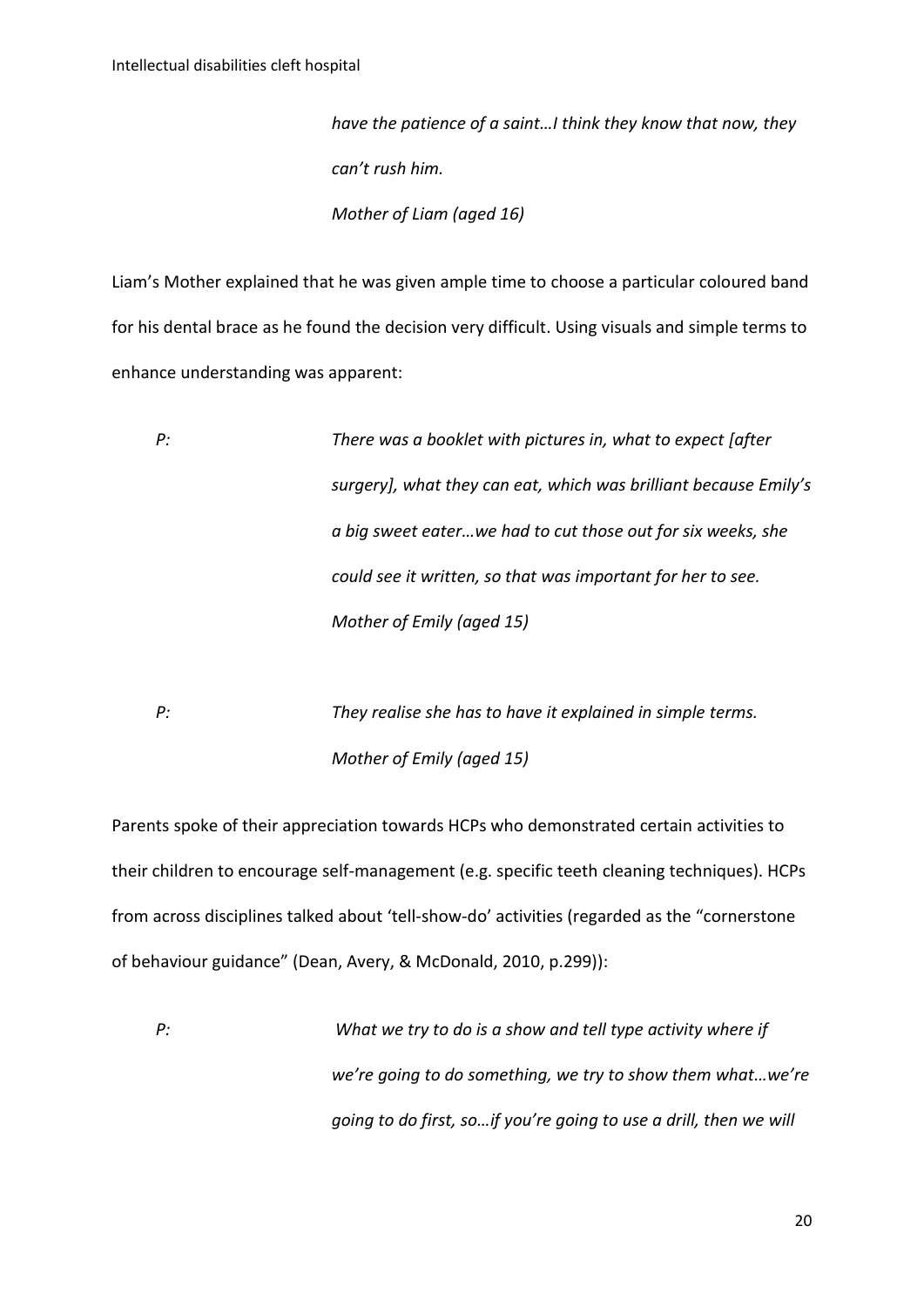*show it to them, look what the noise it makes and even sometimes use their nail to run it over. Consultant 2*

*P: Often what I'll do is take them into the x-ray room and sit…them in the chair and put the apron on them. This is at a speech therapy appointment, so there's nobody else, nothing's going to happen that day, so if they've looked quite nervous, we've gone in and played some games in there. SLT team member 2*

It is useful to compare these innovative and child-centred approaches with the previous HCP asserted preference to give children with IDs GAs, which is arguably easier at it serves HCPs' needs more than the child's.

HCPs, like parents, referred to using visual images to facilitate understanding:

*P: Pictures work really well with them [children with IDs] and some children sign a little bit…I can't sign very much but I can do bits and bobs. Consultant 1*

*P: We tend to individualise stuff for a child [with IDs]…there was a child coming to a speech investigation clinic and I got our IT guy to take some photos, and sent [them] to the family beforehand*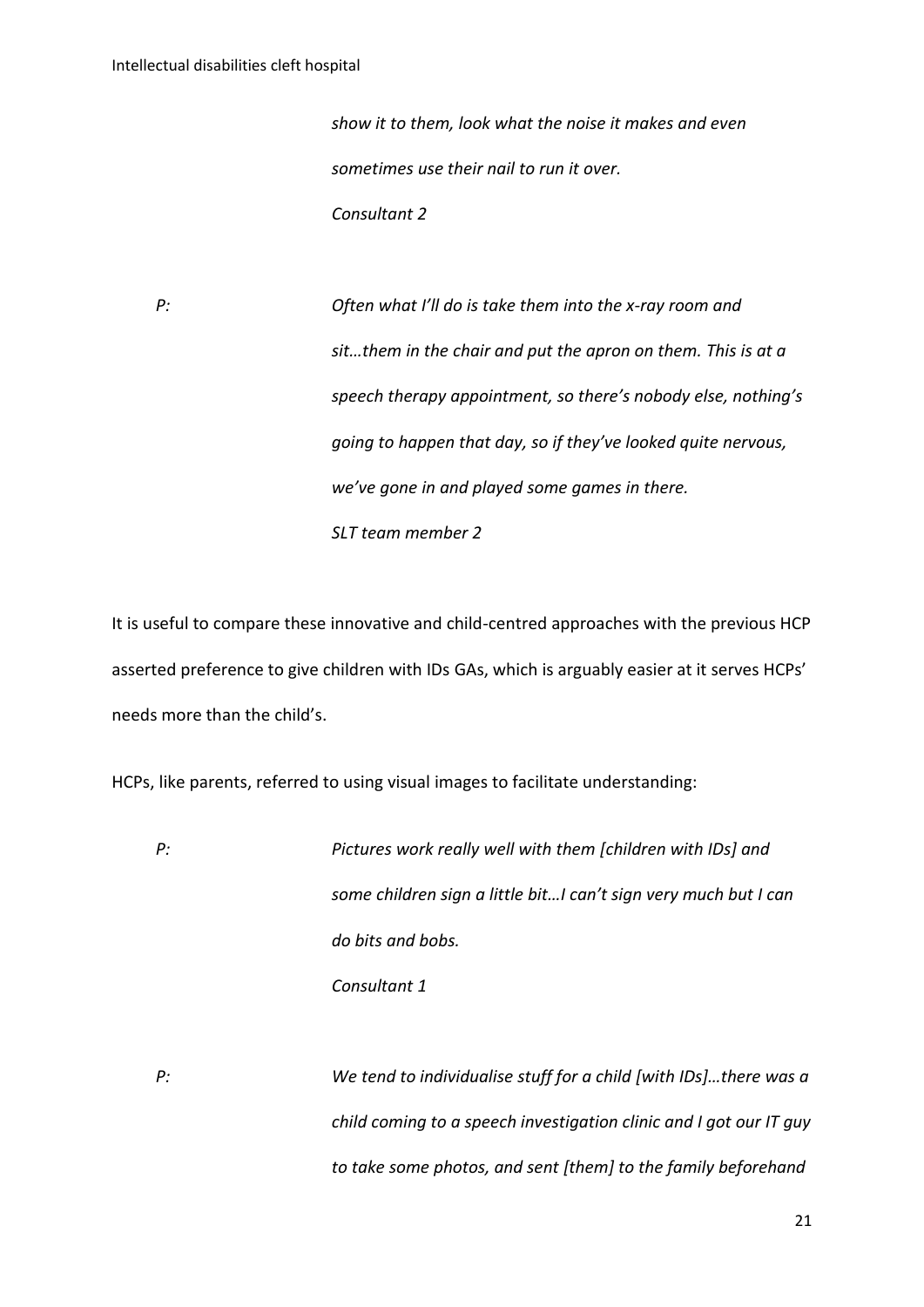*so the Mum could show the child photos of what it would look like when they came. Psychology team member 2*

Concrete examples of individual approaches to treatment are encouraging, although some parents realised that their child may still not understand:

*P: [Surgeon] talks to Liam and draws diagrams…not that he totally understands what's going on. Mother of Liam (aged 16)*

Therefore, although there were positives with regard to communication, there was also room for improvement.

The clinic environment was seen as child-friendly (e.g. toys were available) and parents particularly appreciated a family room for overnight hospital stays. It assured privacy, was less stressful and highly preferable to being on an open ward with other families.

Good practice was evident when consultants considered the impact of timing and pace of treatment for children with IDs, depending upon individual needs:

*P: Recognising the pace that they're [children with IDs] happy with takes a few appointments sometimes to figure out…sometimes they respond better to…let's get in there and do it very quickly and precisely and then out, so in the minimum amount of time, and then others…prefer a more languid*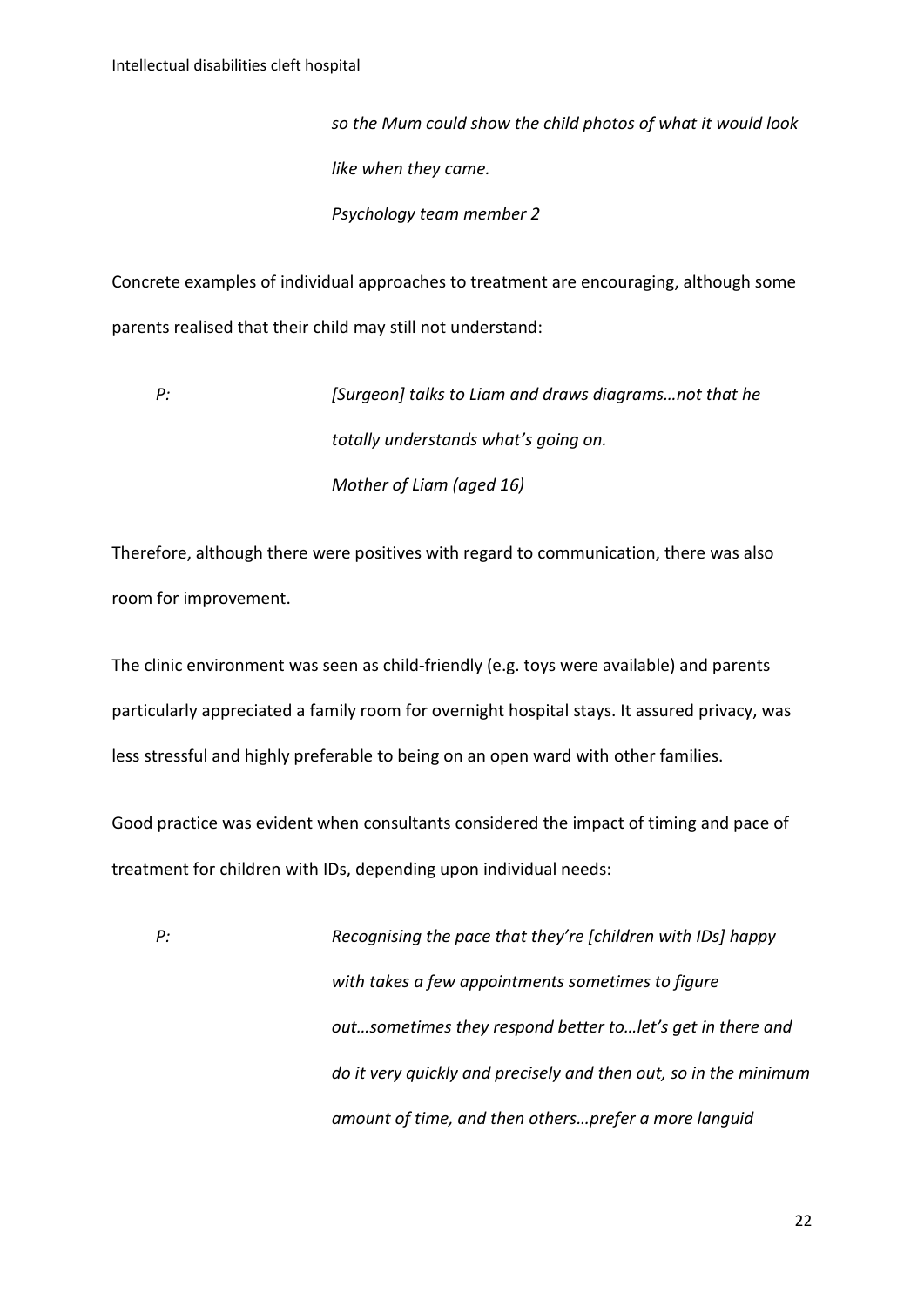*approach where it's very softly softly and we're doing a little bit here and a little bit there. Consultant 2*

This echoed previous comments about individualised approaches to orthodontic work, including extra time. Deliberately delaying treatment until children with IDs had a better understanding of the treatment plan and risks/benefits was apparent*:*

*P: [Surgery] can happen at a later age…potentially [children with IDs are] going to have the trauma without the understanding of why it's in their interests or good for them…Which is why occasionally things are delayed until it's felt that the child is more a partner in it, rather than this thing being done to them. SLT team member 2*

This quote however contradicted other HCPs' suggestions that surgery sometimes took place without children really understanding what was happening (see theme 'struggles').

#### **Discussion**

Struggles, as asserted by children and parents, centred upon stress and distress (specifically GA induction and needles) and the perceived power imbalance at clinic. Stress caused by GA induction was spontaneously reported across participant groups. It is unsurprising therefore that Pilling and Rostron (2014) reported the lack of evidence on best practice in surgery planning for people with IDs.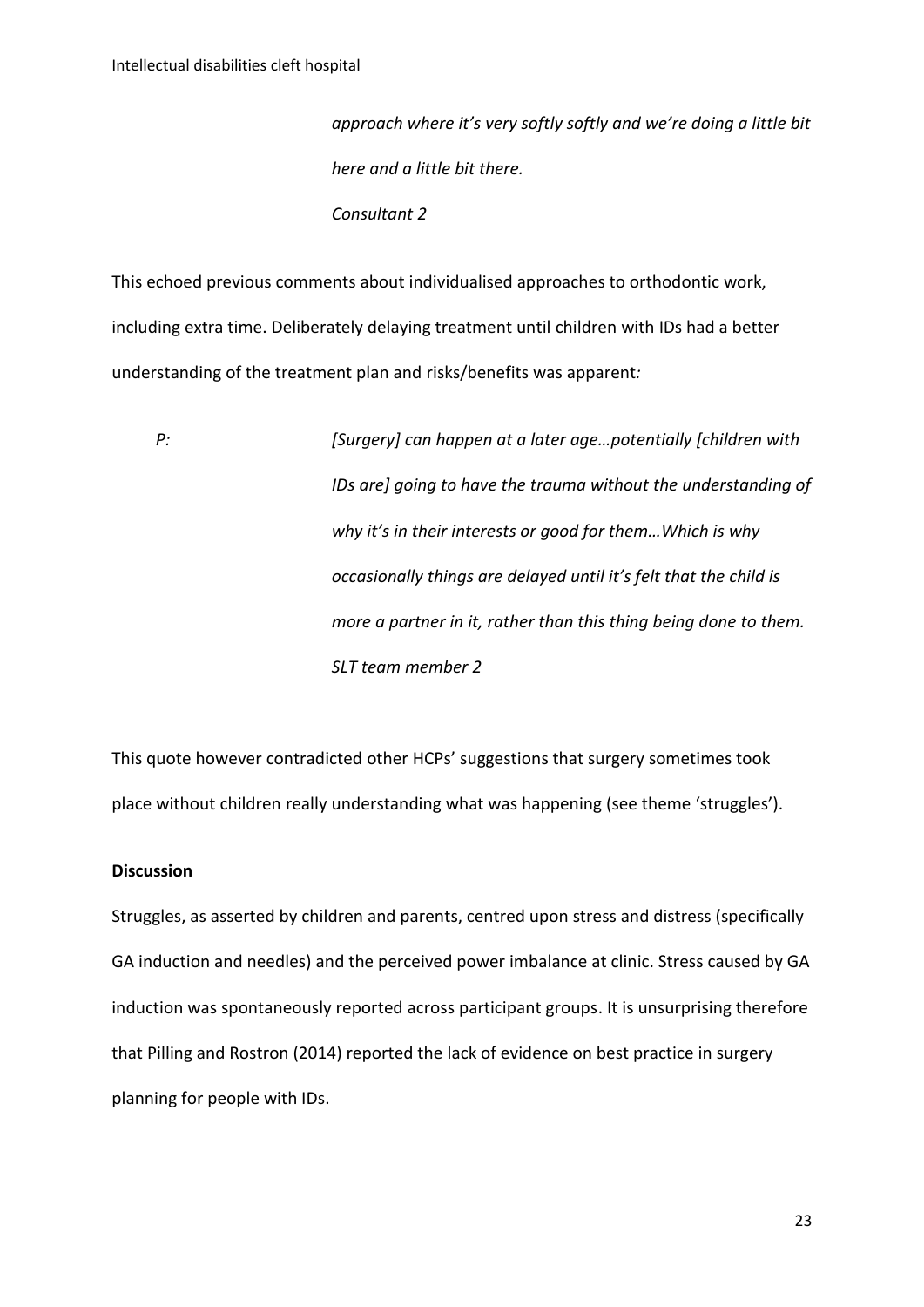Children with developmental delay can be anxious and even combative in GA inductions (particularly if the HCP administering the GA is unfamiliar), so an appropriate intervention might be sedation (Tan & Meakin, 2010). However, sedation before GA is not always tolerated by children (McCann & Kain, 2001), so alternatives are welcomed. Changes to routine and hospital settings alongside the challenge of fasting may well increase anxiety (Short & Owen, 2012).

Using physical restraint to anaesthetise older children with IDs was alarming and contrasts with the apparent non-holding approach taken with their neurotypical peers. Page (2015) questioned whether restraining older children is appropriate or even safe to use. Available literature suggests restraint is reserved for young children and that occurrence largely decreases with age (Bray, Snodin, & Carter, 2015). Restraining children has been found internationally (UK, Australia, New Zealand) (Bray et al., 2018) and occurrence was influenced by profession, country, training and availability of guidance (Bray et al., 2018).

Moral and ethical issues of physically restraining children for medical treatment cannot be overlooked. This potential rights violation could be regarded as abuse (Bray et al., 2015) Possible psychological trauma following restraint could include emotional distress, phobias, lack of coping strategies and problematic relationships with HCPs (Brenner, Parahoo & Taggart, 2007). The British Medical Association, the Royal College of Nursing (UK) and the Royal Australasian College of Physicians cite gaining and recording permission to restrain as important. It is unclear whether this happened in the current study.

Some children in this study were very distressed by needles. Negative cycles of fear and needle-related pain can develop in childhood and can spiral (Noel, Chambers, & Petter,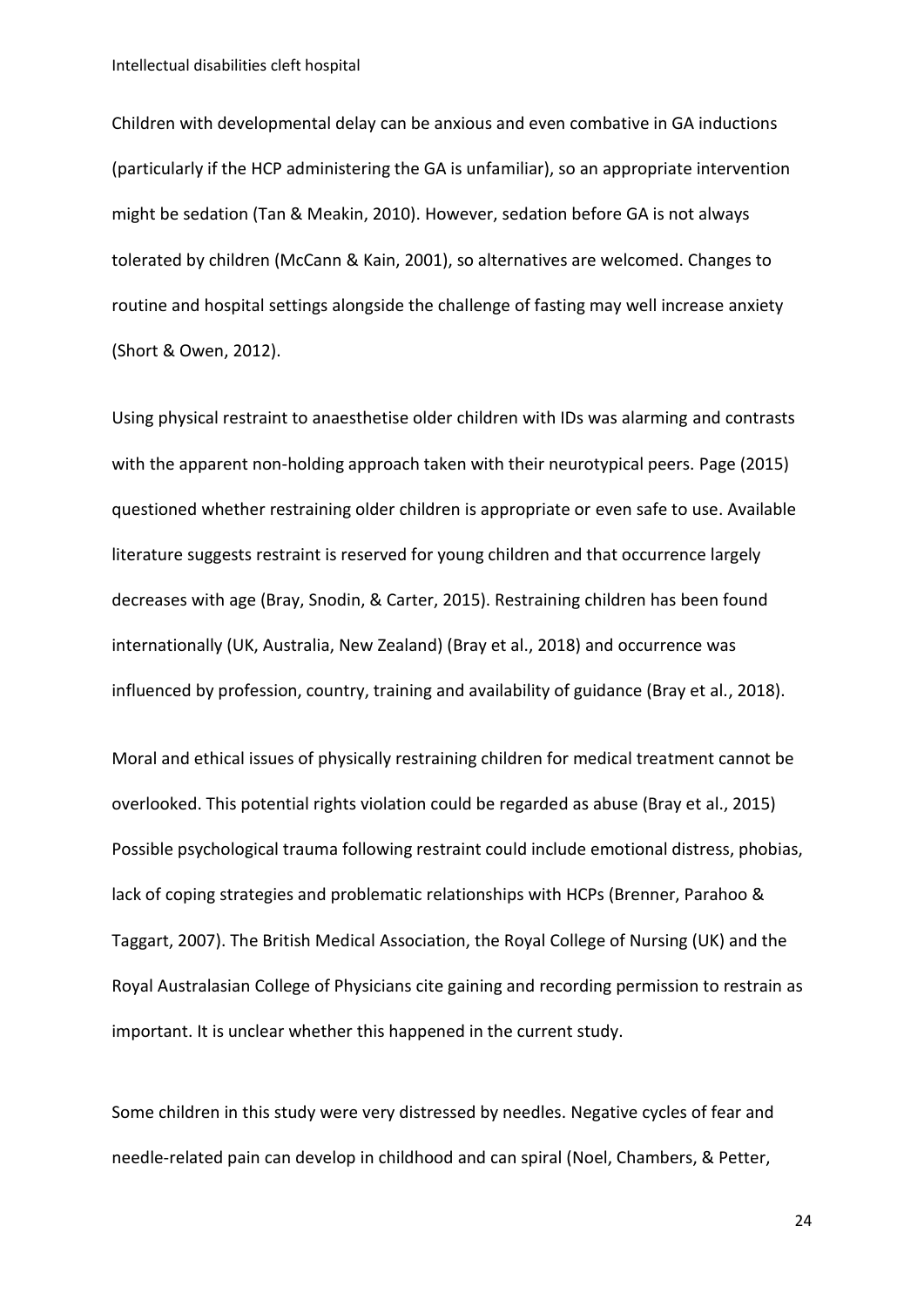2012), perhaps resulting in heightened pain and anxiety when approached by HCPs, and fainting (McMurtry et al., 2015). Sleeping and eating problems can also occur (Kain et al., 2004).

Managing such difficulties is paramount; fear intensity can lead to children wetting themselves and attempting to escape from HCPs (Kain, Mayes, & Caramico, 1996). Only one HCP in this study (who had worked on hospital wards) referred to alternative techniques to managing GAs for children with IDs (e.g. involving the play team to lessen anxiety). The UK Royal College of Surgeons Clinical Guidelines (2012) stipulate that pre-operative assessments with children, and families should systematically take place to consider GA suitability.

Rapport-building between the anaesthetist and child is important (Short & Owen, 2012). Additional ways of managing GA induction are soft lighting and distraction (Courtman & Mumby, 2008), sensory solutions (e.g. guided imagery and relaxation) (Fung, 2009) in addition to music, computer games and hypnotherapy; restraint should only be considered after exhausting other approaches (Christiansen & Chambers, 2005). These examples predate the current research so it is apparent that HCPs in this research were unaware of this good practice. Although not specific to GA, a relevant US study found that behaviour therapy (distraction, exposure therapy, counterconditioning and topical anaesthetic) was successful for eight children with IDs aged 4-16 undergoing needle placements (Slifer et al., 2011). A systematic review into psychological interventions for needle-related pain and distress for children and adolescents (aged 2-19) found evidence for the use of distraction, hypnosis and combined CBT and breathing techniques to reduce needle-induced pain and distress or both (Birnie, Noel, Chambers, Uman, & Parker, 2018). These examples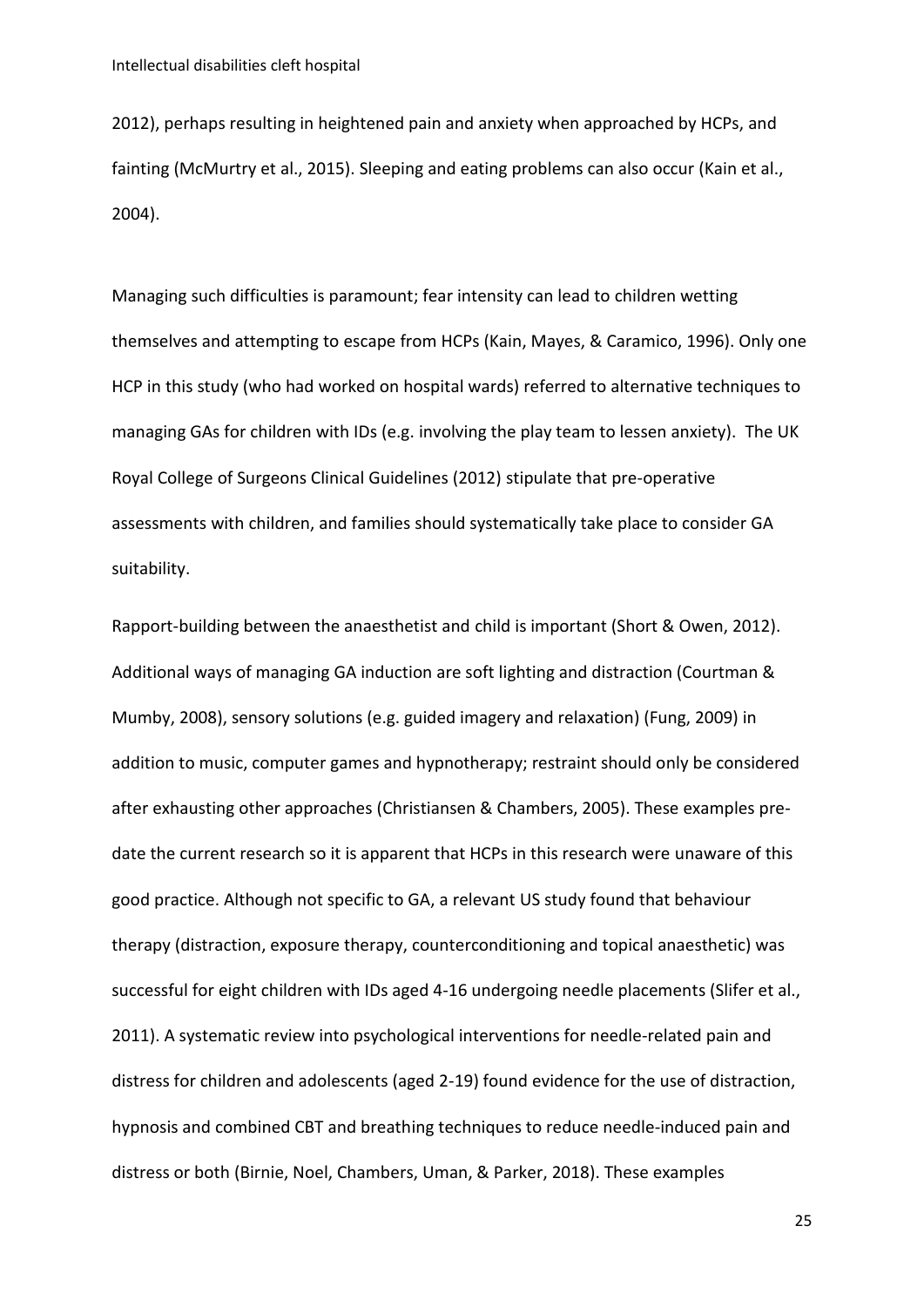demonstrate the availability of different interventions to potentially counteract proceduralrelated pain and distress.

Input from Certified Child Life Specialists (CCLSs) (US/Canada with similar roles in New Zealand, Australia, South Africa, Japan, the Philippines, Serbia and Kuwait (Association of Child Life Professionals, 2018)) could be beneficial. CCLSs form part of interdisciplinary teams and aim to improve the psychosocial experiences of children in hospital via therapeutic play and psychological support. Such methods are employed to prepare children and families for medical procedures, facilitate coping and pain management techniques, support children to reflect upon previous or imminent experiences, educate the child and their family about health conditions as well as supporting familial involvement in healthcare (American Academy of Paediatrics, 2014). A recent and relevant US study demonstrated the benefits of a CCLS intervention when children (without IDs) underwent intravenous placement; lesser distress levels were reported following CCLS input (Diener et al., 2019). Therefore, the use and evaluation of CCLSs (and similar roles) when supporting children with IDs in hospital could be extremely significant.

There is a UK protocol for preparing children with IDs for theatre and recovery (Blair et al. (2017) which was developed in response to severe distress experienced by several patients with IDs in hospital settings. Protocol development was led by a Consultant Nurse in IDs, in consultation with surgeons, anaesthetists, nurses and healthcare assistants. The acronym 'TEACH' formed the protocol framework; T – take time to work with the child with IDs; E – change the environment (e.g. quiet areas); A – display positive and solution-focused attitudes; C – Communication – find optimum ways to communicate with the child and their family; H –Help – what support does the child and their family need and how can their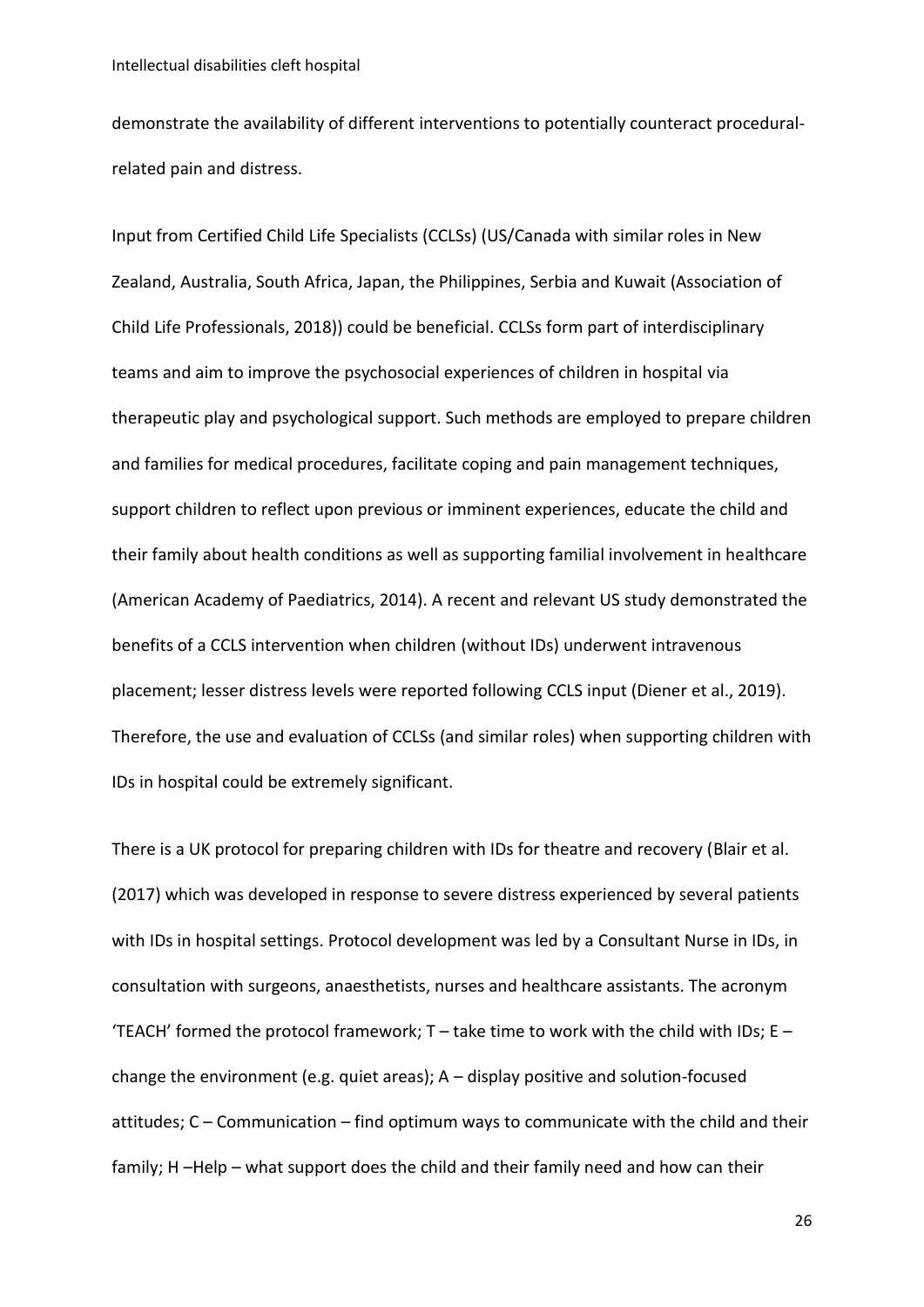needs be met? (Blair et al., 2017). This protocol, in addition to using other resources and approaches already discussed, could make significant and positive changes to the hospital experiences of children with IDs.

"Vulnerability and inequality are nowhere greater than in the surgical setting" (Mouradian, 2006, p.131) and the power imbalance felt by parents in this study echoed previous literature. Power and status hierarchies are the persistent dynamic within healthcare settings in which doctors are perceived to be at the top with their particular knowledge of a particular condition, thus typically dictate appointment agendas (Greenhalgh, Snow, Ryan, Rees, & Salisbury, 2015). Such familial disempowerment however does not indicate successful partnership-working (Henderson, 2003) and could negatively impact autonomy and respect (Goodyear-Smith & Buetow, 2001).

Tensions, as typified by treatment choice and control, lack of HCP training in IDs and assumptions and jargon, were apparent. Children remarked that doctors made the decisions and the deferment of surgical decision-making by parents to HCPs was evident. Reasons for this could include learned passivity and a lack of HCP knowledge in how to facilitate children's wishes and opinions. Healthcare decision-making is complex, but even if a child is not considered competent in decision-making, they have the right to be heard (Mårtenson & Fägerskiöld, 2008). Involvement facilitates treatment preparation, but an absence of control, and feelings of dependence can result in extreme stress for children (Coyne, 2006). Evidence highlights how children with IDs can express opinions using different tools such as choice cards, a smiley face scale, photos, and/or tick and cross cards (Lewis, 2001). Further, the UNCRC advocates that all children, whether disabled or not, have the right to an opinion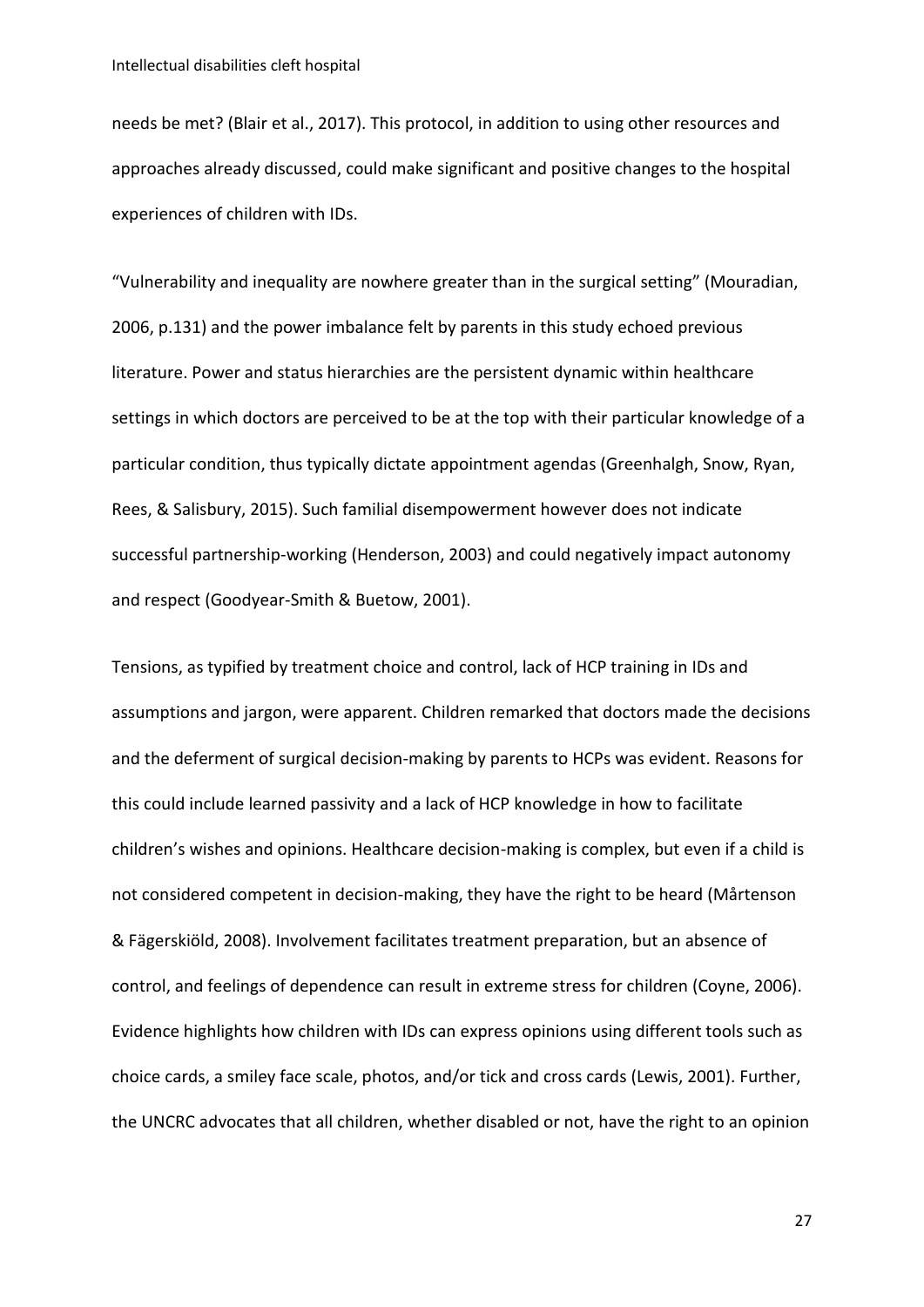and that their views should be heard. Information should also be presented to children in appropriate formats (Article 12, UNCRC).

Therefore, individualised approaches to decision-making are fundamental (Bigby, Fyffe, & Ozanne, 2007). There are clear benefits to children being a partner in their care (e.g. feeling listened to and valued) and a further outcome could be satisfaction with clinical outcomes (Kapp-Simon et al., 2015). Deferred decision-making by parents to HCPs has been highlighted elsewhere (e.g. Nelson, Caress, Glenny, & Kirk, 2012). Power delegation to those seen as experts enables trust in HCPs, with decision deferment as doing the "right thing" for their child (p.796). Some parents therefore become "vulnerable to the power imbalance inherent in relationships with practitioners" (Nelson et al., 2012, p.802).

HCPs highlighted information and training gaps in effective communication with children with IDs which was unsurprising as medical training offers scant attention to IDs (Salvador-Carulla & Saxena, 2009). Training however can be hugely beneficial. For example, 100+ medical students who participated in a 3-hour communication skills training session by people with IDs reported increased levels of understanding and ease in communicating with people with IDs (Tracy & Iacono, 2008).

Just one HCP in this research referred to the existence of the hospital Learning (Intellectual) Disability Liaison Nurse. This is a significant untapped resource for the multidisciplinary team who could potentially learn skills and strategies to support their work. LDLN underutilization has been recognised elsewhere (e.g. Barriball, Hicks, Cohen, & Lewry, 2008). Brown et al. (2012) have highlighted positive impacts by LDLNs on education and practice development, as well as being role models and ambassadors for people with IDs.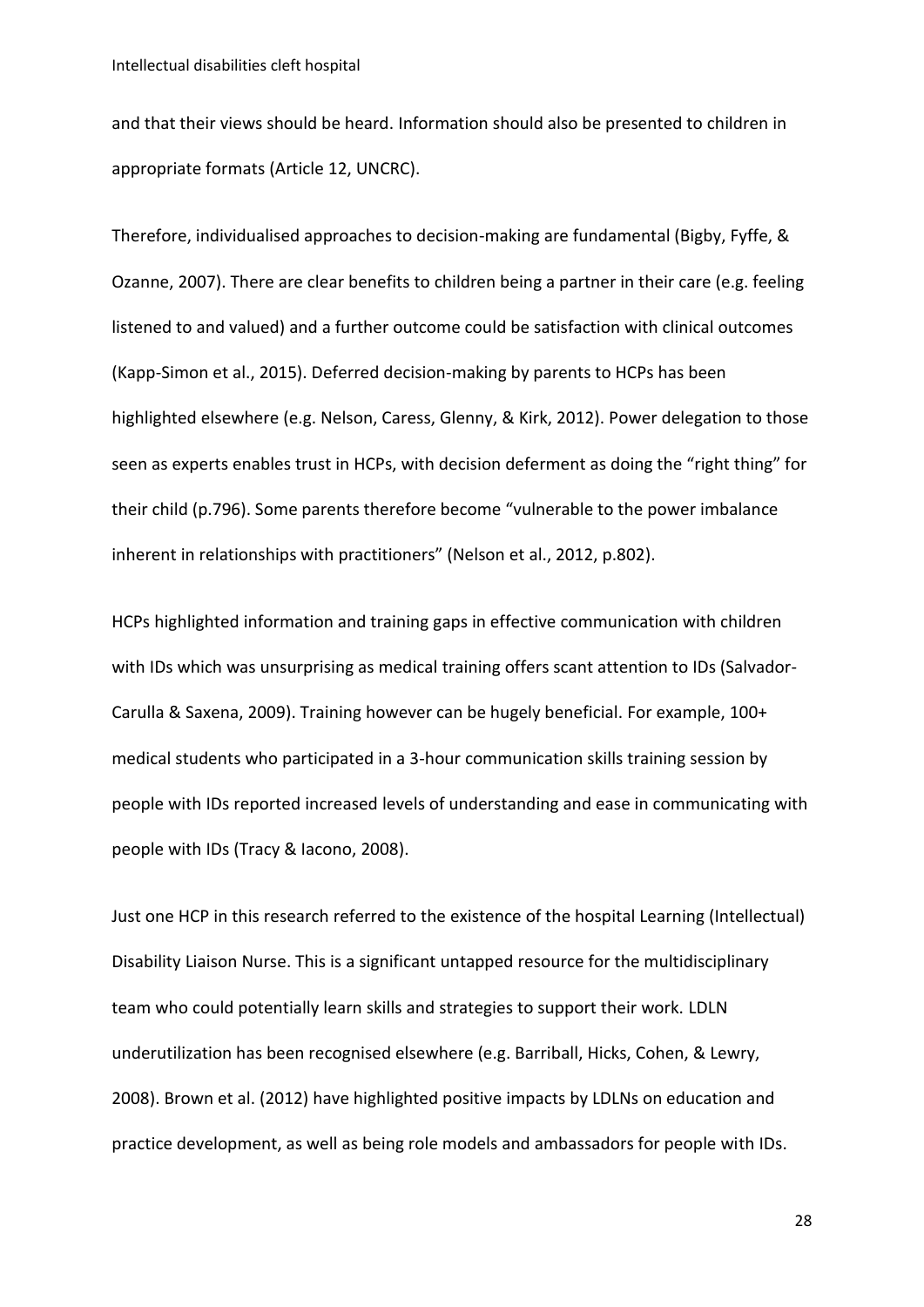LDLNs could provide familial support for self-advocacy or act as advocates for children with IDs (Jenkins & Northway, 2002).

Jargon and assumptions about people with IDs were evident in HCP interviews. In their investigation into stigma in healthcare settings, Aston, Bureau and MacLeod (2014) found that one of three main stereotypes was children with IDs did not understand and/or could not communicate. However, this is untrue; many children with IDs can communicate/ understand if information is accessible (e.g. sign language/photographs). This lack of direct communication could be disempowering and professionals can exclude children to affirm the parent-professional partnership (Dale, 1996). Some HCPs asserted that children with IDs were unable to cope with dental procedures when awake hence GAs were given. Given the trauma reported in this study surrounding GA induction, this assumption should be questioned. International guidelines indicate that GA may be suitable for children with IDs (and other conditions) as they may be unable to tolerate treatment when awake (e.g. Adewale, Morton, & Blayney, 2011; American Academy on Paediatric Dentistry Ad Hoc Committee on Sedation and Anaesthesia, 2008; Forsyth, Seminario, Scott, Ivanova, & Lee, 2012; Sari, Ozmen, Koyuturk, & Tokay, 2014). However there are issues to note; alternatives to GAs should be considered first and guidance emphasises the need for practical alternatives to GA (Royal College of Surgeons, England, 2012). They are not desirable in view of patient burden and costs and there are additional safety aspects and complications such as a swollen tongue/lips and nasal bleeding (Eshghi, Samani, Najafi, & Hajiahmadi, 2012). Therefore it is imperative that GA substitutes are carefully considered in partnership with children and families.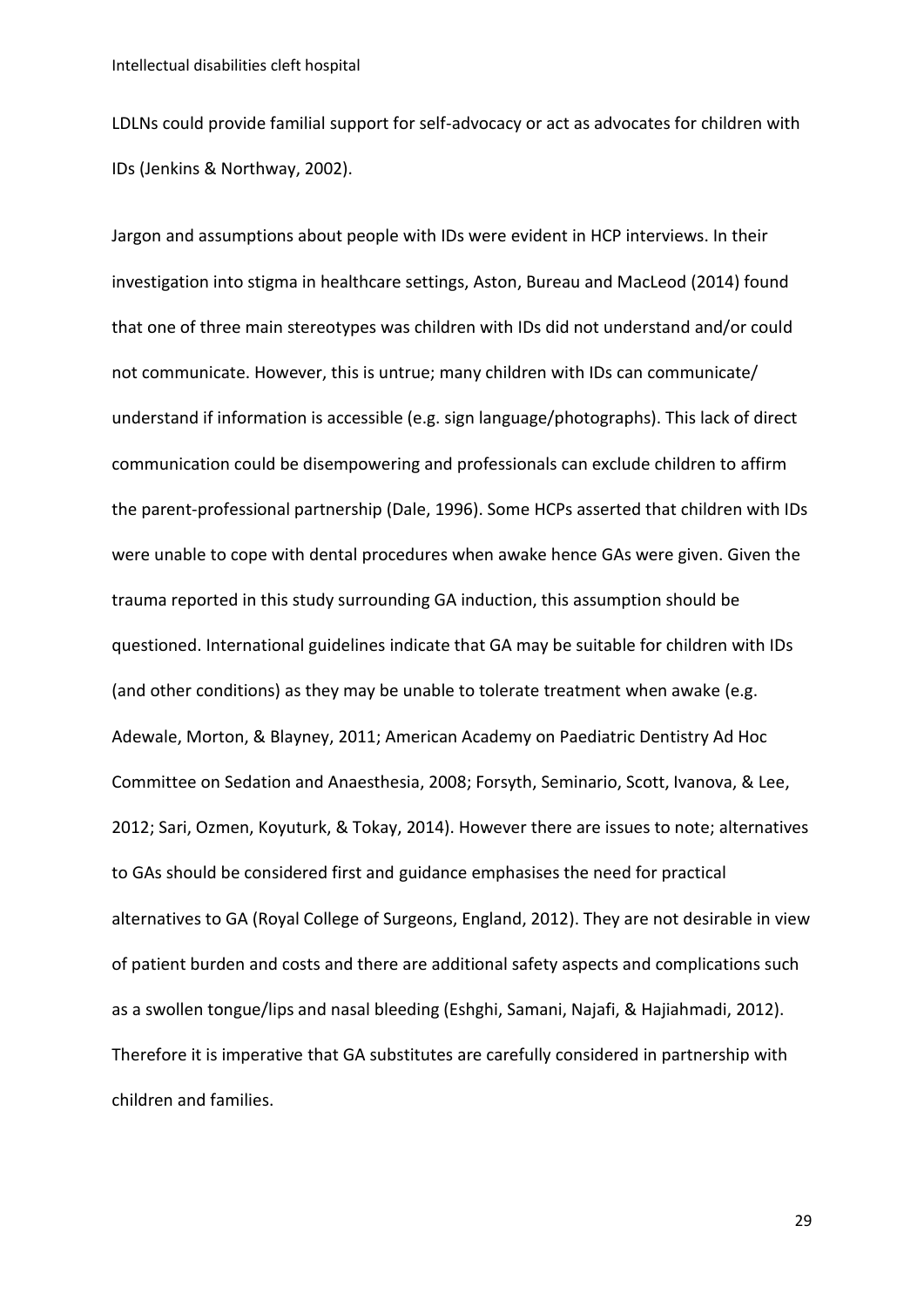Intellectual disabilities cleft hospital

The final theme of good practice denoted two subthemes, tailored treatment and appropriate information/communication. Parents appreciated the respect and help shown by HCPs to their child, and a range of tailored treatment was discussed, for example, offering a young person with ID extra time to choose a coloured band for his orthodontic brace. This finding resonated with Oulton's et al. (2015) research which emphasised the importance of "the little things" (p.78) as fundamental to improving hospital experiences for children with IDs.

Using visuals and 'tell-show-do' activities as described by parents and HCPs were valued and enhanced understanding. Such approaches were useful but HCPs suggested their techniques were not based on policy, training or information but based on 'common sense' and 'goodwill'. Encouraging staff to identify their training needs for working with people with IDs is important and should be supported by managers (Sowney & Barr, 2004). Chew, Iacono and Tracy (2009) posited recommendations for HCPs working with people with IDs such as communicating directly, checking understanding and offering optimum time for appointments. Sowney and Barr (2004) suggested that alternative communication formats (e.g. Makaton) should be learnt by HCPs.

An awareness of individualising treatment, pace and timing for children with IDs undergoing orthodontic treatment was another good practice example in this study highlighted by HCPs and parents. How orthodontists adapt their approach to the needs of children with IDs is rarely featured in research. Musich (2006) referred to technological improvements which could benefit people with IDs such as quick-setting materials and improved flavours for dental impressions, alongside types of brace-wires which can reduce the amount of appointments needed*.* Hobson, Nunn and Cozma (2005) emphasised that dental treatment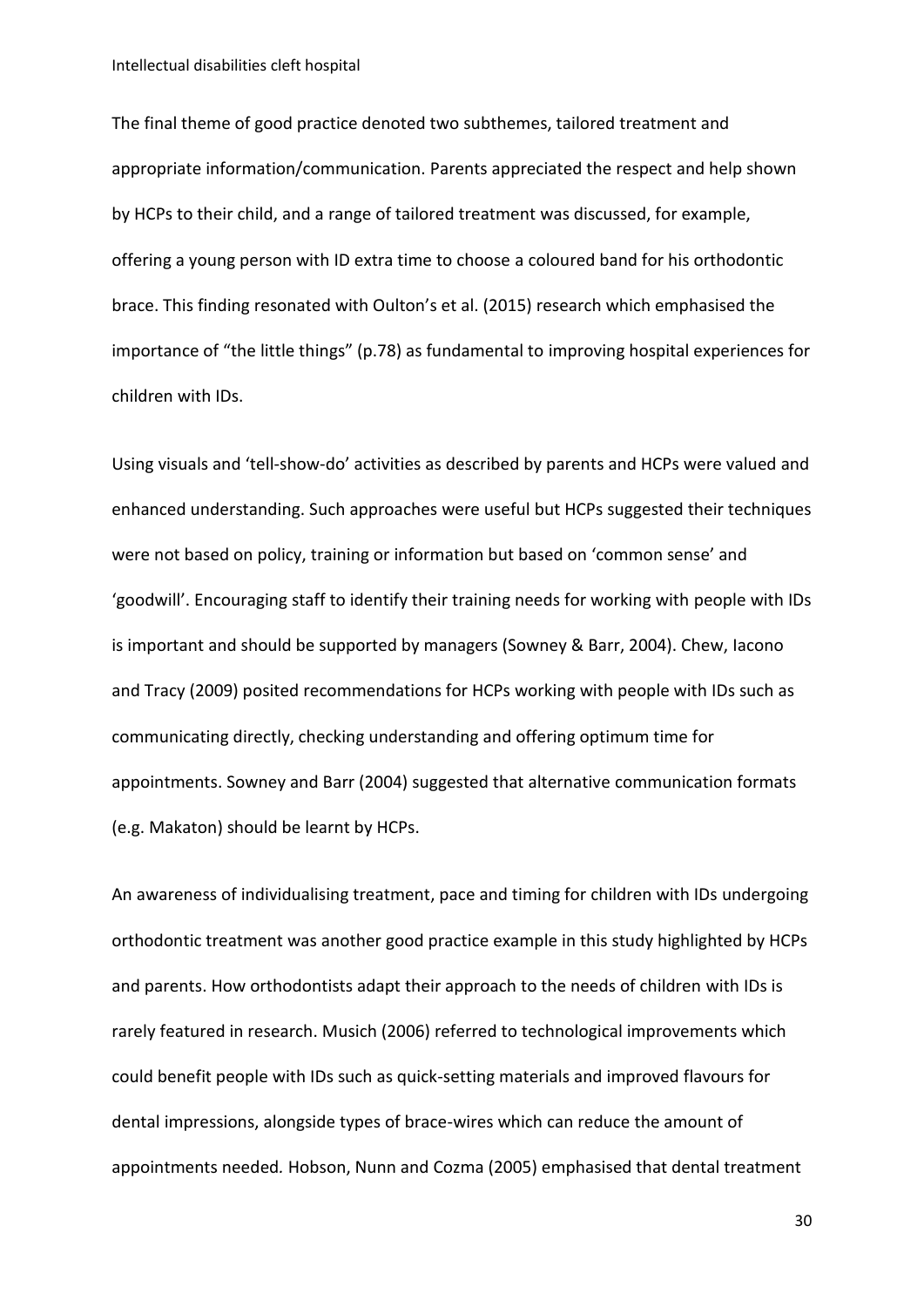was feasible for disabled children, including those with IDs, but careful planning, and ongoing assessment/evaluation with the child was fundamental. Again, this approach contrasted with the reference to GAs by some HCPs in this study.

Given the current findings, ID practitioners in the field have a key role in supporting children with IDs receiving healthcare (and by extension, adults receiving treatment). They could act as advocates for people with IDs prior to surgery to facilitate good practice. Working in partnership with parents/carers to request that certain treatment/surgical approaches are utilised as opposed to potentially burdensome approaches as highlighted here, may yield meaningful changes to practice. Practitioners are well-placed to alert HCPs to the existence and role of LDLNs (UK) and Child Life Specialists (UK/Canada) and Child Life Therapists (Australia) and the 'TEACH' protocol (Blair et al., 2017). In conjunction with families, they could assist in providing accessible information and much-needed training about IDs, and accessibility in healthcare.

#### **Limitations**

The research was cross-sectional due to PhD time constraints and limited resources. Longitudinal research to elicit changes with age could prove fruitful. The study focussed on children with mild-moderate IDs who could verbally contribute and therefore excluded children with severe IDs which can be criticised for resulting in a skewed sample (Cambridge & Forrester-Jones, 2003). It is emphasised however that this qualitative exploration is a precursor to further research in which the intention is to include those with severe IDs. The study sample was drawn from one UK cleft centre so caution is needed in the application of findings, but again, this research is a starting point. Cleft team staff acted as gatekeepers by making contact with eligible families; some families who may have wanted to participate did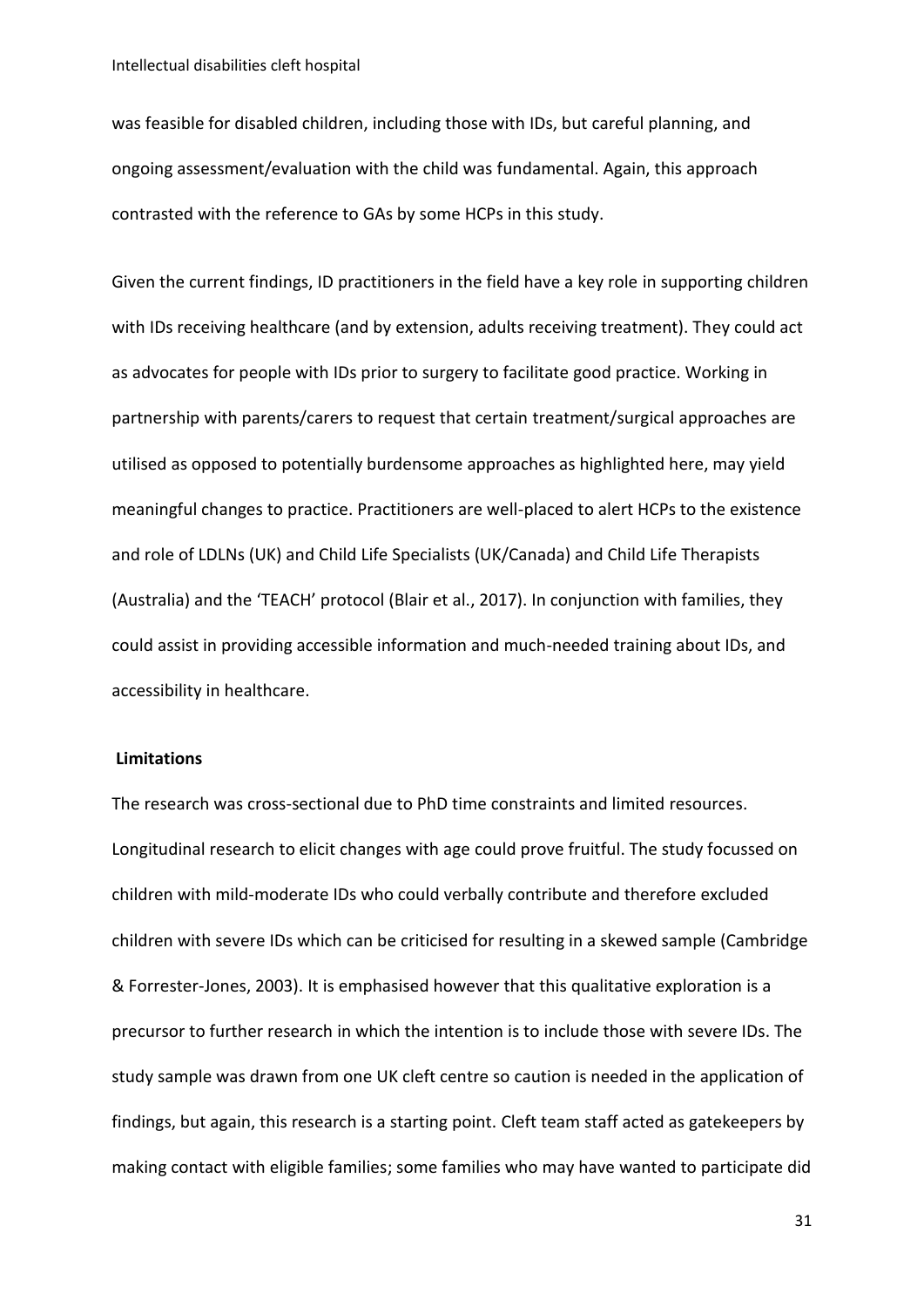not have that opportunity. Participant self-selection is a limitation given previous research which suggests that participants often volunteer having had very good or very poor experiences (Peel, Parry, Douglas, & Lawton 2006). HCPs also self-selected so were perhaps more likely to already be demonstrating good practice. Only one child participant was non-British whilst all other participants were White British; it is unknown if and what different responses might be given by those with different ethnic backgrounds. Study findings must be considered within these parameters.

#### **Conclusion**

The current research demonstrates that although there is good practice within a specialist hospital clinic, it is seemingly ad-hoc and much more needs to be done to work with children with IDs and their families to individualise treatment and communication. Ascertaining children's views on treatment using accessible formats is fundamental. Finally, findings regarding the trauma around GA induction and the use of needles for children with IDs were alarming and unsolicited, therefore warrant further research and understanding at the earliest opportunity.

#### **Acknowledgements**

With thanks to all the participants and to the Tizard Centre at the University of Kent, UK, for funding this research.

#### **References**

Adewale, L., Morton, N., & Blayney, M. (2011). *Guidelines for the management of children referred for dental extractions under general anaesthetic* (UK). Retrieved from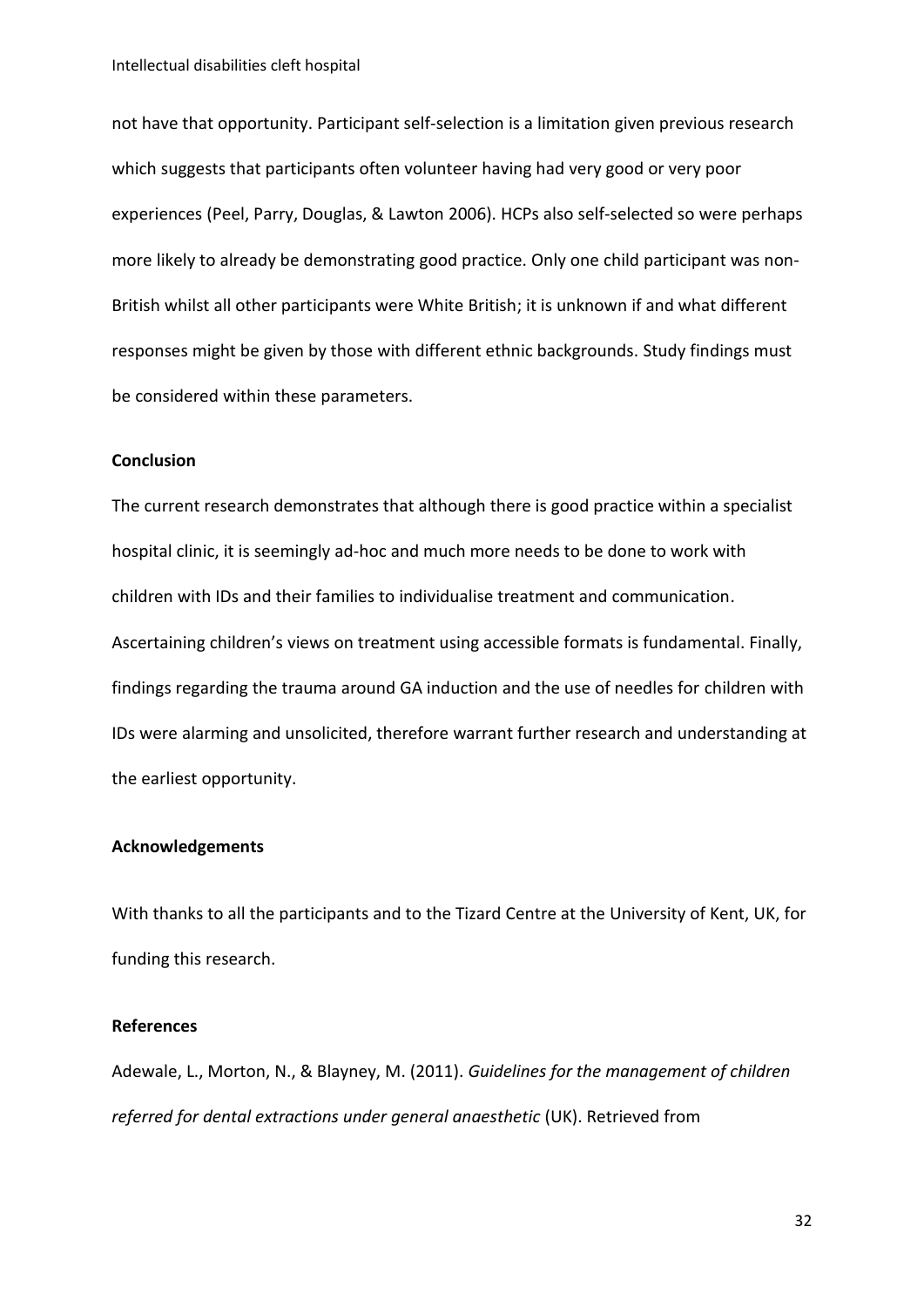https://www.bspd.co.uk/Portals/0/Public/Files/Guidelines/Main%20Dental%20Guidelines.p df.

American Academy of Pediatrics (2014). Policy Statement Child Life Services. *Pediatrics,* 133, 1471-1478.<https://doi:10.1542/peds.2014-0556>

Association of Child Life Professionals (2018). Retrieved from https://www.childlife.org/.

Aston, M., Breau, L., & MacLeod, E. (2014). Understanding the importance of relationships perspective of children with intellectual disabilities, their parents, and nurses in Canada. *Journal of Intellectual Disabilities, 18*(3), 221-237. https://doi: 10.1177/1744629514538877

Backer, C., Chapman, M., & Mitchell, D. (2009). Access to Secondary Healthcare for People with Intellectual Disabilities: A Review of the Literature. *Journal of Applied Research in Intellectual Disabilities,* 22, 514-525.<https://doi:10.1111/j.1468-3148.2009.00505.x>

Barriball, L., Hicks, A., Cohen, H., & Lewry, L. (2008). Primary care services for people with intellectual impairment. In L.L. Clark, & P. Griffiths (Eds.), *Learning disability and other intellectual impairments: Meeting needs throughout health services*. (pp.55-68). Chichester: John Wiley & Sons Ltd.

Bhaskar, R. (1978). *A Realist Theory of Science*. West Sussex: Harvester Press.

Bigby, C., Fyffe, C., & Ozanne, E. (Eds.) (2007). *Planning and support for people with intellectual disabilities: Issues for case managers and other professionals*. London: Jessica Kingsley Publishers.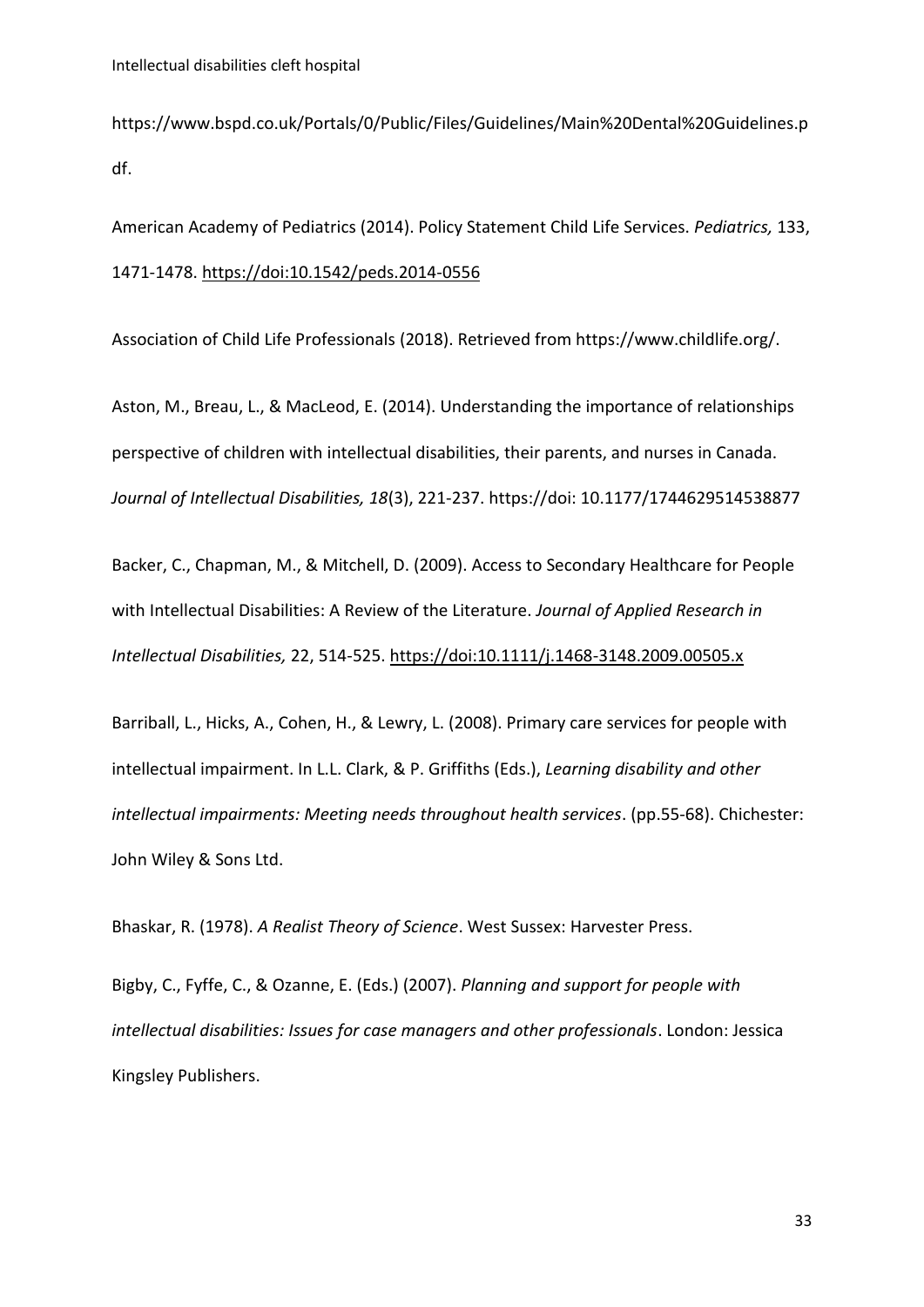Birnie, K. A., Noel, M., Chambers, C. T., Uman, L. S., & Parker, J. A. (2018). Psychological interventions for needle-related procedural pain and distress in children and adolescents. *The Cochrane Database of Systematic Reviews.* England: Wiley.

Blair, J., Anthony, T., Gunther, I., Hambley, Y., Harrison, N., Lambert, N., & Stuart, C. (2017). A protocol for the preparation of patients for theatre and recovery. *Learning Disability Practice*, 20 (2), 22-26.<https://doi:10.7748/Idp.2017.e1772>

Blanck, P., & Martinis, J.G. (2015). "The right to make choices": The national resource center for supported decision-making. *Inclusion, 3*(1), 24-33[. https://doi:10.1352/2326-6988-3.1.24](https://doi:10.1352/2326-6988-3.1.24) 

Boesley, L., & Crane, L. (2018). Forget the Health and Care and just call them Education Plans': SENCOs' perspectives on Education, Health and Care plans. *Jorsen*, 18(S1), 36-47. <https://doi.org/10.1111/1471-3802.12416>

Braun, V., & Clarke, V. (2006). Using thematic analysis in psychology. *Qualitative Research in Psychology, 3*(2), 77-101. https://doi: 10.1191/1478088706qp063oa

Bray, L., Snodin, J., & Carter B. (2015). Holding and restraining children for clinical procedures within an acute care setting: An ethical consideration of the evidence. *Nursing Inquiry*, *22*(2), 157–167. https://doi: 10.1111/nin.12074

Bray, L., Carter, B., Ford, K., Dickinson, A., Water, T., & Blake, L. (2018). Holding children for procedures; an international questionnaire of health professionals. *Journal of Child Health Care*, 22(2), 205-215. https:/[/doi.org/10.1177/1367493517752499](https://doi.org/10.1177%2F1367493517752499)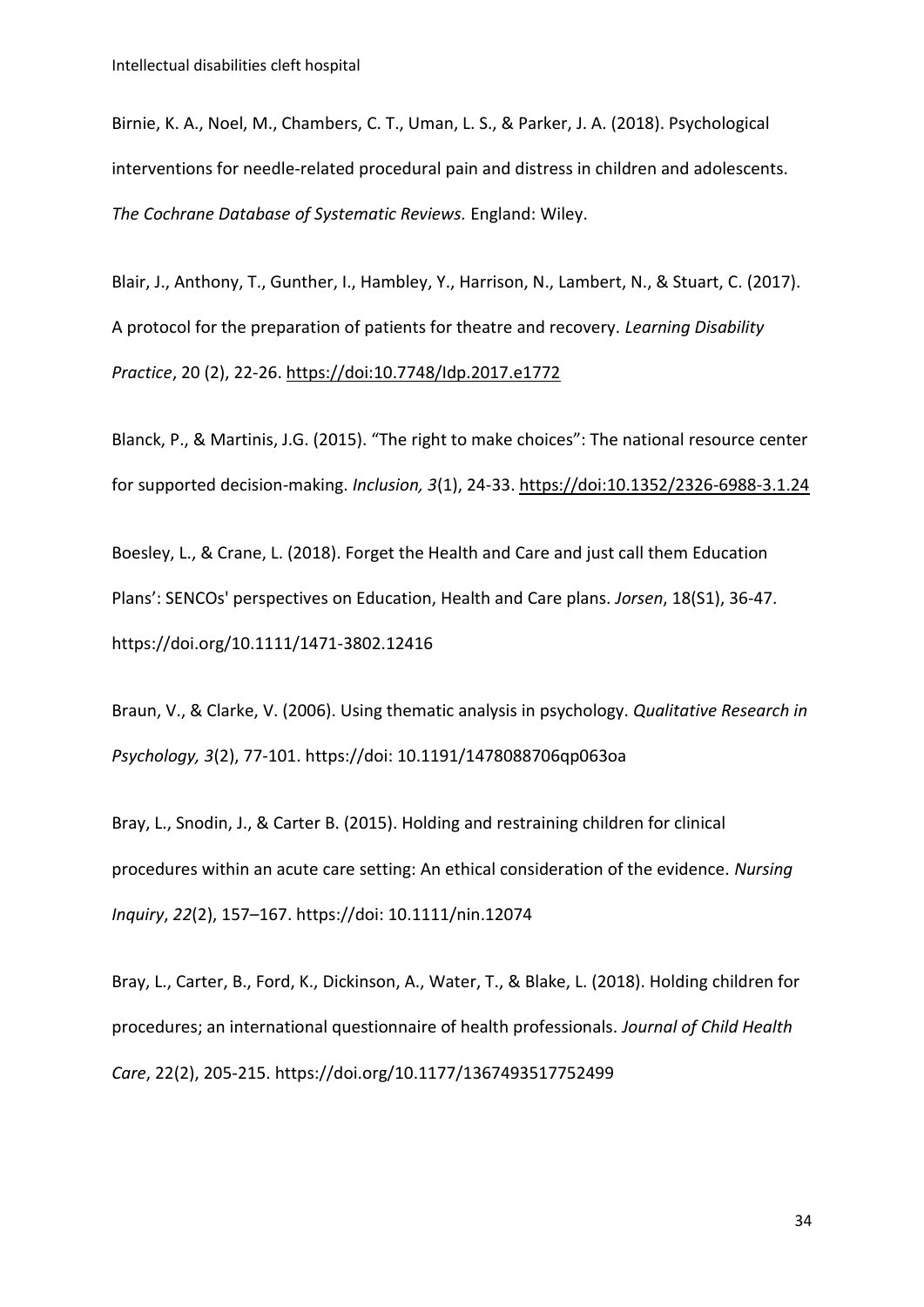Brenner, M., Parahoo, K., & Taggart, L. (2007). Restraint in children's nursing: Addressing the distress. *Journal of Children's and Young People's Nursing*, 1(4), 159-162. https://doi: 10.12968/jcyn.2007.1.4.24406

Brown, F. J., & Guvenir, J. (2009). The experiences of children with learning disabilities, their carers and staff during a hospital admission. *British Journal of Learning Disabilities, 37*(2), 110-115. https://doi: 10.1111/j.1468-3156.2008.00522

Brown, M., MacArthur, J., McKechanie, A., Mack, S., Hayes, M., & Fletcher, J. (2012). Learning Disability Liaison Nursing Services in south-east Scotland: A mixed-methods impact and outcome study. *Journal of Intellectual Disability Research, 56*(12), 1161-1174. https://doi: 10.1111/j.1365-2788.2011.01511.x

Cambridge, P., & Forrester-Jones, R. (2003). Using individualised communication for interviewing people with intellectual disability: A case study of user-centred research. *Journal of Intellectual and Developmental Disabilities, 28*(1), 5-23.

#### <https://doi:10.1080/136682503100008687>

Cameron, L., & Murphy, J. (2006). Obtaining consent to participate in research: The issues involved in including people with a range of learning and communication disabilities. *British Journal of Learning Disabilities, 35*(2), 113-120. https://doi: 10.1111/j.1468-

3156.2006.00404.x

Chetpakdeechit, W., Mohlin, B., Persson, C., & Hagberg, C. (2010). Cleft extension and risks of other birth defects in children with isolated cleft palate*. Acta Odontologica Scandinavica, 68*(2), 86-90. https://doi: 10.3109/00016350903258003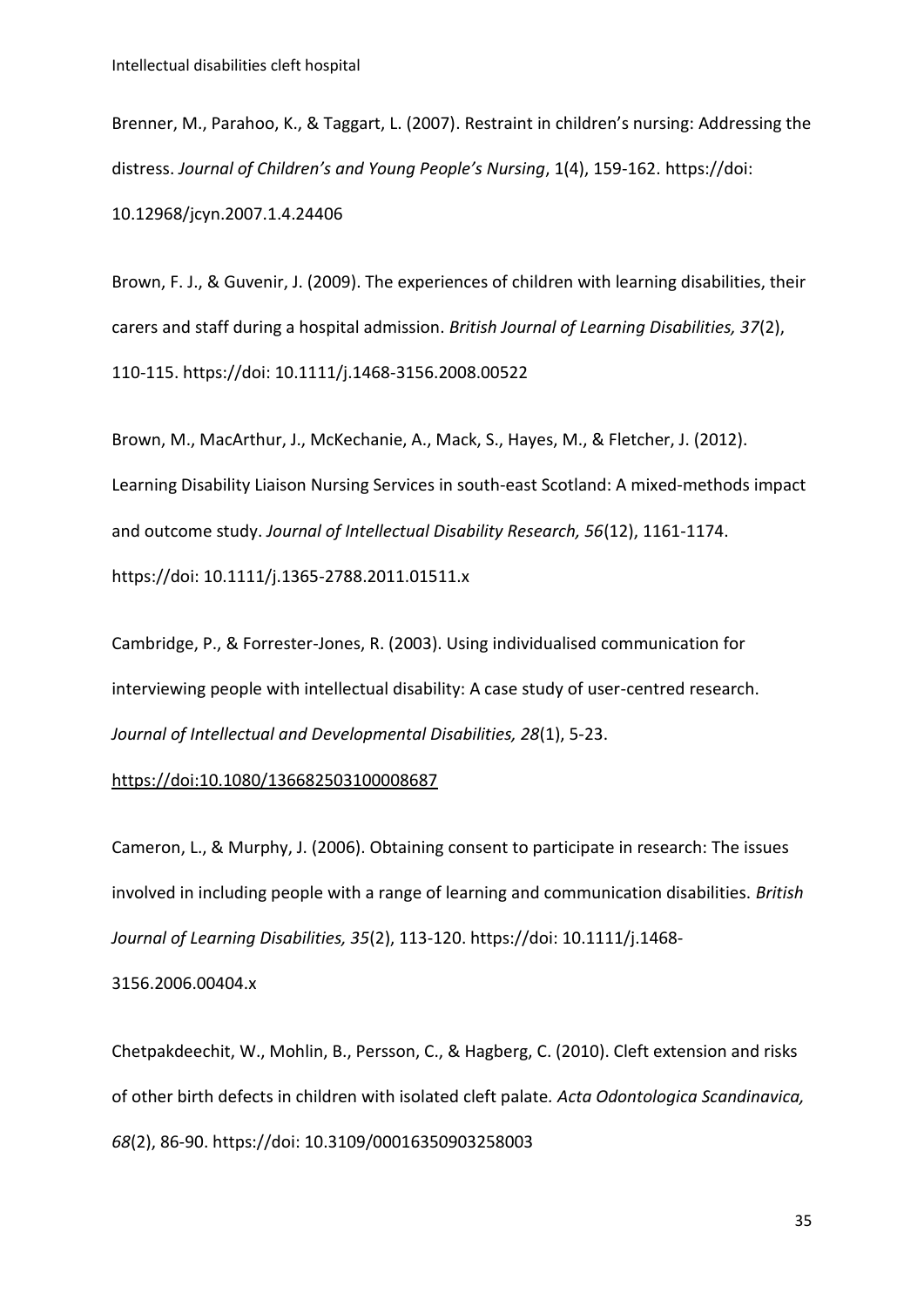Chew, K.L., Iacono, T., & Tracy, J. (2009). Overcoming communication barriers: Working with patients with intellectual disabilities. *Australian Family Physician, 38*(2), 10-14

Christiansen, E., & Chambers, N. (2005). Induction of anesthesia in a combative child; management and issues. *Pediatric Anesthesia, 15*(5), 421-425. https://doi: 10.1111/j.1460- 9592.2005.01501.x

Christensen, P., & Prout, A. (2002). Working with ethical symmetry in social research with children. *Childhood, 9*(4), 477-497. https://doi: 10.1177/0907568202009004007

Courtman, S.P., & Mumby, D. (2008). Children with learning disabilities. *Pediatric Anesthesia*, *18*(3), 198-207. https://doi: 10.1111/j.1460-9592.2007.02323.x

Coyne, I. (2006). Consultation with children in hospital: Children, parents' and nurses' perspectives. *Journal of Clinical Nursing, 15*(1), 61-71. https://doi: 10.1111/j.1365- 2702.2005.01247.x

D'Eath, M., McCormack, B., Blitz, N., Fay, B., Kelly, A., McCarthy, A., … & Walls, M. (2005). Guidelines for researchers when interviewing people with an intellectual disability. Retrieved from http://www.fedvol.ie/ fileupload/File/Interviewing%20Guidelines(1).pdf.

Dale, N. (1996). *Working with Families of Children with Special Needs: Partnership and Practice.* London: Routledge.

Dean, J.A., Avery, D.R., & McDonald, R.E. (2010). *McDonald and Avery's dentistry for the child and adolescent*. Missouri: Elsevier Health Sciences.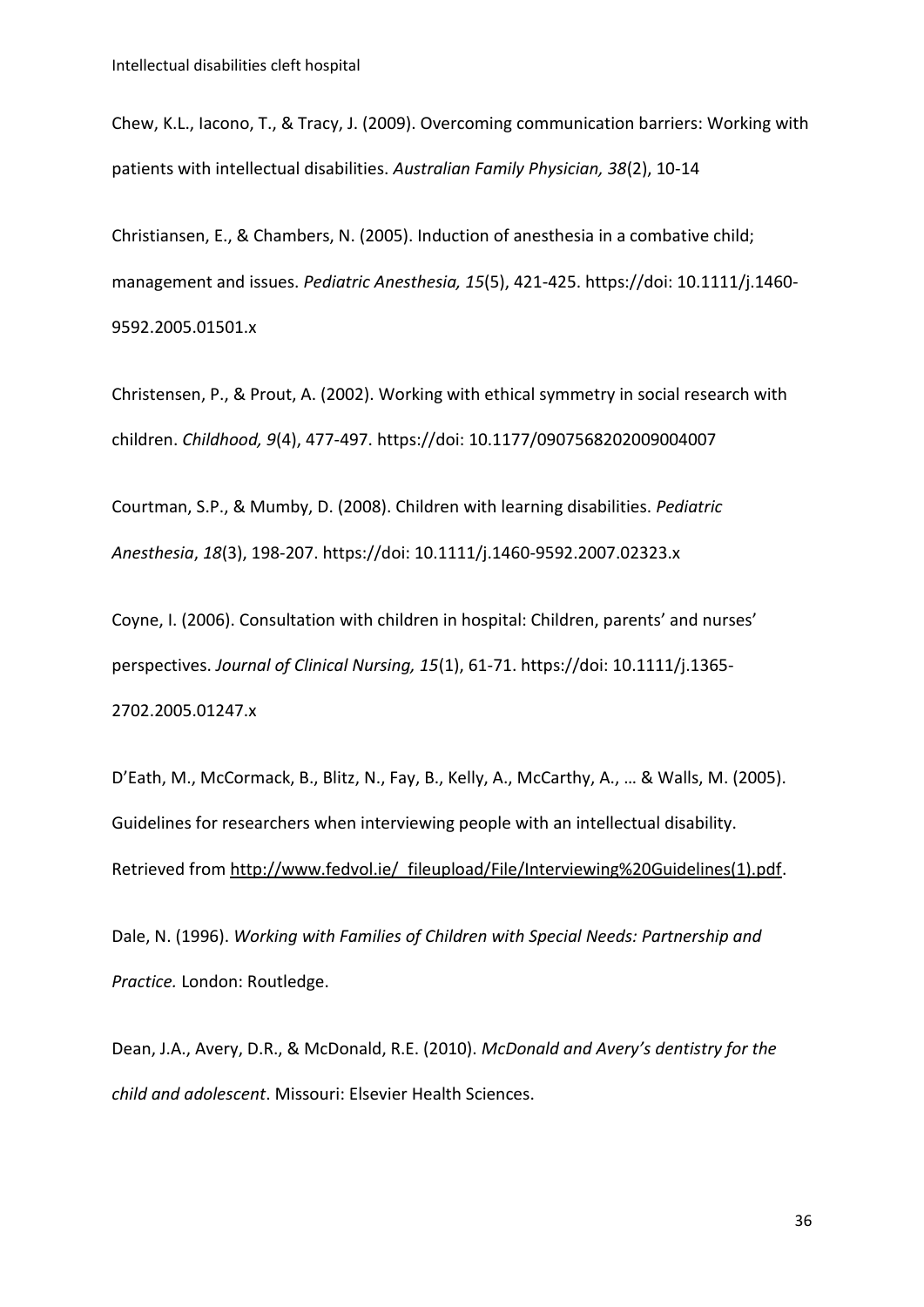Intellectual disabilities cleft hospital

Department of Health (DoH). (2001). *Seeking consent: working with children*. Retrieved from [http://webarchive.nationalarchives.gov.uk/20130107105354/http:/www.dh.gov.uk/prod\\_c](http://webarchive.nationalarchives.gov.uk/20130107105354/http:/www.dh.gov.uk/prod_consum_dh/groups/dh_digitalassets/@dh/@en/documents/digitalasset/dh_4067204.pdf) [onsum\\_dh/groups/dh\\_digitalassets/@dh/@en/documents/digitalasset/dh\\_4067204.pdf](http://webarchive.nationalarchives.gov.uk/20130107105354/http:/www.dh.gov.uk/prod_consum_dh/groups/dh_digitalassets/@dh/@en/documents/digitalasset/dh_4067204.pdf)

Diener, M. L., Owens Lofgren, A., Iasabella, R.A.., Magana, S., Choi, C., & Gourley, C. (2019) Children's distress during intravenous placement: The role of child life specialists. *Children's Health Care*, 48 (1), 103-119.<https://doi:10.1080/02739615.2018.1492410>

Doyle, C., Byrne, K., Fleming, S., Griffiths, C., Horan, P., & Keenan, M.P. (2016). Enhancing the experience of people with intellectual disabilities who access health care. *Learning Disability Practice*, 19(6), 19-24. https://doi: 10.7748/ldp.2016.e1752

Eshghi, A., Samani, M. J., Najafi, N. F., & Hajiahmadi, M. (2012). Evaluation of efficacy of restorative dental treatment provide under general anesthesia at hospitalized pediatric dental patients of Isfahan. *Dental Research Journal,* 9(4), 478-482.

Forsyth, A. R., Seminario, A. L., Scott, J., Ivanova, I., & Lee, H. (2012). General anesthesia time for pediatric dental cases. *Pediatric Dentistry* 34(5), 129-135.

Flick, U. (2006). *An introduction to qualitative research*. London: Sage.

Fung, E. (2009). Psychosocial management of fear of needles in children. *Haemophilia, 15*(2), 635–636. https://doi: 10.1111/j.1365-2516.2009.01996\_8

Gardner, H., & Randall, D. (2012). The effects of the presence or absence of parents on interviews with children*. Nurse Researcher, 19*(2), 6-10. https://doi:

10.7748/nr2012.01.19.2.6.c8902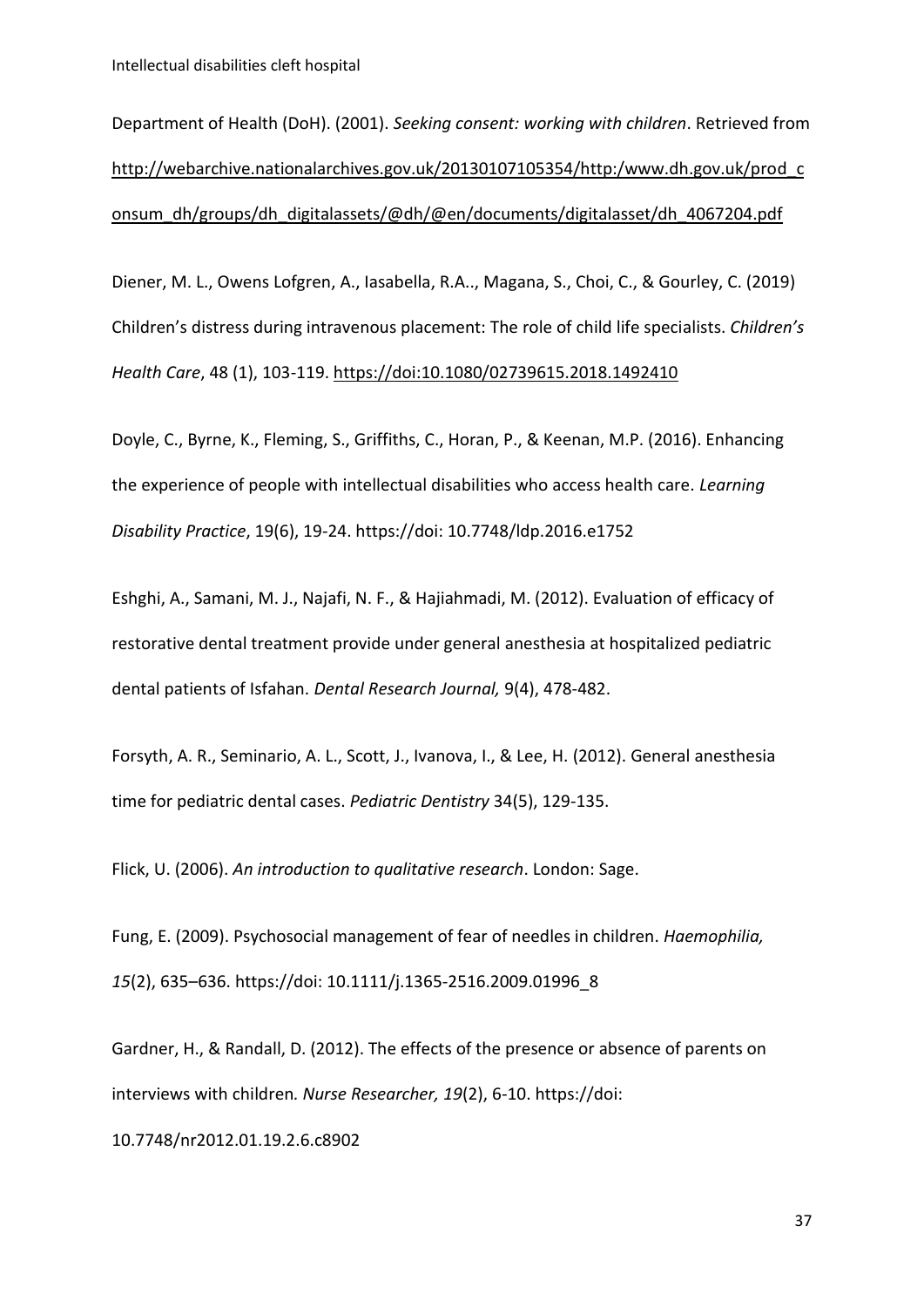Goodyear-Smith, F., & Buetow, S. (2001). Power issues in the doctor-patient relationship. *Health Care Analysis, 9*(4), 449-462. https://doi: 10.1023/A:1013812802937

Greenhalgh, T., Snow, R., Ryan, S., Rees, S., & Salisbury, H. (2015). Six 'biases' against patients and carers in evidence-based medicine. *BMC Medicine*, *13*(1), 1. https://doi: 10.1186/s12916-015-0437-x

Henderson, S. (2003). Power imbalance between nurses and patients: A potential inhibitor of partnership in care*. Journal of Clinical Nursing, 12*(4), 501-508. https://doi: 10.1046/j.1365-2702.2003.00757.x

Hobson, R.S., Nunn, J.H., & Cozma, I. (2005). Orthodontic management of orofacial problems in young people with impairments: Review of the literature and case reports. *International Journal of Paediatric Dentistry, 15*(5), 355-363. https://doi: 10.1111/j.1365- 263X.2005.00642.x

Hoglund. B., & Larrsson, M. (2013). Struggling for motherhood with an intellectual disability- -a qualitative study of women's experiences in Sweden. *Midwifery,* 29(6), 698-704. https://doi: 10.1016/j.midw.2012.06.014

Iacano, T., Bigby, C., Unsworth, C., Douglas, J. & Fitzpatrick, P. (2014). A systematic review of hospital experiences of people with intellectual disability. *BMC Health Services Research*, 14 (505).<https://doi:10.1186/s12913-014-0505-5>

Jenkins, R., & Northway, R. (2002). Advocacy and the learning disability nurse. *British Journal of Learning Disabilities, 30*(1), 8-12. https://doi :10.1046/j.1468-3156.2002.00119.x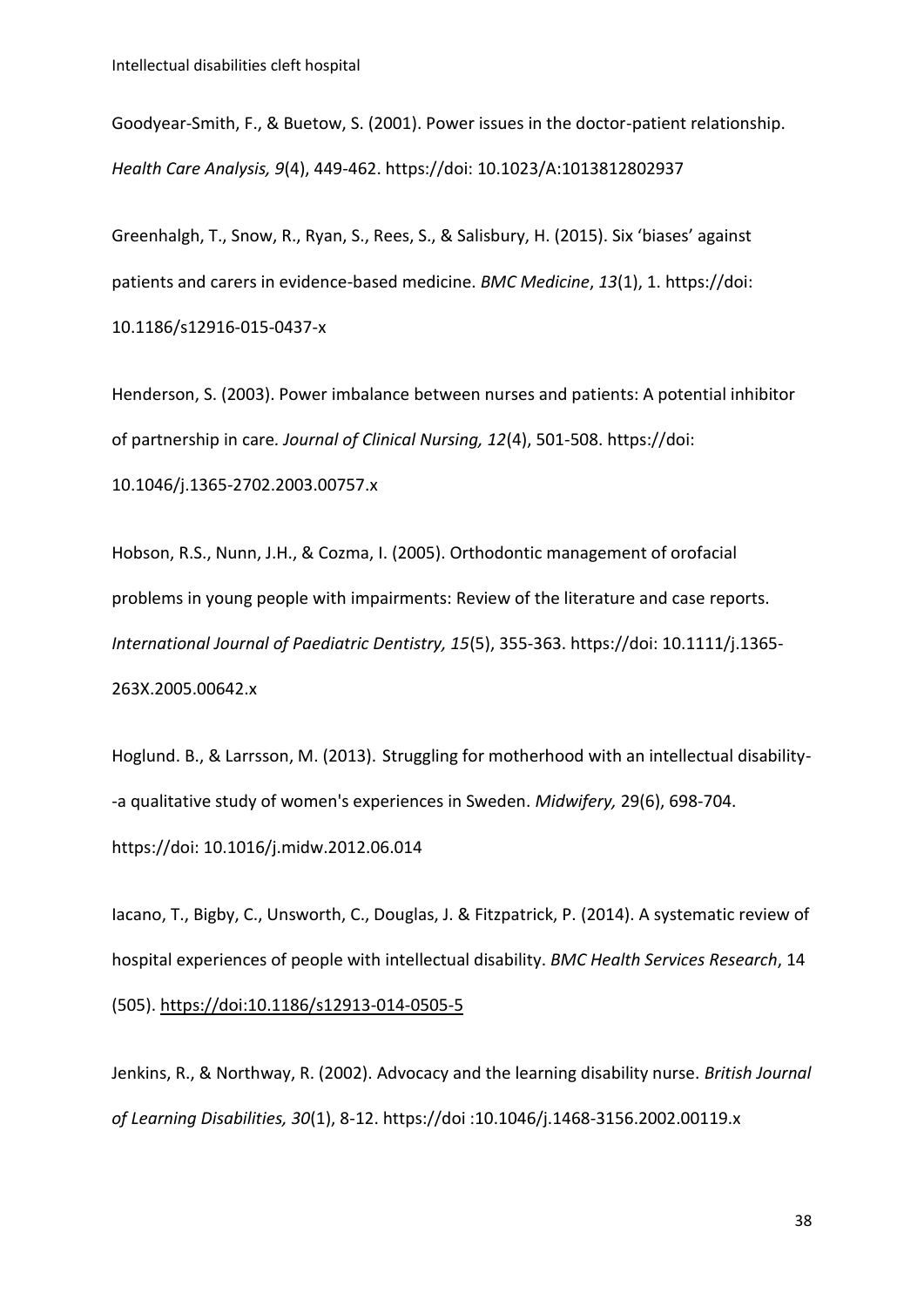Kain, Z.N., Caldwell-Andrews, A.A., Maranets, I., McClain, B., Gaal, D., Mayes, L.C., … & Zhang, H. (2004). Preoperative anxiety and emergence delirium and postoperative maladaptive behaviours*. Anaesthesia and Analgesia*, 99(6), 1648-1654. https://doi: 10.1213/01.ANE.0000136471.36680.97

Kain, Z.N., Mayes, L.C., & Caramico, L.A. (1996). Pre-operative preparation in children: a cross-sectional study. *Journal of Clinical Anaesthesia, 8*(6), 508-514. https://doi: 10.1016/0952-8180(96)00115-8

Kapp-Simon, K.A., Edwards, T., Ruta, C., Bellucci, C.C., Aspirnall, C.L., Strauss, R.P., … & Patrick, D.L. (2015). Shared surgical decision-making and youth resilience correlates of satisfaction with clinical outcomes. *Journal of Craniofacial Surgery, 26*(5) 1574-1580. https://doi: 10.1097/SCS.0000000000001892

Krahn, G. L., Hammond, L., & Turner, A. (2006). A cascade of disparities: health and health care access for people with intellectual disabilities. *Developmental Disabilities Research Reviews, 12*(1), 70-82. https://doi: 10.1002/mrdd.20098

Lees, M. (2001). Genetics of cleft lip and palate. In A.C.H., Watson, D.A. Sell, & P. Grunwell (Eds.), *Management of Cleft Lip and Palate*. (pp.87-104). London: Whurr Publishers.

Lewis, A. (2001). Reflections on interviewing children and young people as a method of inquiry in exploring their perspectives on integration/inclusion. *Journal of Research in Special Educational Needs, 1*(3). https://doi: 10.1111/j.1471-3802.2001.00146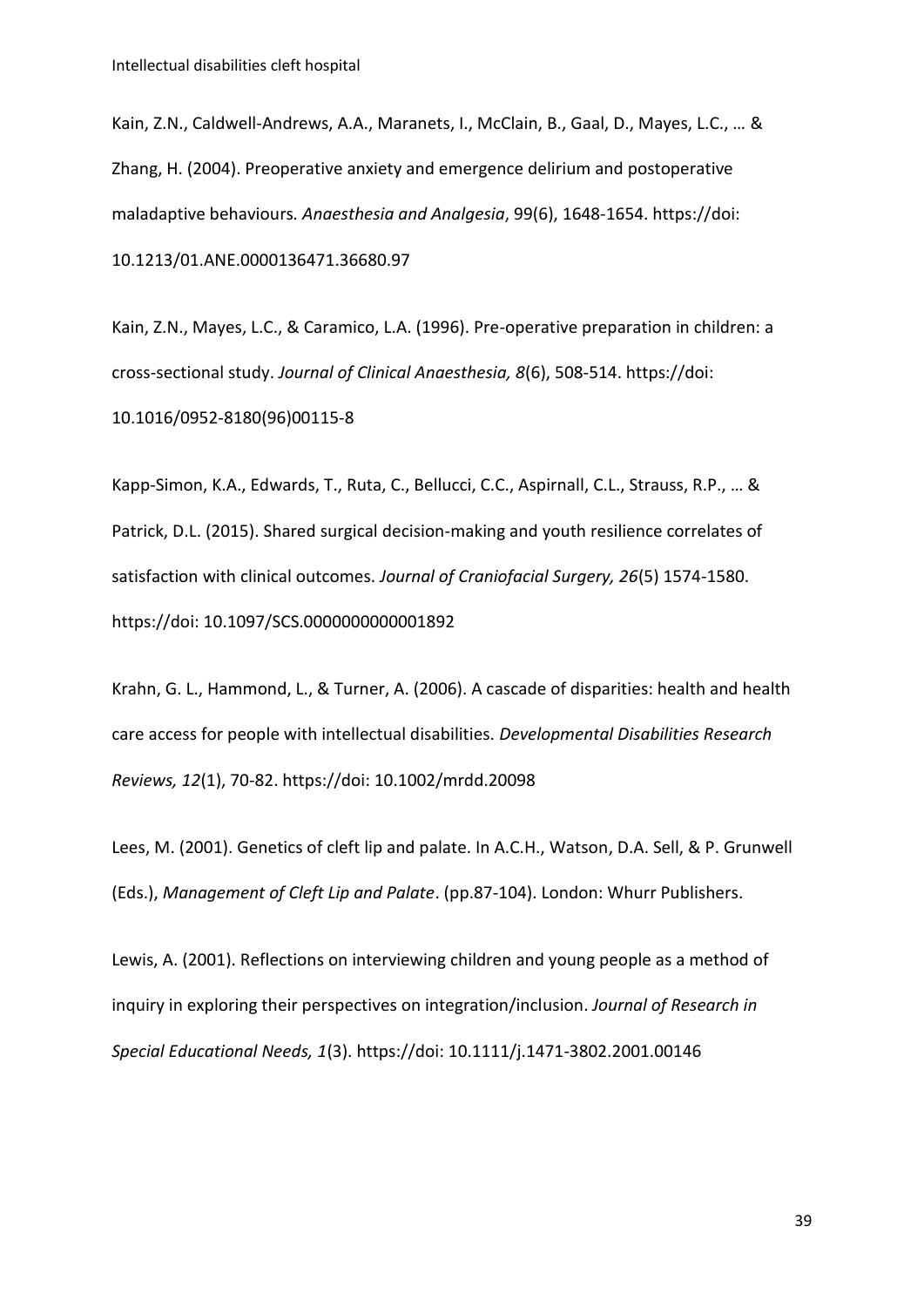Lipstein, E. A., Lindly, O. J., Anixt, J. S., Britto, M. T., & Zuckerman, K. E. (2016). Shared decision making in the care of children with developmental and behavioral disorders. *Maternal and Child Health Journal*, *20*(3), 665-673. https://doi: 10.1007/s10995-015-1866-z

Lunsky, Y., Tint, A., Robinson, S., Khodaverdian, A., & Jaskulski, C. (2011) Emergency psychiatric service use by individuals with intellectual disabilities living with family. *Journal of Mental Health Research in Intellectual Disabilities*, 4, 172-185.

#### <https://doi:10.1080/19315864.2011.597540>

Mahon, M., & Kibirige, M. S. (2004). Patterns of admissions for children with special needs to the paediatric assessment unit. *Archives of Disease in Childhood, 89*(2), 165-169. https://doi: 10.1136/adc.2002.019158

Mårtenson, E.K., & Fägerskiöld, A.M. (2008). A review of children's decision-making competence in health care. *Journal of Clinical Nursing, 17*(23), 3131–3141. https://doi: 10.1111/j.1365-2702.2006.01920.x

McCann, M.E., & Kain, Z.N. (2001). The management of preoperative anxiety in children: An update. *Anesthesia Analgesia, 93*(1), 98–105. https://doi: 10.1097/00000539-200107000- 00022

McMurtry, C.M., Riddell, R.P., Taddio, A., Racine, N., Asmundson, G.J., Noel, M., … & Shah, V. (2015). Far from "just a poke": Common painful needle procedures and the development of needle fear. *The Clinical Journal of Pain*, *31*, 3-11. https://doi:

10.1097/AJP.0000000000000272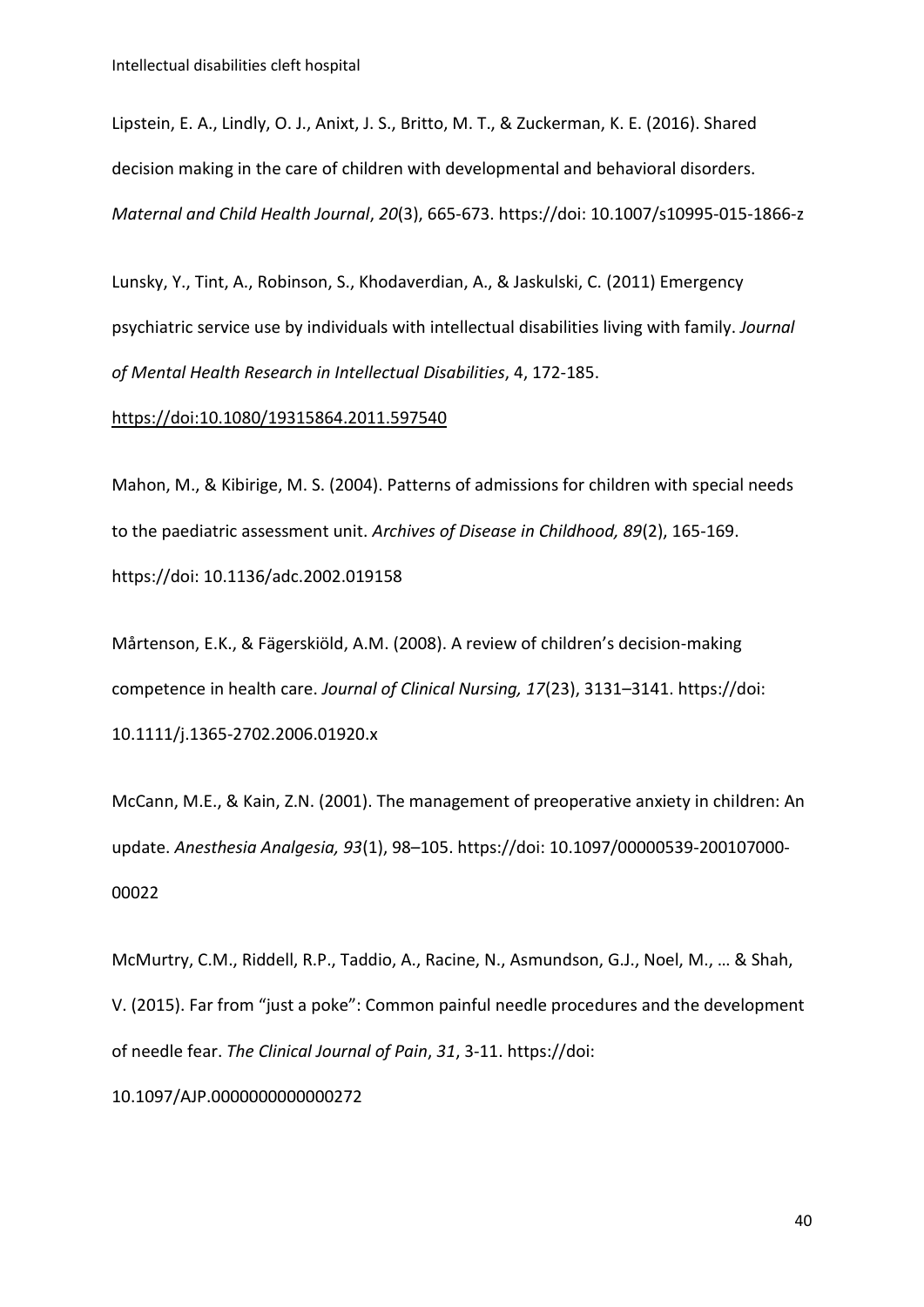Mossey, P., & Castillia, E. (2003). *Global registry and database on craniofacial anomalies.* Geneva: World Health Organisation.

Mouradian, W.E. (1999). Making decisions for children. *The Angle Orthodontist, 69*(4), 300- 305. https://doi: 10.1043/0003-3219(1999)069<0300:MDFC>2.3.CO;2

Mouradian, W.E. (2006). What's special about the surgical context? In E. Parens (Ed.), *Surgically Shaping Children: Technology, Ethics and the Pursuit of Normality*, (pp.125-140). Baltimore: John Hopkins University Press.

Mueller, A.A., Sader, R., Honigmann, K., Zeilhofer, H.F., & Schwenzer-Zimmerer, K. (2007). Central nervous malformations in presence of clefts reflect developmental interplay*. International Journal of Oral and Maxillofacial Surgery, 36*(4), 289-295. https://doi: 10.1016/j.ijom.2006.10.018

Musich, D.R. (2006). Orthodontic intervention and patients with Down syndrome. *Angle Orthodontics*, 76(4), 734-5. https://doi[:10.1043/0003](https://doi.org/10.1043/0003-3219(2006)076%5b0734:OIAPWD%5d2.0.CO;2)  [3219\(2006\)076\[0734:OIAPWD\]2.0.CO;2](https://doi.org/10.1043/0003-3219(2006)076%5b0734:OIAPWD%5d2.0.CO;2) 

Nelson, P.A., Caress, A.L., Glenny, A.M., & Kirk, S.A. (2012). 'Doing the "Right" Thing': How parents experience and manage decision-making for children's 'Normalising 'surgeries*. Social Science and Medicine*, 74(5), 796-804. https://doi: 10.1016/j.socscimed.2011.11.024

Noel, M., Chambers, C.T., & Petter, M. (2012). Pain is not over when the needle ends: A review and preliminary model of acute pain memory development in childhood. *Pain Management, 2*(5), 487–497. https://doi: 10.2217/pmt.12.41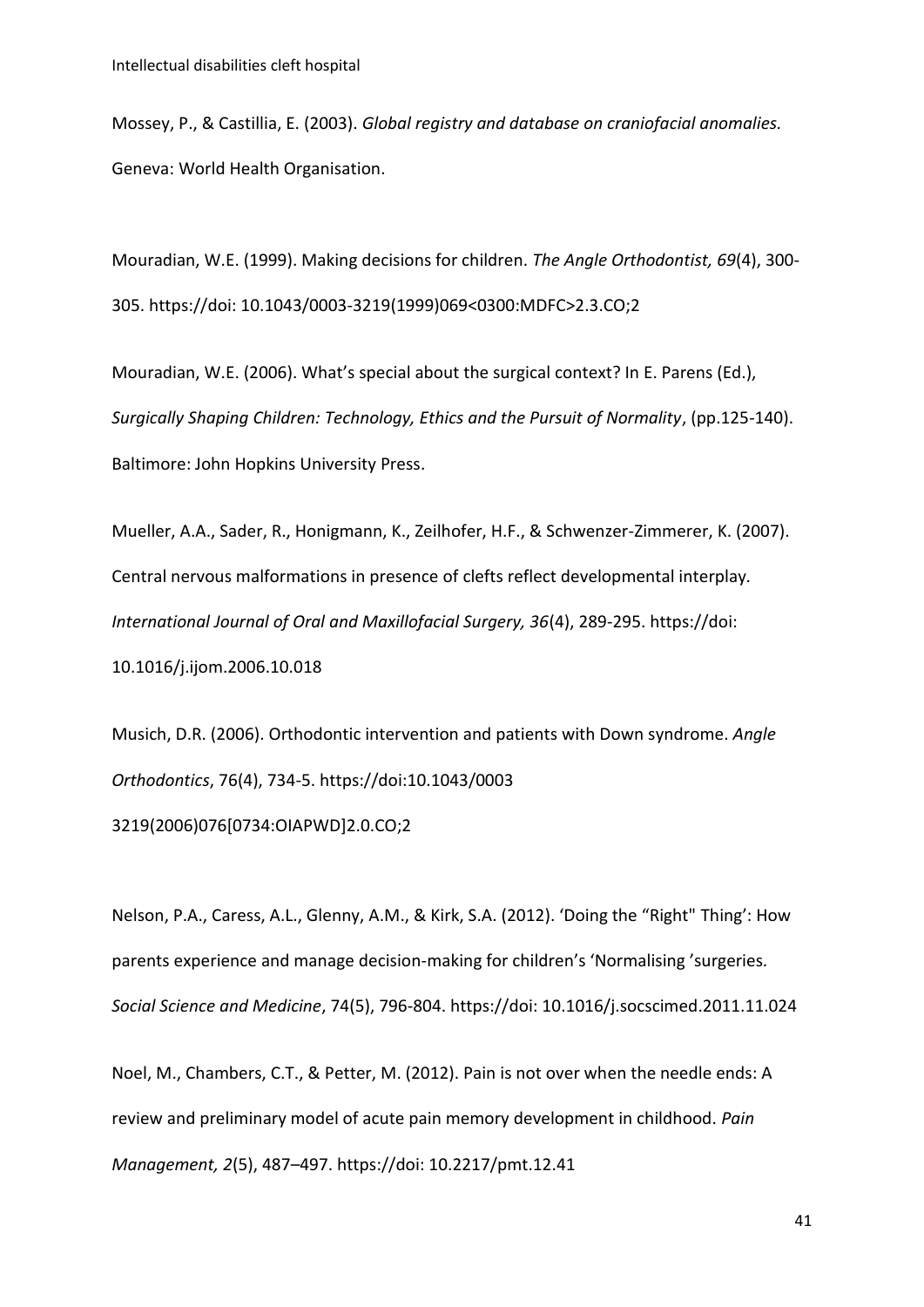Ong, N., McCleod, E., Nicholls, L., Fairbairn, N., Tomsic, G. Lord, B., & Eapen, V. (2017). Attitudes of healthcare staff in the treatment of children and adolescents with intellectual disability: A brief report. *Journal of Intellectual & Developmental Disability,* 42(3), 295-300. <https://doi.org/10.3109/13668250.2016.1236368>

Oulton, K., Sell, D., Kerry, S., & Gibson, F. (2015). Individualizing hospital care for children and young people with learning disabilities: It's the little things that make the difference. *Journal of Paediatric Nursing, 30*(1), 78-86. https://doi: 10.1016/j.pedn.2014.10.006

Oulton, K., Sell, D., & Gibson, F. (2018). "LEARN"ing what is important to children and young people with intellectual disabilities when they are in hospital. *Journal of Applied Research in Intellectual Disabilities*, *1-12*. https://doi: 10.1111/jar.12433

Paliobei, V., Psifidis, A., & Anagnostopoulos, D. (2005). Hearing and speech assessment of cleft palate patients after palatal closure: Long-term results. *International Journal of Pediatric Otorhinolaryngology, 69*(10), 1373-1381. https://[doi:10.1016/j.ijporl.2005.04.023](https://doi:10.1016/j.ijporl.2005.04.023)

Page, A., McDonnell, A., Gayson, C., Moss, F., Mohammed, N., Smith, C., & Vanes, N. (2015) Clinical holding with children who display behaviours that challenge. *British Journal of Nursing*, 24 (21), 86-109. https://doi: 10.12968/bjon.2015.24.21.1086

Pascolo, P., Peri, F., Montico, M., Funaro, M., Parrino, R., Vanadia, F., …& Rusalen, F. (2018). Needle-related pain and distress management during needle-related procedures in children with and without intellectual disability. *European Journal of Pediatrics*, 177, 1753-1760. <https://doi:10.1007/s00431-018-3237-4>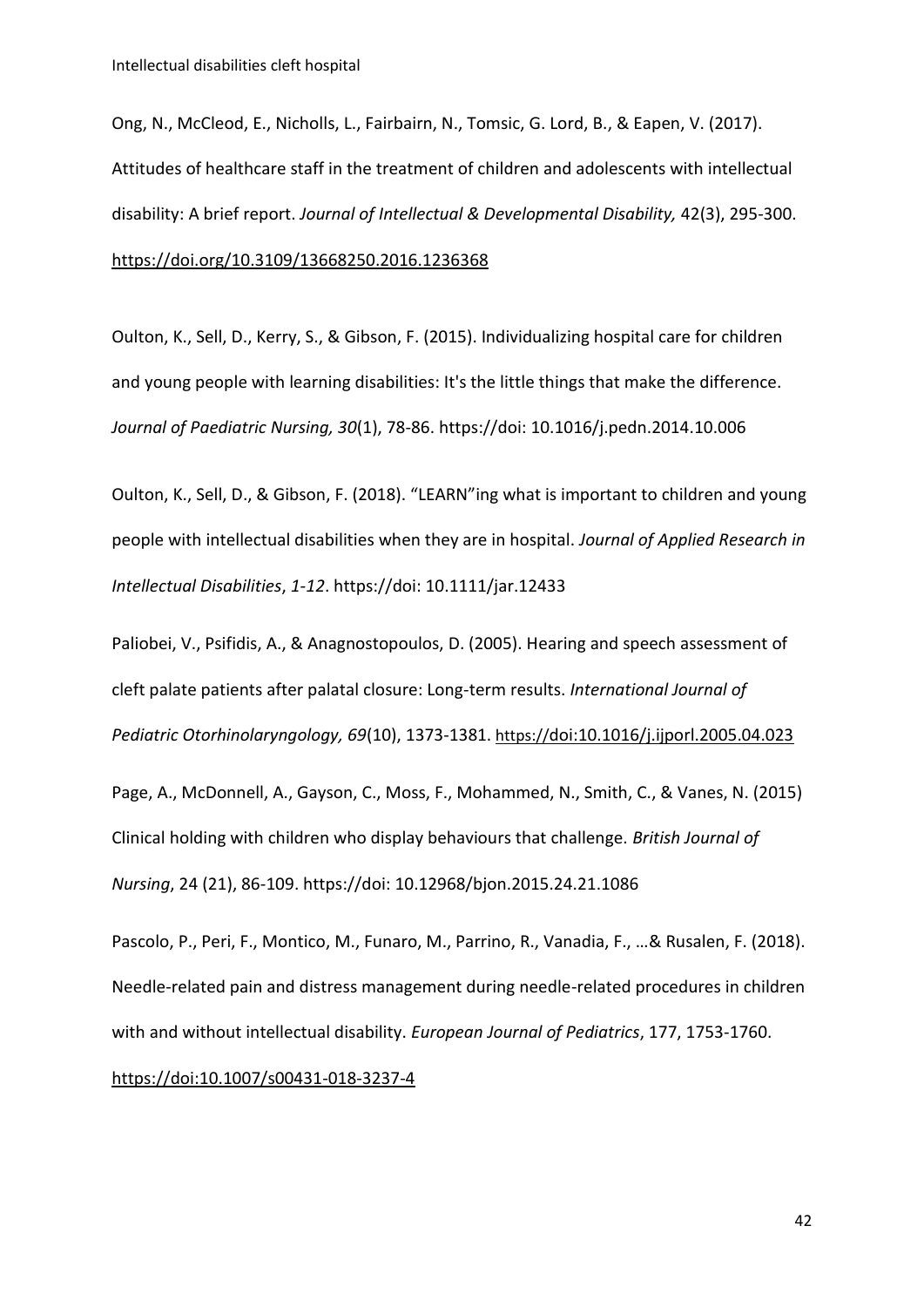Peel, E., Parry, O., Douglas, M., & Lawton, J. (2006). "It's no skin off my nose": why people take part in qualitative research. *Qualitative Health Research*, *16*(10), 1335-1349. [https://doi.org/10.1177/1049732306294511](https://doi.org/10.1177%2F1049732306294511)

Perry, J. (2004). Interviewing people with intellectual disabilities. In E. Emerson, C. Hatton, T. Thompson & T.R. Parmenter (Eds.), *The international handbook of applied research in intellectual disabilities.* (pp.115-132). Chichester: Wiley & Sons.

Perry, J., Felce, D., Kerr, M., Bartley, S., Tomlinson, J., & Felce, J. (2014). Contact with primary care: the experience of people with intellectual disabilities. *Journal of Applied Research in Intellectual Disabilities, 27*(3), 200-211. https://doi: 10.1111/jar.12072

Pilling, R., & Rostron, E. (2014). Cataract surgery in people with learning disabilities: A multidisciplinary approach. *International Journal of Ophthalmic Practice*, 5 (6) pp212-214. <https://doi:org/10.12968/ijop.2014.5.6.212>

Prosser, H., & Bromley, J. (1998). Interviewing people with intellectual disabilities. In E. Emerson, C. Hatton, J. Bromley, & A. Caine (Eds.), *Clinical Psychology and People with Intellectual Disabilities.* (pp.99-113). New York: John Wiley & Sons.

Royal College of Surgeons (RCS). (2012). *Clinical Guidelines and Integrated Care Pathways for the Oral Health Care of People with Learning Disabilities 2012*. Retrieved from https://www.rcseng.ac.uk/fds/publications-clinical-

guidelines/clinical\_guidelines/documents/BSD%20Guidelines%20%28Web%29.pdf/

Sari, M. E., Ozmen, B., Koyuturk, A. E. & Tokay, U. (2014) A retrospective comparison of dental treatment under general anesthesia on children with and without mental disabilities.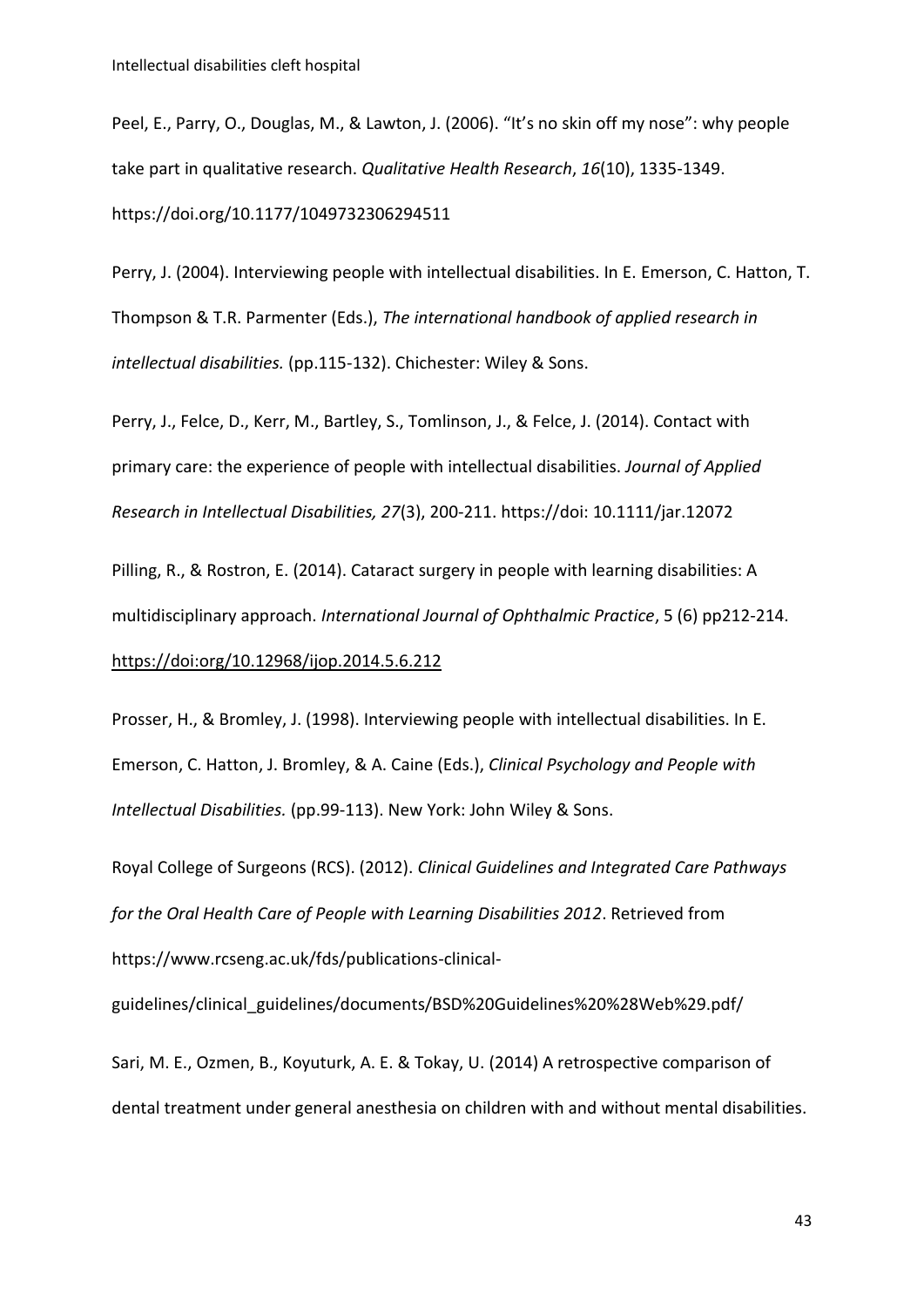*Nigerian Journal of Clinical Practitioners,* 17(3), 361-365. [https://doi:10.4103/1119-](https://doi:10.4103/1119-3077.130243) [3077.130243](https://doi:10.4103/1119-3077.130243)

Scott E., Wharton S., & Hames A. (2005). Young people's perceptions of the accessibility of general NHS hospital services: a follow-up study. *Learning Disability Practice*, 8: 28–33. https://doi**:** 10.7748/ns2012.02.26.23.42.c8933

Salvador-Carulla, L., & Saxena, S. (2009). Intellectual disability: Between disability and clinical nosology. *The Lancet*, *374*(9704), 1798-1799. https://doi: 10.1016/S0140- 6736(09)62034-1

Short, J., & Owen, J. (2012). Pre-operative assessment and preparation for anaesthesia in children. *Anaesthesia & Intensive Care Medicine, 13*(9), 417-423. https://doi:

10.1016/j.mpaic.2012.07.004

Slifer, K. J., Hankinson, J. C., Zettler, M. A., Frutchey, R. A., Hendricks, M. C., Ward, C. M., & Reesman, J. (2011) Distraction, Exposure Therapy, Counterconditioning, and Topical Anesthetic for Acute pain Management During Needle Sticks in Children With Intellectual and Developmental Disabilities. *Clinical Pediatrics*, 50 (8), 688-697.

#### <https://doi:10.1177/0009922811398959>

Smyth, C.M., & Bell, D. (2006). From biscuits to boyfriends: The ramifications of choice for people with learning disabilities. *British Journal of Learning Disabilities, 34*(4), 227-236. https://doi: 10.1111/j.1468-3156.2006.00402.x

Sowney, M., & Barr, O. (2004). Equity of access to health care for people with learning disabilities: A concept analysis. *Journal of Learning Disabilities, 8*(3), 247-265. https://doi: 10.1177/1469004704044966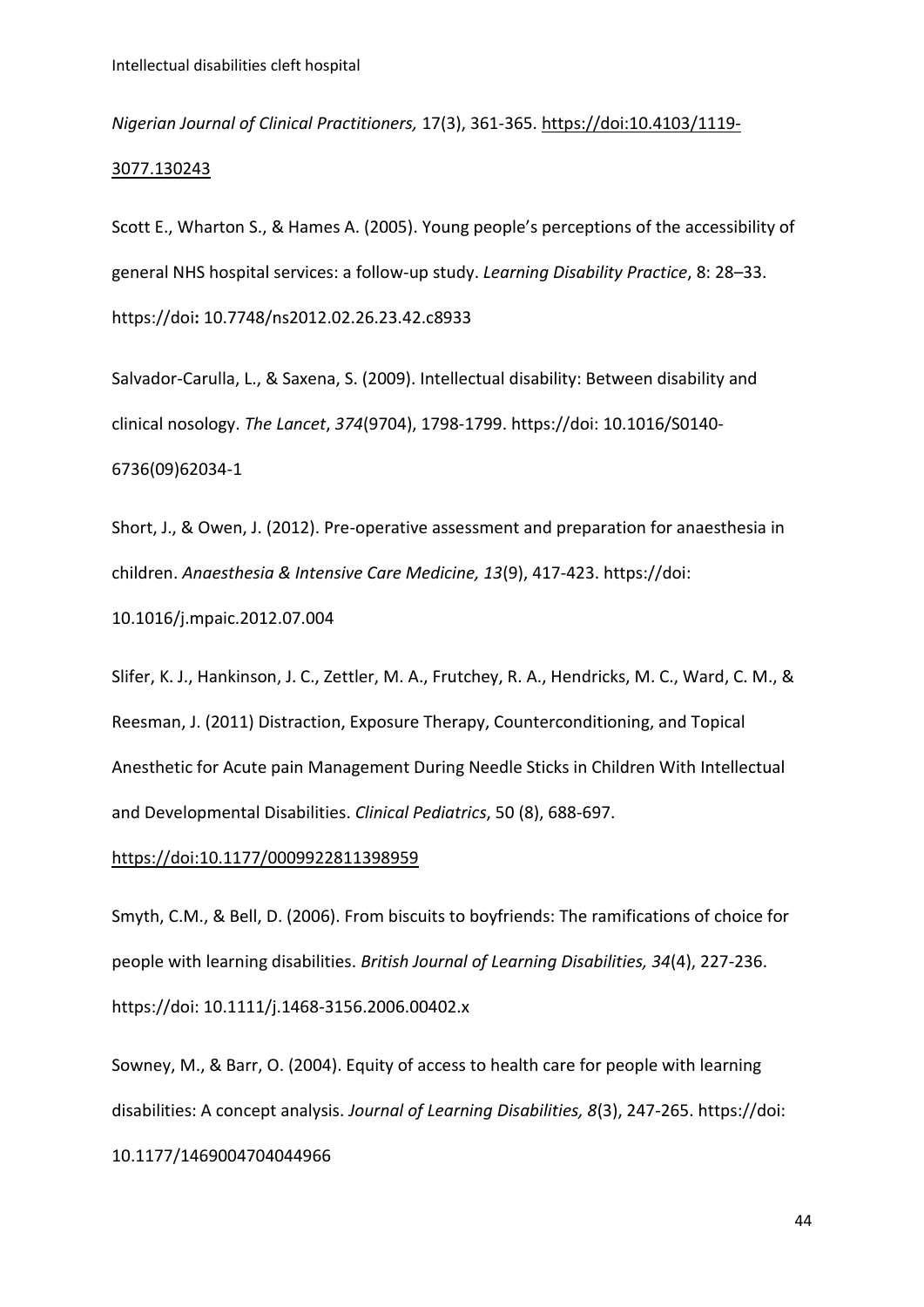Strauss, R.P., & Broder, H. (1993). Children with cleft lip/palate and mental retardation: A subpopulation of cleft craniofacial team patients. *The Cleft Palate-Craniofacial Journal, 30*(6), 548–556. [https://doi.org/10.1597/1545-1569\\_1993\\_030\\_0548\\_cwclpa\\_2.3.co\\_2](https://doi.org/10.1597%2F1545-1569_1993_030_0548_cwclpa_2.3.co_2)

Tan, L., & Meakin, G. (2010). Anaesthesia for the uncooperative child, *Continuing Education in Anaesthesia*, *Critical Care and Pain, 10*(2), 48-52. https://doi: 10.1093/bjaceaccp/mkq003

Tracy, J., & Iacono, T. (2008). People with developmental disabilities teaching medical students–Does it make a difference? *Journal of Intellectual and Developmental Disability*, *33*(4), 345-348. https://doi: 10.1080/13668250802478633

United Nations. Convention on the Rights of the Child (1989).

United Nations. Convention on the Rights of Persons with Disabilities (2006).

Vaismoradi, M., Turunen, H., & Bondas, T. (2013). Content analysis and thematic analysis: Implications for conducting a qualitative descriptive study. *Nursing & Health Sciences, 15*(3), 398-405. https://doi: 10.1111/nhs.12048

Walmsley, J., & Johnson, K. (2003). *Inclusive research with people with learning disabilities: Past, present and futures*. London: Jessica Kingsley.

Webber, R., Bowers, B., & Bigby, C. (2010). Hospital experiences of older people with intellectual disability: Responses of group home staff and family members. *Journal of Intellectual and Developmental Disability*, 35, 155-164.

#### <https://doi:10.3109/13668250.2010.491071>

Wehmeyer, M.L., & Shogren, K.A. (2016). Self-determination and choice. In N.N. Singh (Ed.), *Handbook of Evidence-Based Practices in Intellectual and Developmental Disabilities.* (pp.561-584). Switzerland: Springer International Publishing.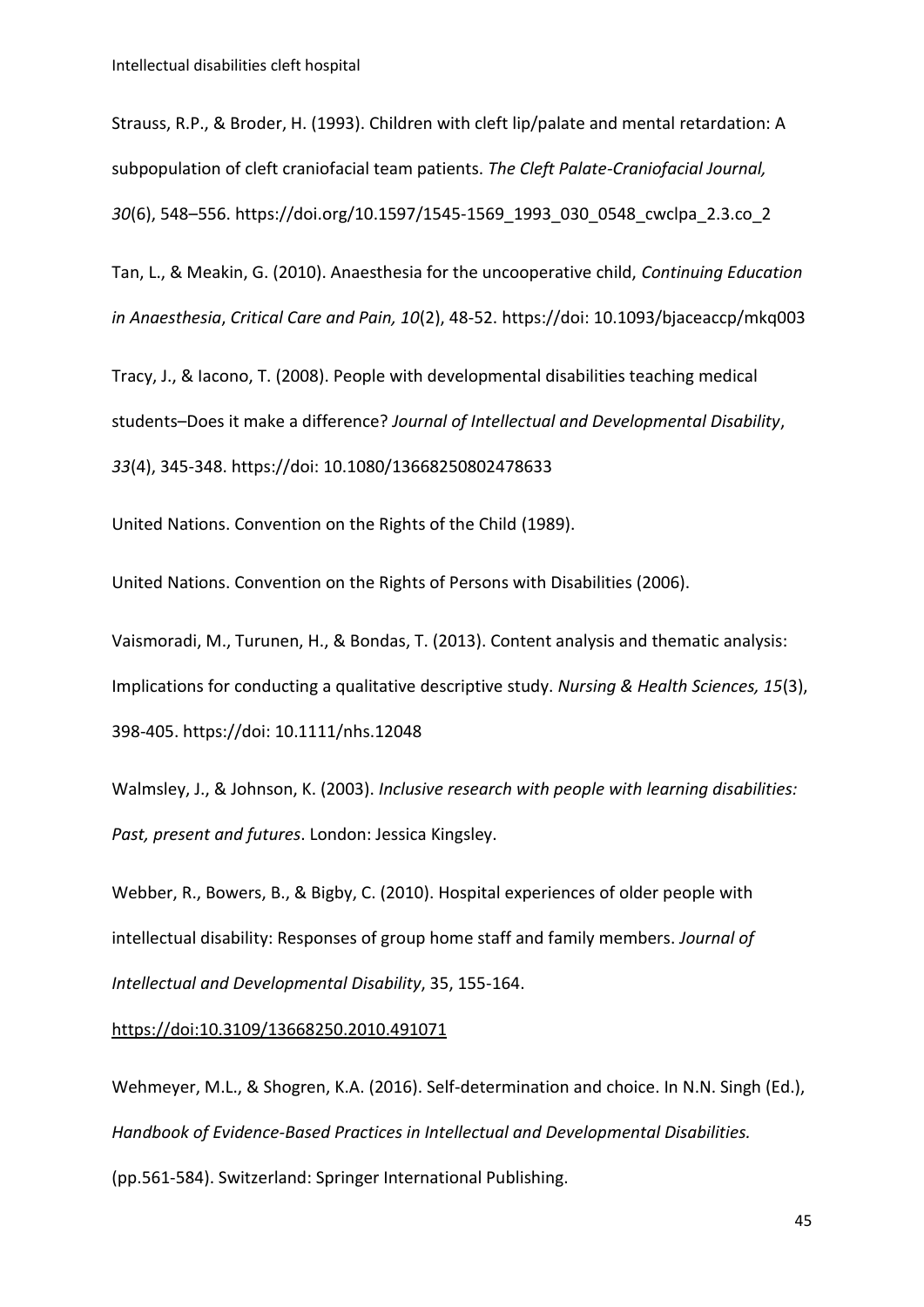Willig, C. (1999). Beyond appearances: A critical realist approach to social constructionist work. In D. Nightingale & J. Cromby (Eds.), *Social constructionist psychology: A critical analysis of theory and practice.* (pp.37-51). Buckingham, UK: Open University Press.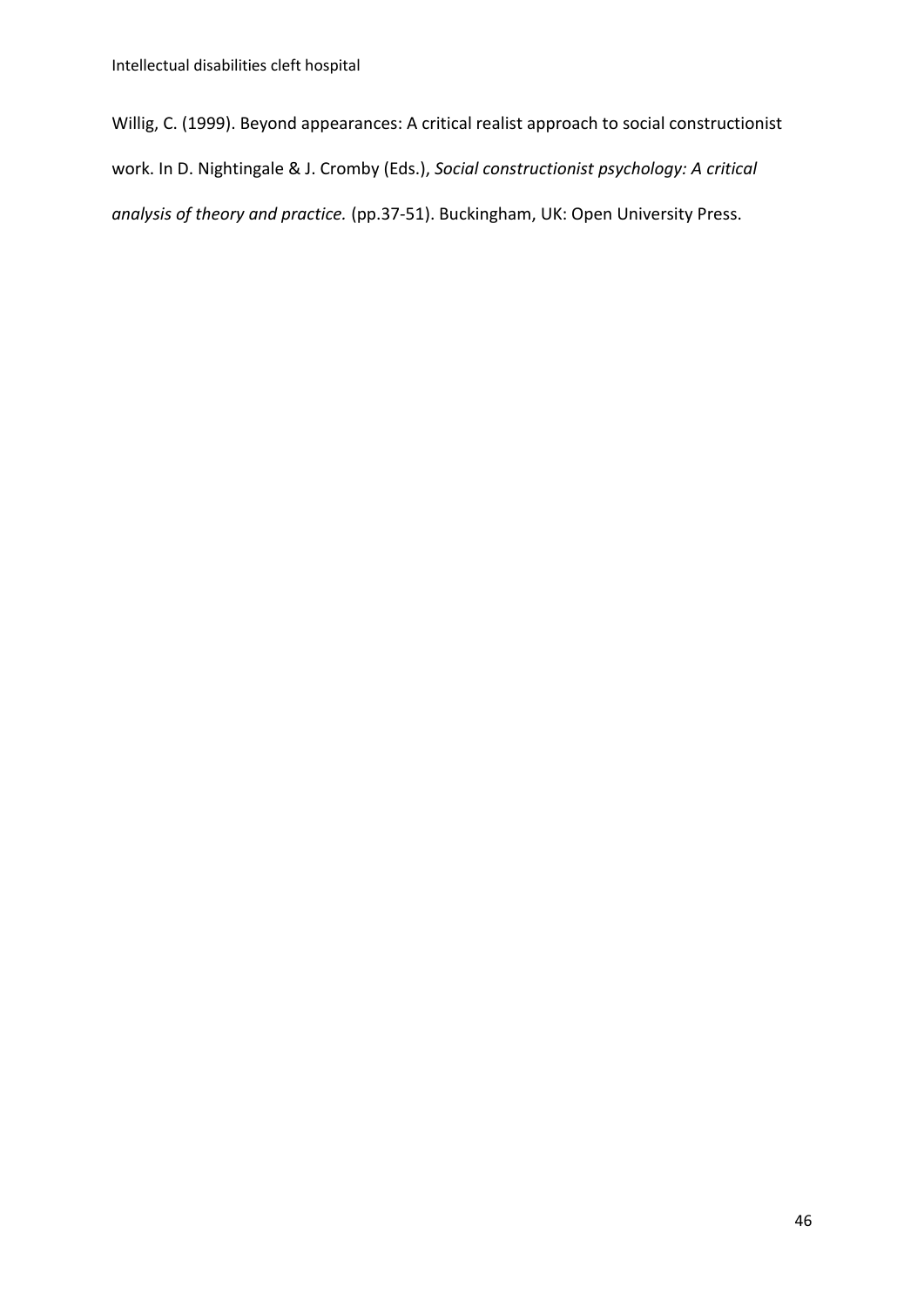Fig. 1: Example UK care pathway for children with clefts (Guy's and St. Thomas' NHS Foundation Trust, 2016)

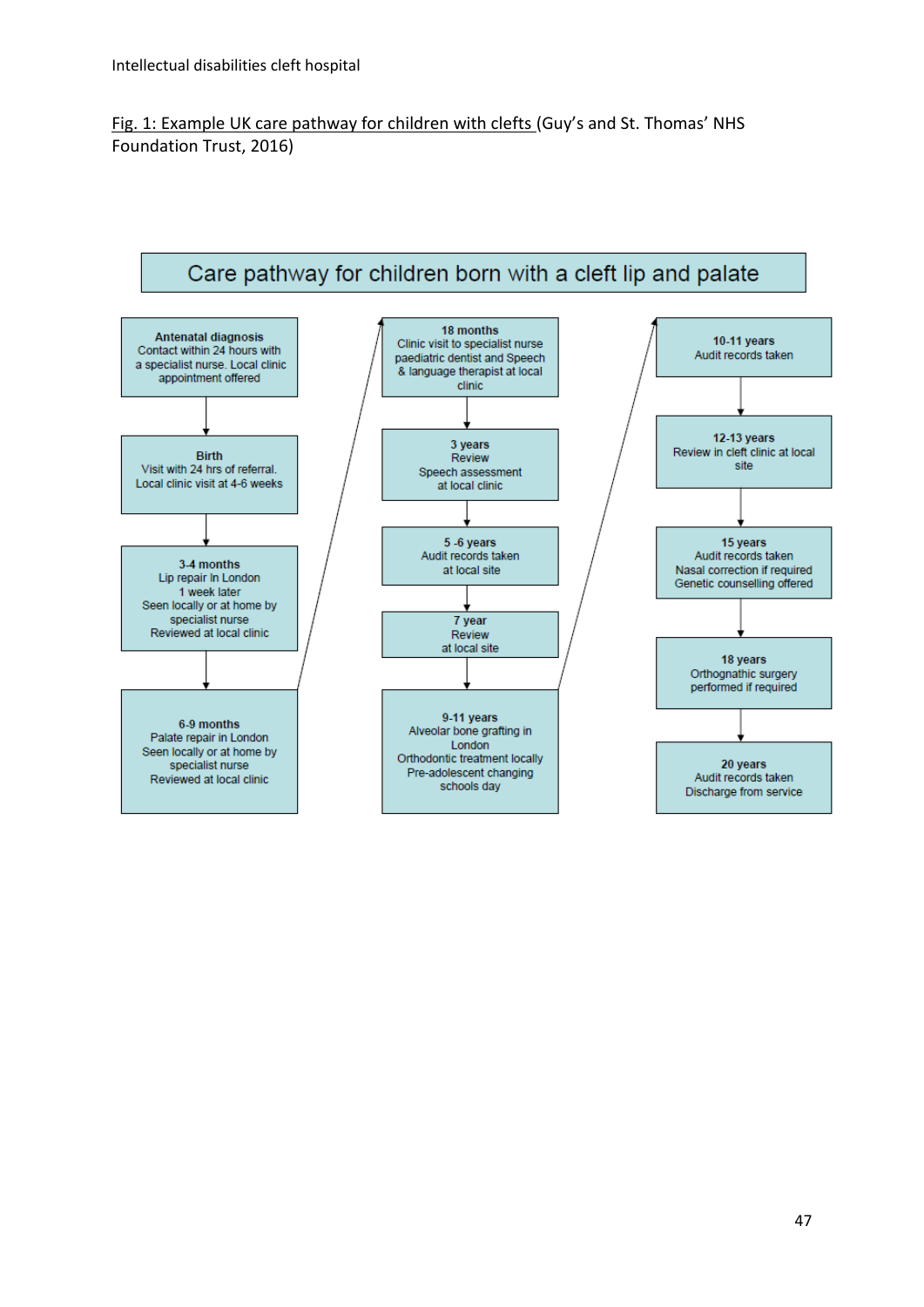## Table 1: Participant characteristics of children

| Participant    | Male/  | Age | Mainstream/        | <b>EHCP</b> |
|----------------|--------|-----|--------------------|-------------|
| number         | female |     | <b>SEND school</b> | (Y/N)       |
|                | (M/F)  |     | (M/S)              |             |
| $\mathbf{1}$   | M      | 11  | S                  | Y           |
| $\overline{2}$ | M      | 11  | $\mathsf{S}$       | Y           |
| 3              | F      | 14  | M                  | Y           |
| 4              | F      | 15  | M                  | Pending at  |
|                |        |     |                    | the time of |
|                |        |     |                    | interview   |
| 5              | M      | 16  | $\mathsf S$        | Υ           |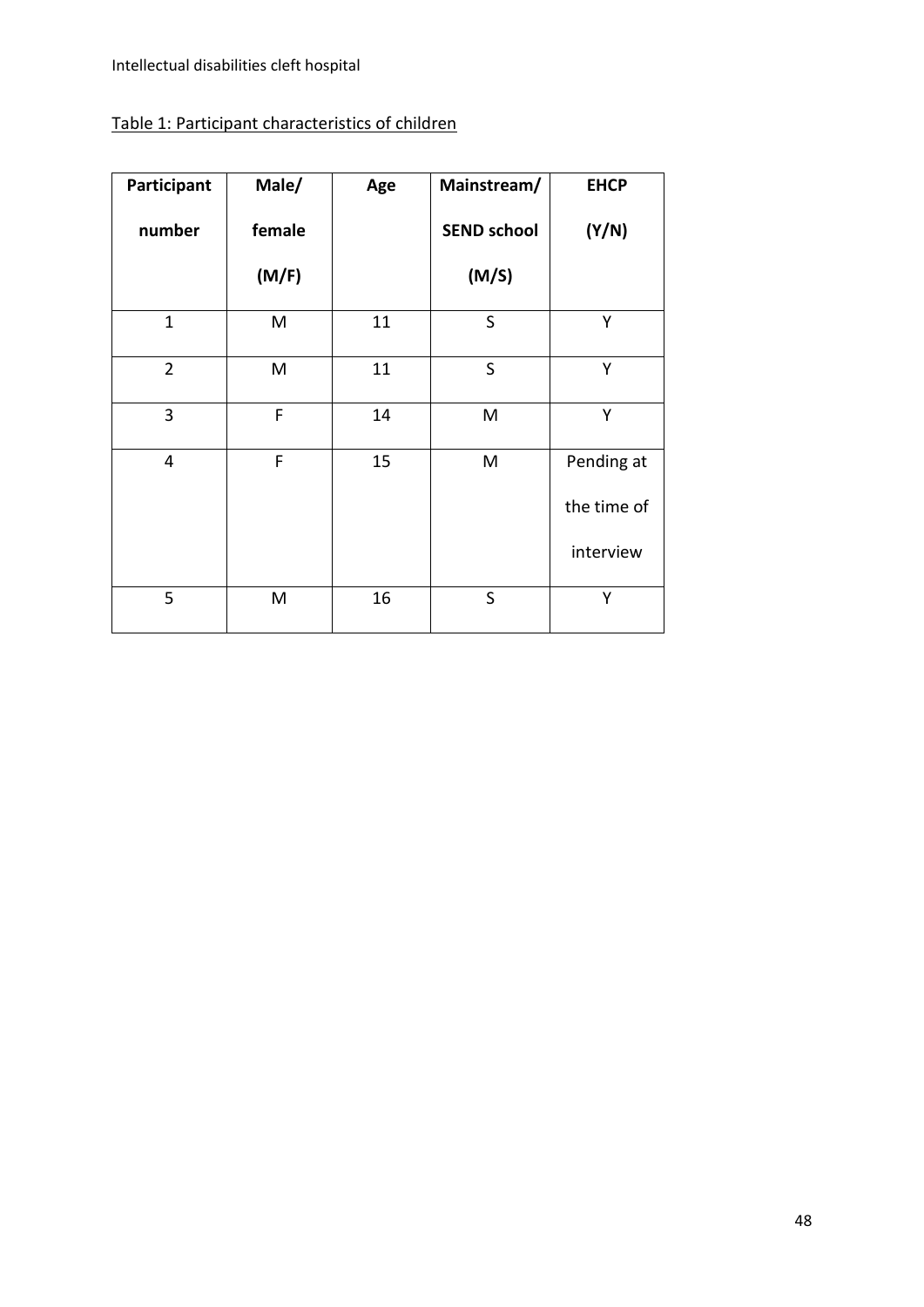## Table 2: Participant characteristics of parents

| <b>Parent of child</b> | <b>Mother</b> | <b>Father</b> | Joint     | <b>Total</b> |
|------------------------|---------------|---------------|-----------|--------------|
| with:                  |               |               | (Mother & |              |
|                        |               |               | Father)   |              |
| <b>LDs</b>             | 3             |               | 3         | 6            |
| Non-LD                 | 3             | 1             |           | 4            |
| <b>ALNs</b>            | 5             |               |           | 5            |
| <b>Total</b>           | 11            | 1             | 3         | 15           |